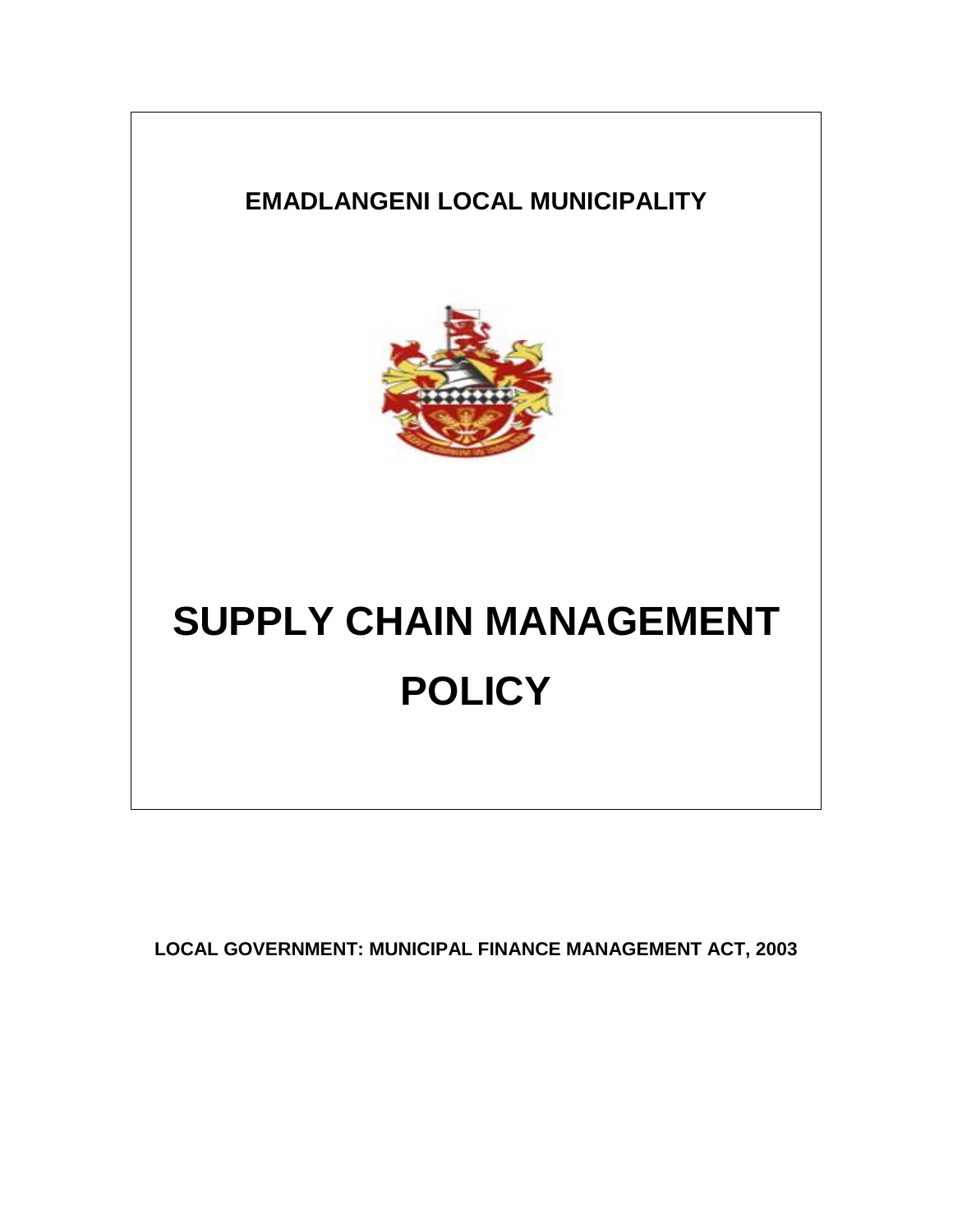**Council** resolves in terms of section 111 of the Local Government Municipal Finance Management Act (No. 56 of 2003), to adopt the following proposal as the Supply Chain Management Policy of Emadlangeni Local Municipality.

# **TABLE OF CONTENTS**

1. Definitions

# **CHAPTER 1**

# **ESTABLISHMENT AND IMPLEMENTATION OF SUPPLY CHAIN MANAGEMENT POLICY**

- 2. Supply chain management policy
- 3. Amendment of supply chain management policy
- 4. Delegation of supply chain management powers and duties
- 5. Subdelegations
- 6. Oversight role of council
- 7. Supply chain management units
- 8. Training of supply chain management officials

# **CHAPTER 2**

# **FRAMEWORK FOR SUPPLY CHAIN MANAGEMENT SYSTEM**

9. Format of supply chain management system

#### *Part 1: Demand management*

10. System of demand management

# *Part 2: Acquisition management*

- 11. System of acquisition management
- 12. Range of procurement processes
- 13. General preconditions for consideration of written quotations or bids
- 14. Lists of accredited prospective providers
- 15. Petty cash purchases
- 16. Written or verbal quotations
- 17.1 Formal written price quotations
- 17.2 Procedures for procuring goods or services through written or verbal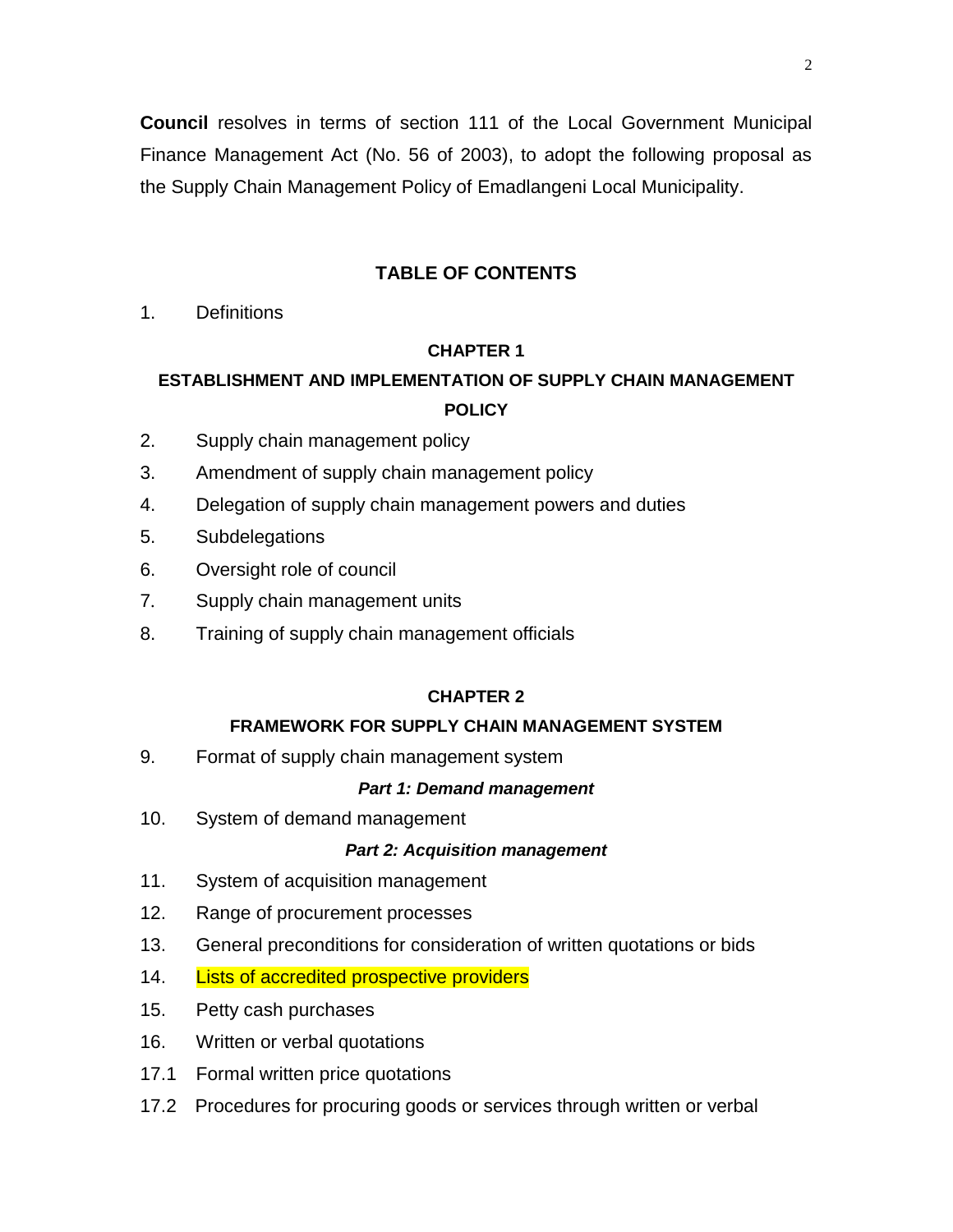quotations and formal written price quotations

- 18. Competitive bidding process
- 19. Process for competitive bidding
- 20. Bid documentation for competitive bids
- 21. Public invitation for competitive bids
- 22. Procedure for handling, opening and recording of bids
- 23. Negotiations with preferred bidders
- 24. Two-stage bidding process
- 25. Committee system for competitive bids
- 26. Bid specification committees
- 27. Bid evaluation committees
- 28. Bid adjudication committees
- 29. Procurement of banking services
- 30. Procurement of IT related goods or services
- 31. Procurement of goods and services under contracts secured by other organs of state
- 32. Procurement of goods necessitating special safety arrangements
- 33. Proudly SA Campaign
- 34. Appointment of consultants
- 35. Deviation from, and ratification of minor breaches of, procurement processes
- 36. Unsolicited bids
- 37. Combating of abuse of supply chain management system

# *Part 3: Logistics, Disposal, Risk and Performance Management*

- 38. Logistics management
- 39. Disposal management
- 40. Risk management
- 41. Performance management

# *Part 4: Other matters*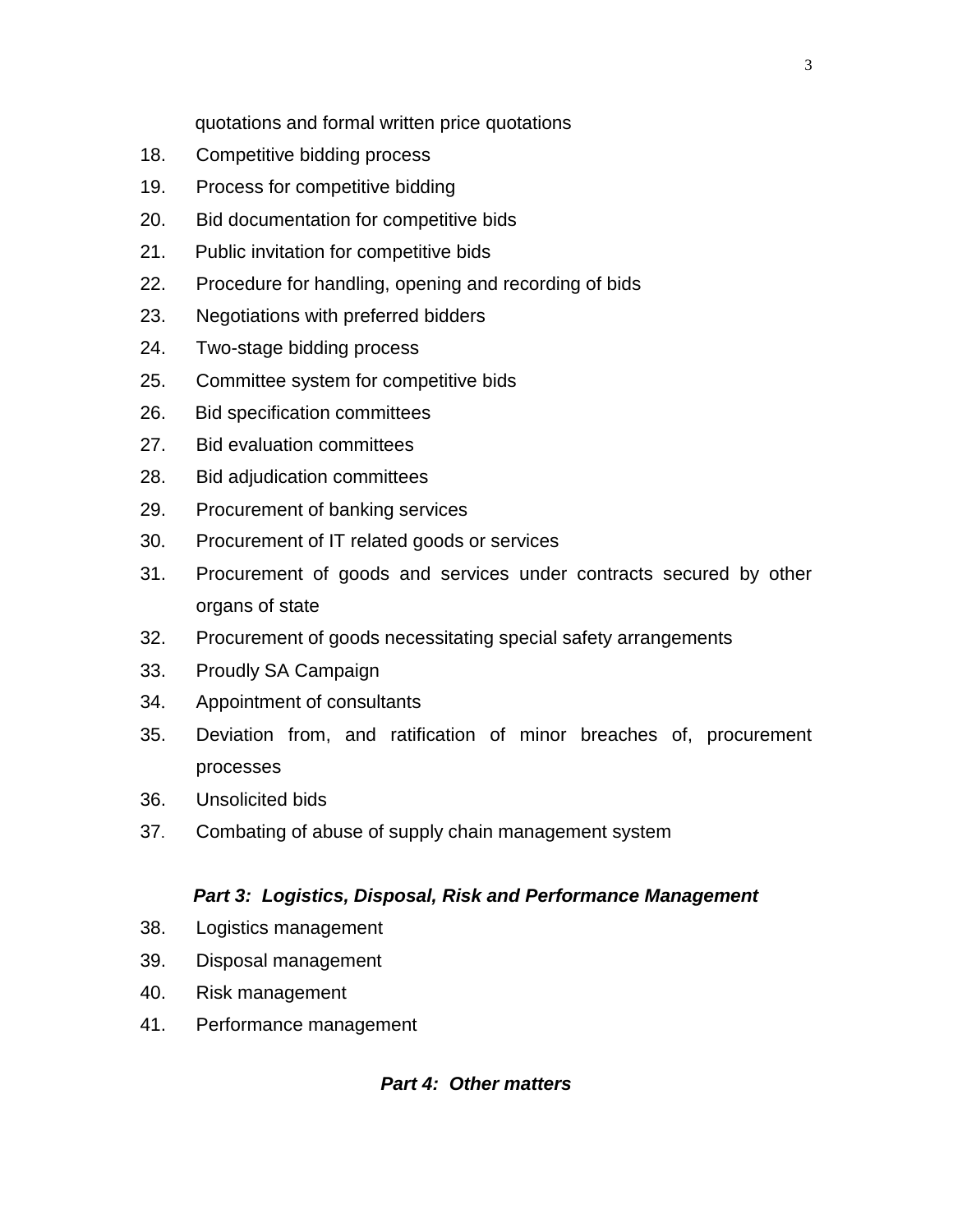- 42. Prohibition on awards to persons whose tax matters are not in order
- 43. Prohibition on awards to persons in the service of the state
- 44. Awards to close family members of persons in the service of the state
- 45. Ethical standards
- 46. Inducements, rewards, gifts and favours
- 47. Sponsorships
- 48. Objections and complaints
- 49. Resolution of disputes, objections, complaints and queries
- 50. Contracts providing for compensation based on turnover
- 51. Calculation of the Preferential Point System
- 52. Evaluation of bids that scored equal points
- 53. Cancellation and re-invitation of bids
- 54. Award of contracts

#### **Definitions**

**1.** In this Policy, unless the context otherwise indicates, a word or expression to which a meaning has been assigned in the Act has the same meaning as in the Act, and –

**"competitive bidding process"** means a competitive bidding process referred to in paragraph 12 (1) (d) of this Policy;

**"competitive bid"** means a bid in terms of a competitive bidding process;

**"final award"**, in relation to bids or quotations submitted for a contract, means the final decision on which bid or quote to accept;

**"formal written price quotation"** means quotations referred to in paragraph 12 (1) (c) of this Policy;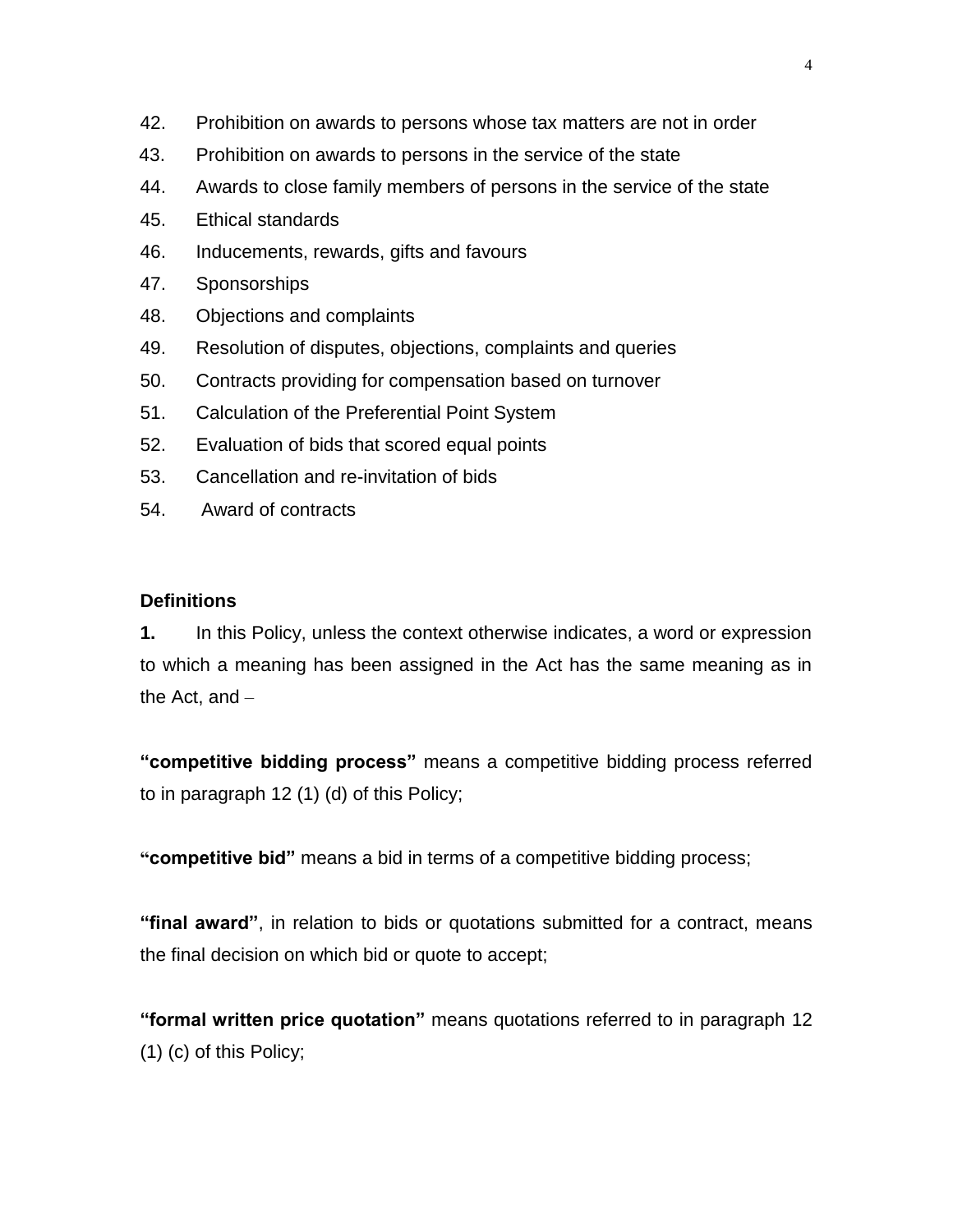#### **"in the service of the state"** means to be –

- $(a)$  a member of  $-$ 
	- (i) any municipal council;
	- (ii) any provincial legislature; or
	- (iii) the National Assembly or the National Council of Provinces;
- (b) a member of the board of directors of any municipal entity;
- (c) an official of any municipality or municipal entity;
- (d) an employee of any national or provincial department, national or provincial public entity or constitutional institution within the meaning of the Public Finance Management Act, 1999 (Act No.1 of 1999);
- (e) a member of the accounting authority of any national or provincial public entity; or
- (f) an employee of Parliament or a provincial legislature;

**"long term contract"** means a contract with a duration period exceeding one year;

**"list of accredited prospective providers"** means the list of accredited prospective providers which the **municipality** must keep in terms of paragraph 14 of this policy;

**"other applicable legislation"** means any other legislation applicable to municipal supply chain management, including –

- (a) the Preferential Procurement Policy Framework Act, 2000 (Act No. 5 of 2000);
- (b) the Broad-Based Black Economic Empowerment Act, 2003 (Act No. 53 of 2003); and
- (c) the Construction Industry Development Board Act, 2000 (Act No.38 of 2000);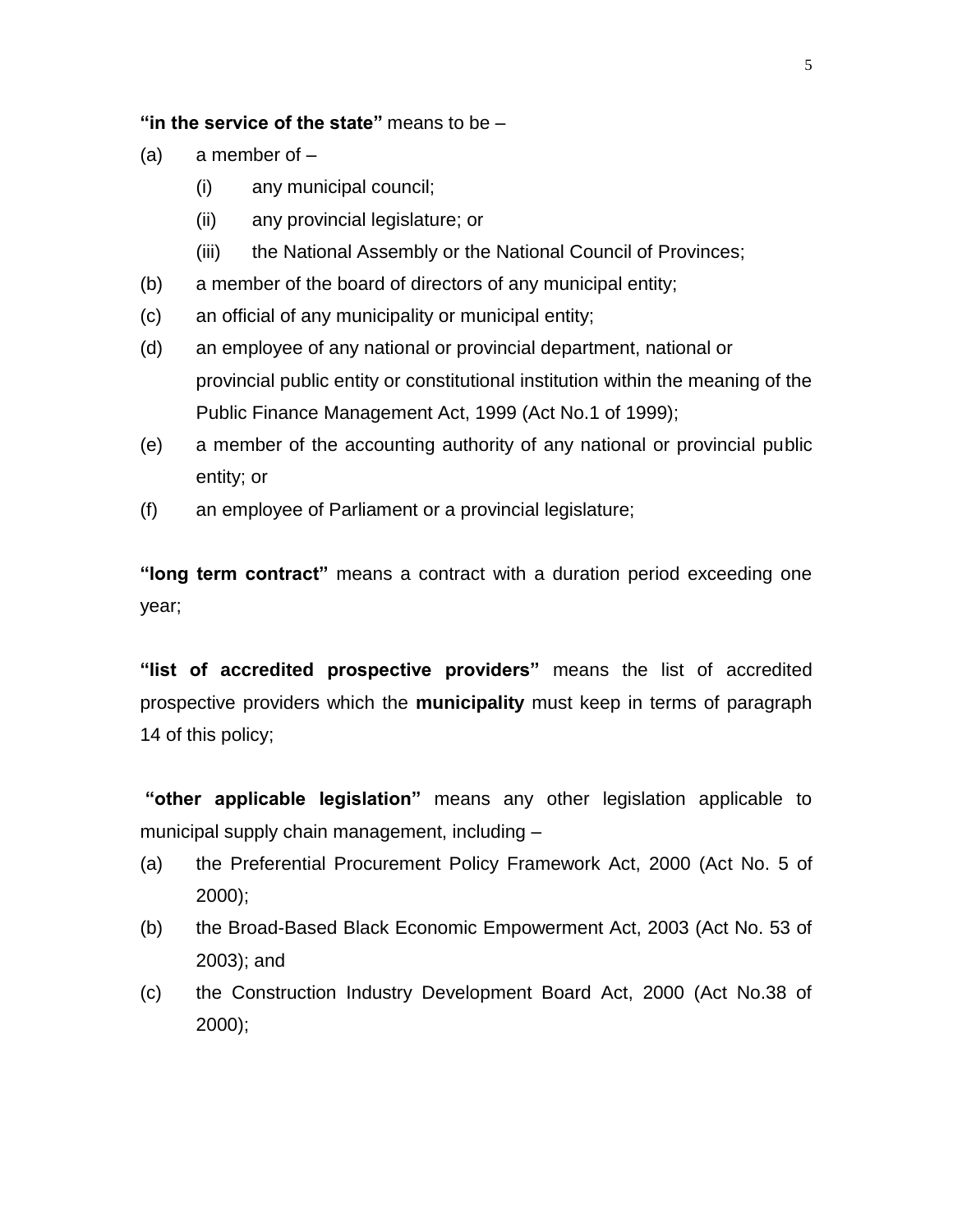**"Treasury guidelines"** means any guidelines on supply chain management issued by the Minister in terms of section 168 of the Act;

**"the Act"** means the Local Government: Municipal Finance Management Act, 2003 (Act No. 56 of 2003);

**"the Regulations"** means the Local Government: Municipal Finance Management Act, 2003, Municipal Supply Chain Management Regulations published by Government Notice 868 of 2005;

**"written or verbal quotations"** means quotations referred to in paragraph 12(1)(b) of this Policy.

**"municipality"** means the Emadlangeni Local Municipality.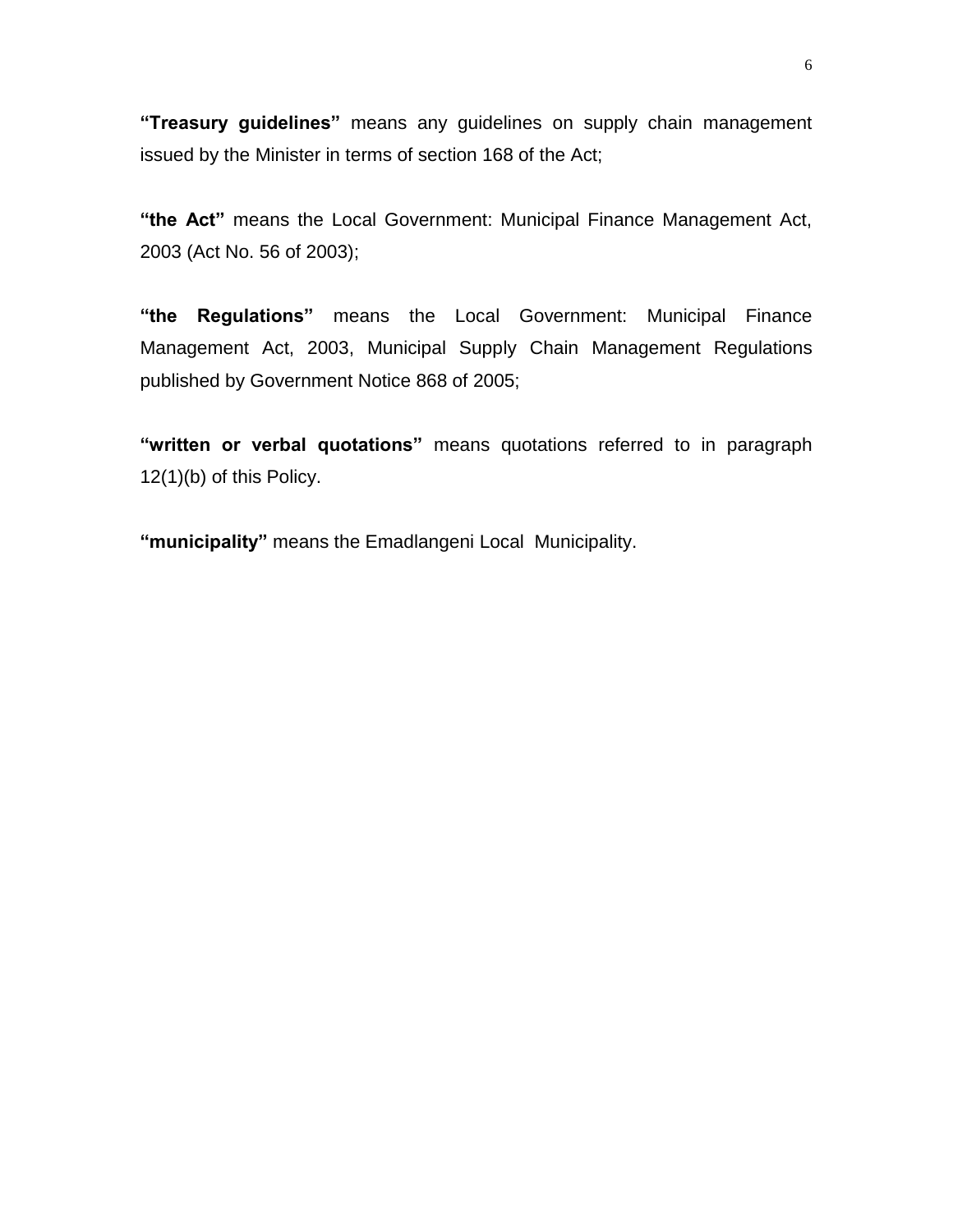# **CHAPTER 1**

# **IMPLEMENTATION OF SUPPLY CHAIN MANAGEMENT POLICY**

# **Supply chain management policy**

**2.** (1) All officials and other role players in the supply chain management system of the municipality must implement this Policy in a way that –

- (a) gives effect to  $-$ 
	- (i) section 217 of the Constitution; and
	- (ii) Part 1 of Chapter 11 and other applicable provisions of the Act;
- (b) is fair, equitable, transparent, competitive and cost effective;
- (c) complies with
	- (i) the SCM Regulations; and
	- (ii) any minimum norms and standards that may be prescribed in terms of section 168 of the Act;
- (d) is consistent with other applicable legislation;
- (e) does not undermine the objective for uniformity in supply chain management systems between organs of state in all spheres; and
- (f) is consistent with national economic policy concerning the promotion of investments and doing business with the public sector.
	- (2) This Policy applies when the municipality –
- (a) procures goods or services;
- (b) disposes of goods no longer needed;
- (c) selects contractors to provide assistance in the provision of municipal services otherwise than in circumstances where Chapter 8 of the Municipal Systems Act applies; or
- (d) selects external mechanisms referred to in section 80 (1) (b) of the Municipal Systems Act for the provision of municipal services in circumstances contemplated in section 83 of that Act.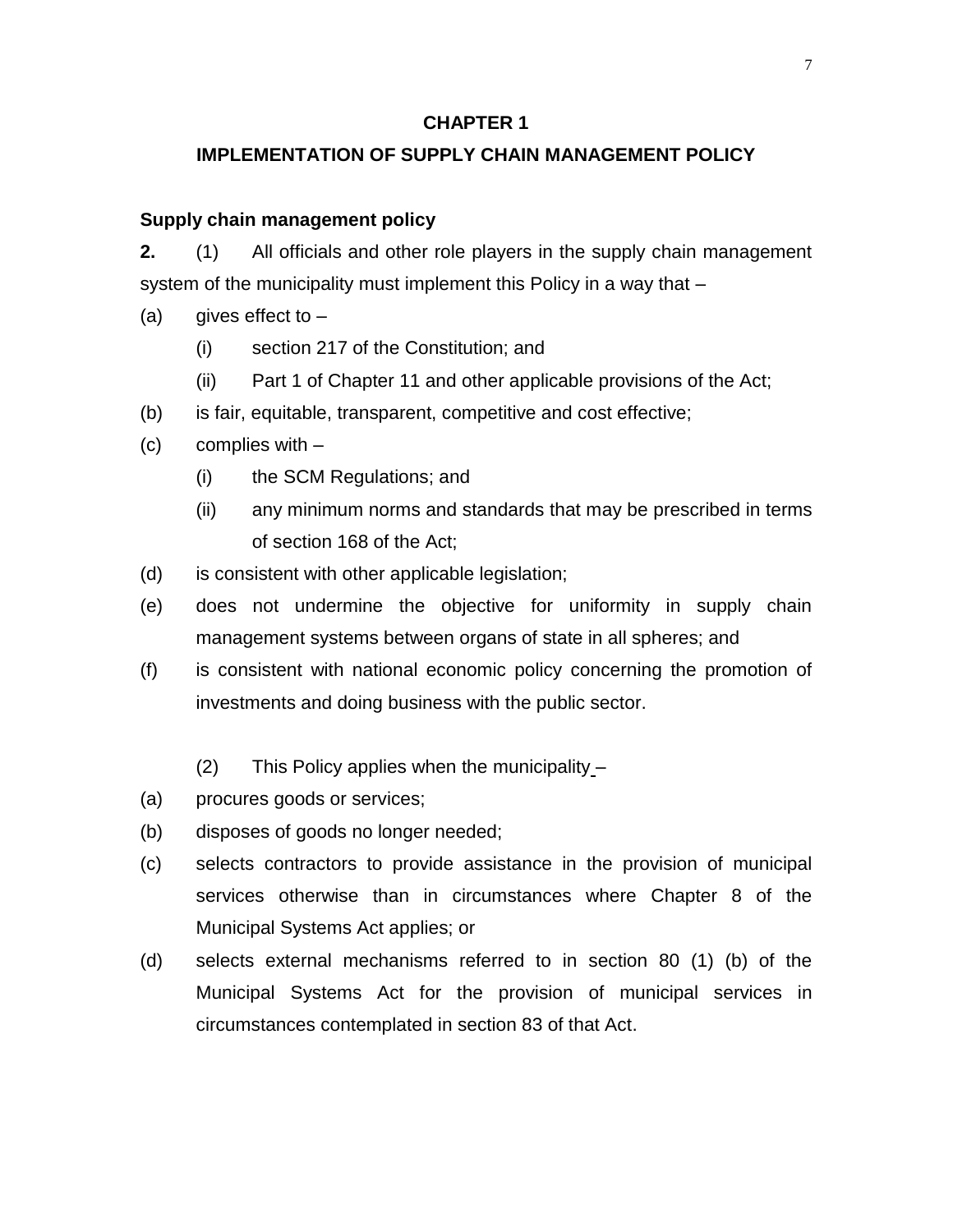(3) This Policy, except where provided otherwise, does not apply in respect of the procurement of goods and services contemplated in section 110(2) of the Act, including –

- (a) water from the Department of Water Affairs or a public entity, another municipality or a municipal entity; and
- (b) electricity from Eskom or another public entity, another municipality or a municipal entity.

#### **Amendment of the supply chain management policy**

- **3.** (1) The Accounting Officer must –
- (a) at least annually review the implementation of this Policy; and
- (b) when the Accounting Officer considers it necessary, submit proposals for the amendment of this Policy to the council.

(2) If the Accounting Officer submits proposed amendments to the council that differs from the model policy issued by the National Treasury, the accounting officer must –

- (a) ensure that such proposed amendments comply with the Regulations; and
- (b) report any deviation from the model

policy to the National Treasury and the relevant provincial treasury.

(3) When amending this supply chain management policy the need for uniformity in supply chain practices, procedures and forms between organs of state in all spheres, particularly to promote accessibility of supply chain management systems for small businesses must be taken into account.

#### **Delegation of supply chain management powers and duties**

**4.** (1) The council hereby delegates all powers and duties to the Accounting Officer which are necessary to enable the Accounting Officer –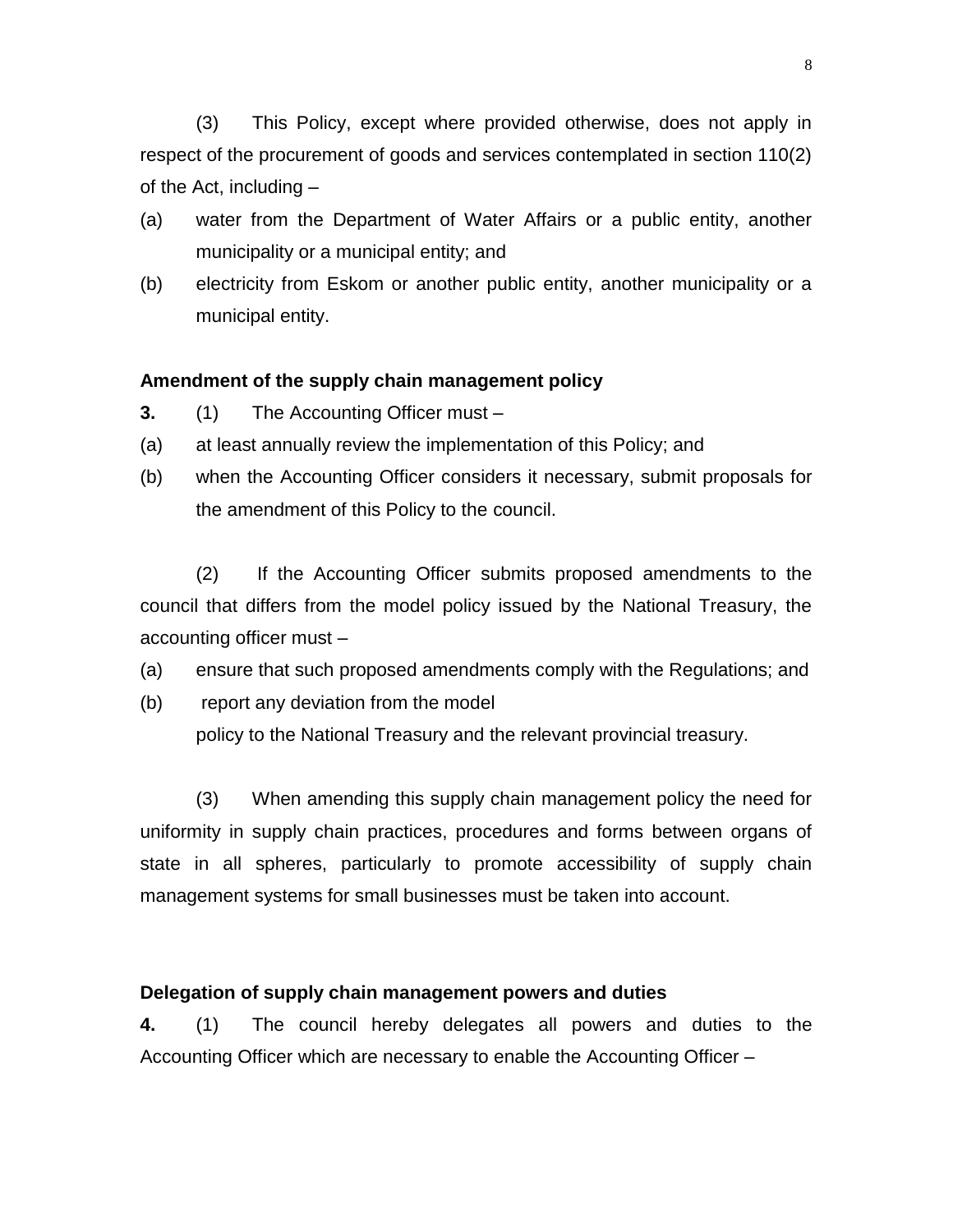- (a) to discharge the supply chain management responsibilities conferred on accounting officers in terms of –
	- (i) Chapter 8 or 10 of the Act; and
	- (ii) this Policy;
- (b) to maximise administrative and operational efficiency in the implementation of this Policy;
- (c) to enforce reasonable cost-effective measures for the prevention of fraud, corruption, favouritism and unfair and irregular practices in the implementation of this Policy; and
- (d) to comply with his or her responsibilities in terms of section 115 and other applicable provisions of the Act.

(2) Sections 79 and 106 of the Act apply to the sub-delegation of powers and duties delegated to an accounting officer in terms of sub-paragraph  $(1).$ 

(3) The Accounting Officer may not sub-delegate any supply chain management powers or duties to a person who is not an official of municipality or to a committee which is not exclusively composed of officials of the municipality.

(4) This paragraph may not be read as permitting an official to whom the power to make final awards has been delegated, to make a final award in a competitive bidding process otherwise than through the committee system provided for in paragraph 26 of this Policy.

#### **Sub-delegations**

**5.** (1) The Accounting Officer may in terms of section 79 or 106 of the Act sub-delegate any supply chain management powers and duties, including those delegated to the accounting officer in terms of this Policy, but any such subdelegation must be consistent with sub-paragraph (2) of this paragraph and paragraph 4 of this Policy.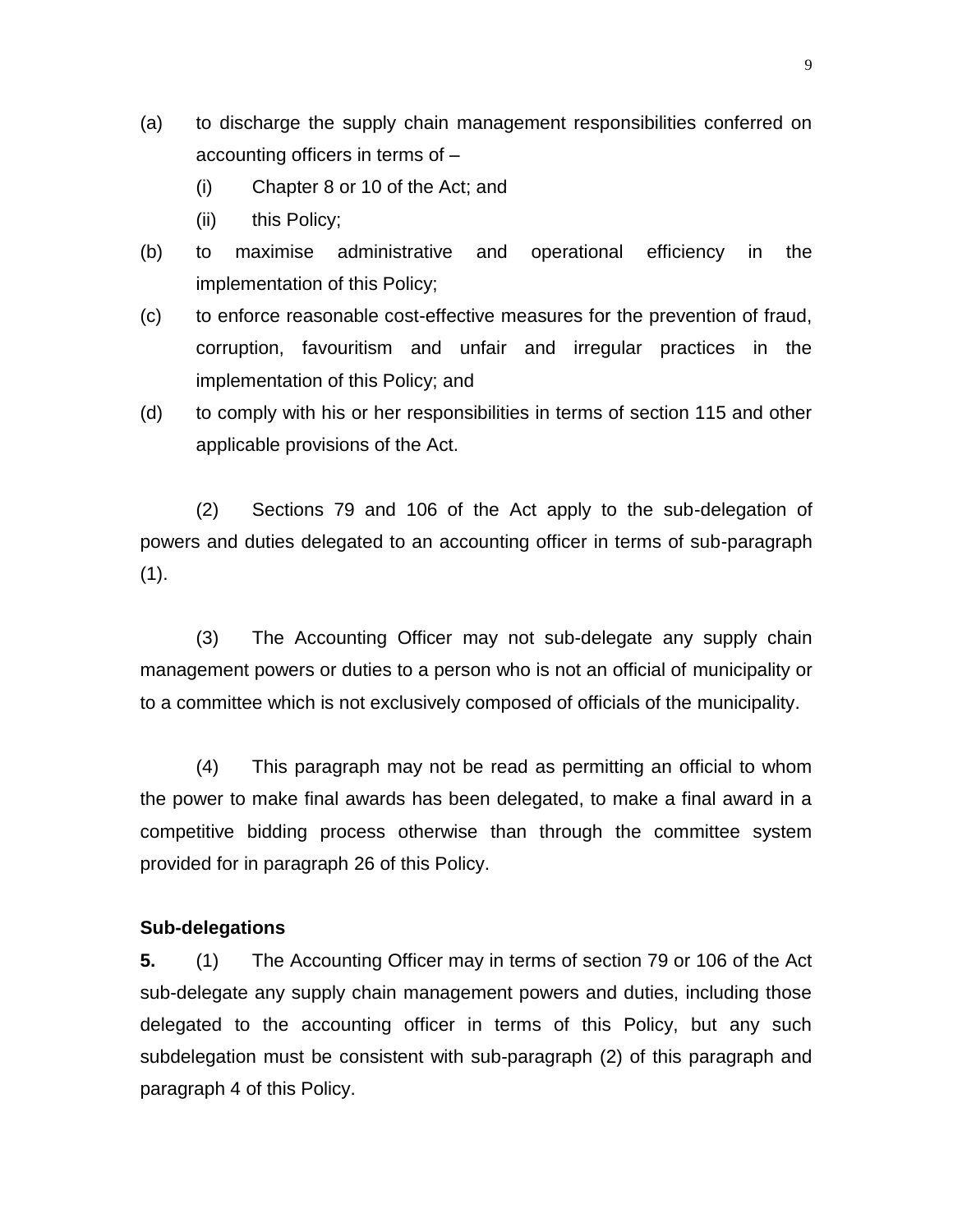- (2) The power to make a final award –
- (a) above R10 million (VAT included) may not be sub-delegated by the Accounting Officer;
- (b) above R2 million (VAT included), but not exceeding R10 million (VAT included), may be sub-delegated but only to –
	- (i) Chief Financial Officer;
	- (ii) a Senior Manager
	- (iii) a bid adjudication committee of which the Chief financial officer or a Senior Manager is a member; or
- (c) not exceeding R2 million (VAT included) may be sub-delegated but only  $to -$ 
	- (i) Chief Financial Officer;
	- (ii) Other departments Senior Managers; or
	- (iii) a bid adjudication committee.

(3) An official or bid adjudication committee to which the power to make final awards has been sub-delegated in accordance with subparagraph (2) must within five days of the end of each month submit to the Accounting Officer a written report containing particulars of each final award made by such official or committee during that month, including–

- (a) the amount of the award;
- (b) the name of the person to whom the award was made; and
- (c) the reason why the award was made to that person.

(4) Sub-paragraph (3) of this paragraph does not apply to procurements out of petty cash.

(5) This paragraph may not be interpreted as permitting an official to whom the power to make final awards has been sub-delegated, to make a final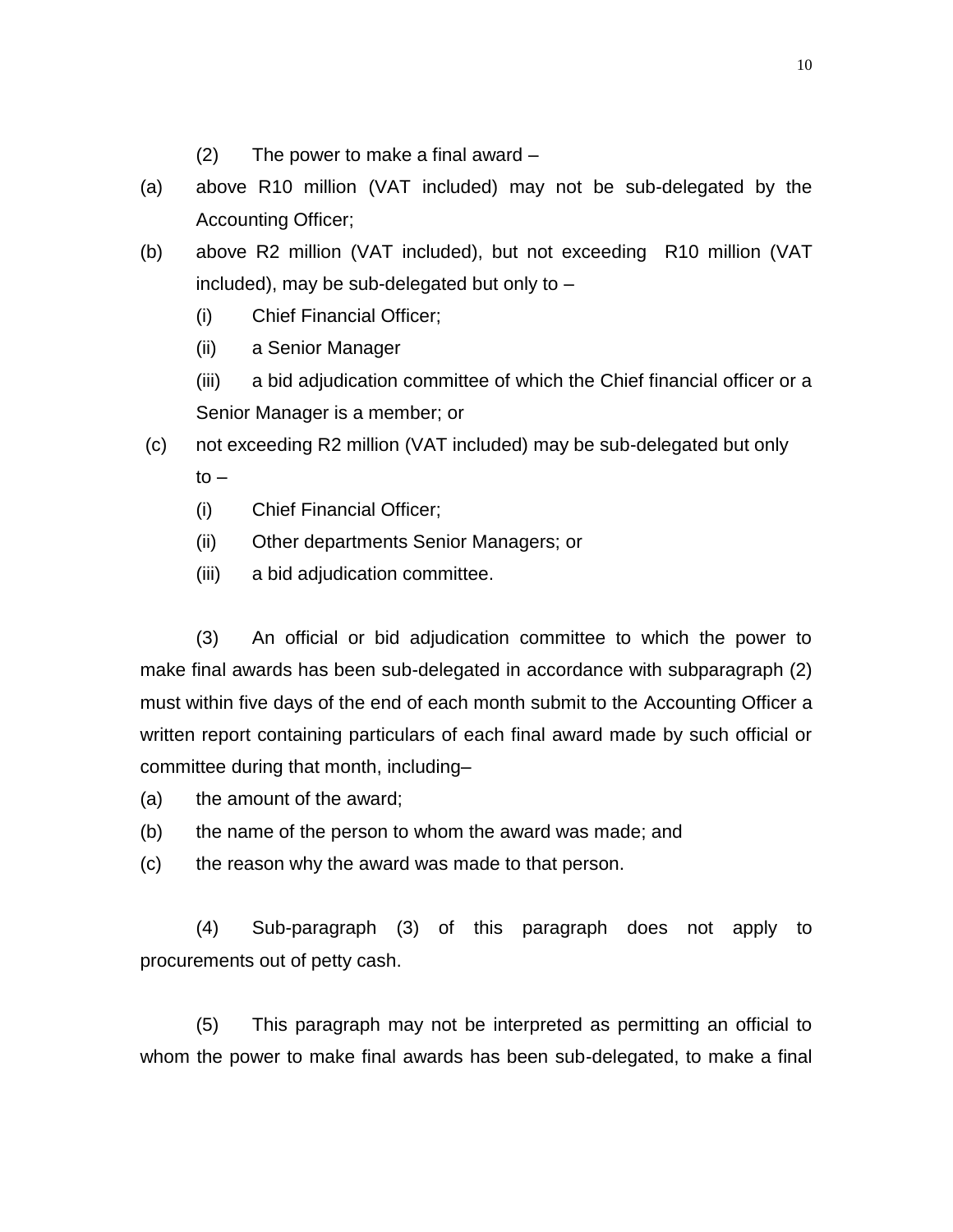award in a competitive bidding process otherwise than through the committee system provided for in paragraph 26 of this Policy.

(6) No supply chain management decision-making powers may be delegated to an advisor or consultant.

#### **Oversight role of council**

**6.** (1) The council reserves its right to maintain oversight over the implementation of this Policy.

(2) For the purposes of such oversight the Accounting Officer must –

(a) (i) within 30 days of the end of each financial year, submit a report on the implementation of this policy, to the council of Emadlangeni Local Municipality; and

(ii) whenever there are serious and material problems in the implementation of this policy, immediately submit a report to the council .

(3) The Accounting Officer must, within 10 days of the end of each quarter, submit a report on the implementation of the supply chain management policy to the mayor.

(4) The reports must be made public in accordance with section 21A of the Municipal Systems Act.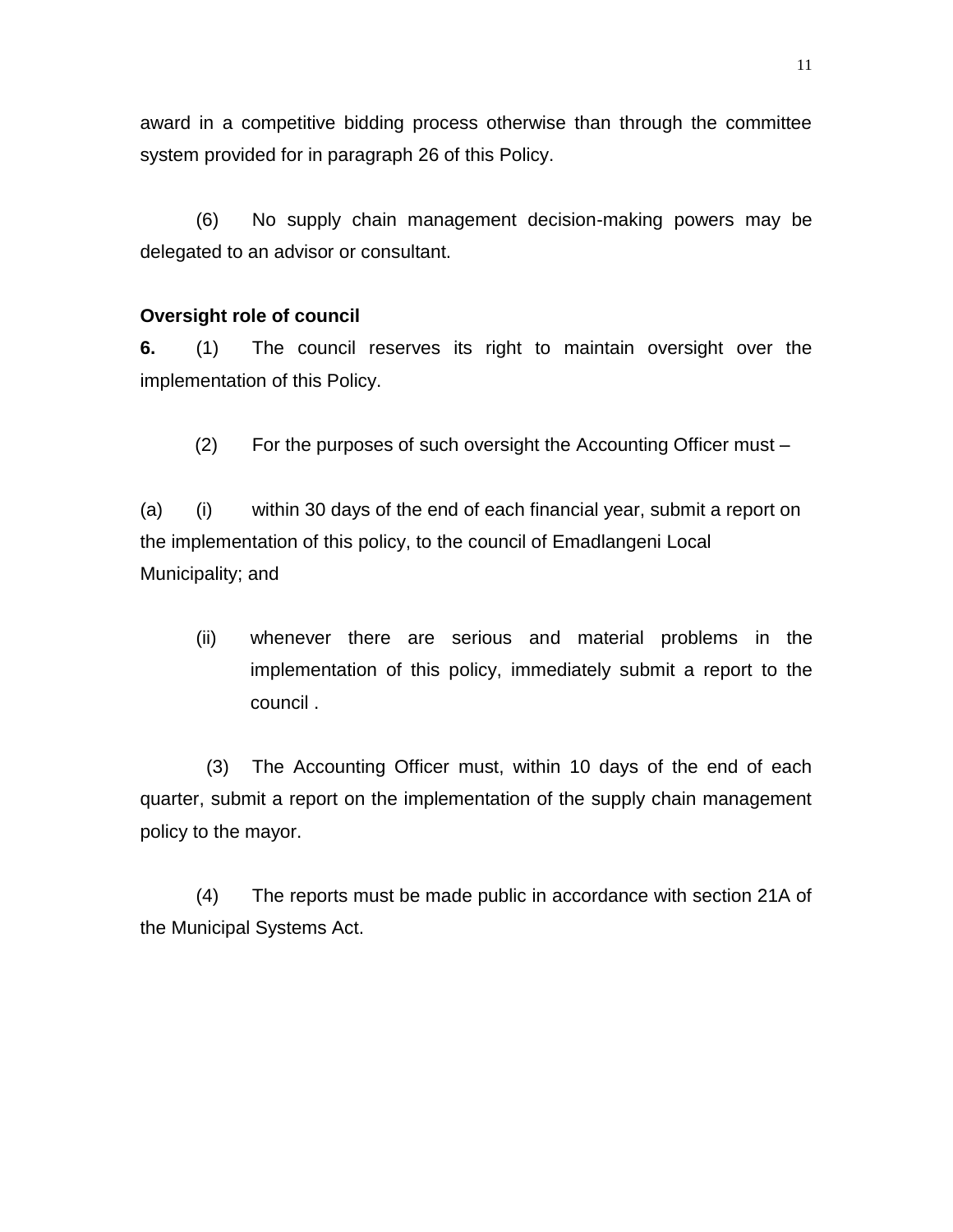#### **Supply chain management unit**

**7.** (1) A supply chain management unit is hereby established to implement this Policy.

(2) The supply chain management unit operates under the direct supervision of the Chief Financial Officer or an official to whom this duty has been delegated in terms of section 82 of the Act.

# **Training of supply chain management officials**

**8.** The training of officials involved in implementing this Policy should be in accordance with any Treasury guidelines on supply chain management training.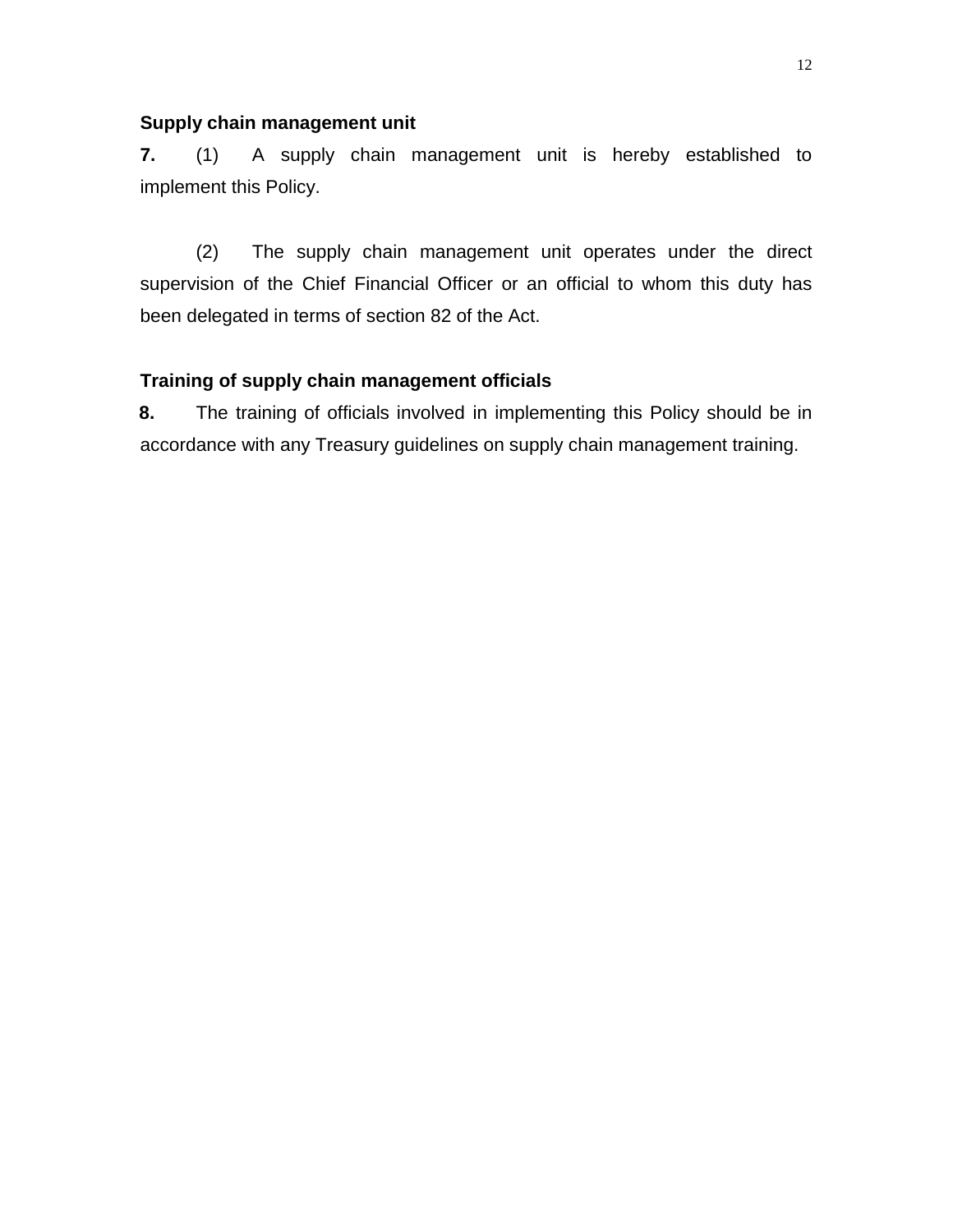# **CHAPTER 2**

# **SUPPLY CHAIN MANAGEMENT SYSTEM**

#### **Format of supply chain management system**

- **9.** This Policy provides systems for
	- (i) demand management;
	- (ii) acquisition management;
	- (iii) logistics management;
	- (iv) disposal management;
	- (v) risk management; and
	- (vi) performance management.

#### *Part 1: Demand management*

#### **System of demand management**

**10.** (1) The Accounting Officer must establish and implement an appropriate demand management system in order to ensure that the resources required by Emadlangeni Local Municipality support its operational commitments and its strategic goals outlined in the Integrated Development Plan.

- (2) The demand management system must –
- (a) include timely planning and management processes to ensure that all goods and services required by the municipality are quantified, budgeted for and timely and effectively delivered at the right locations and at the critical delivery dates, and are of the appropriate quality and quantity at a fair cost;
- (b) take into account any benefits of economies of scale that may be derived in the case of acquisitions of a repetitive nature; and
- (c) provide for the compilation of the required specifications to ensure that its needs are met.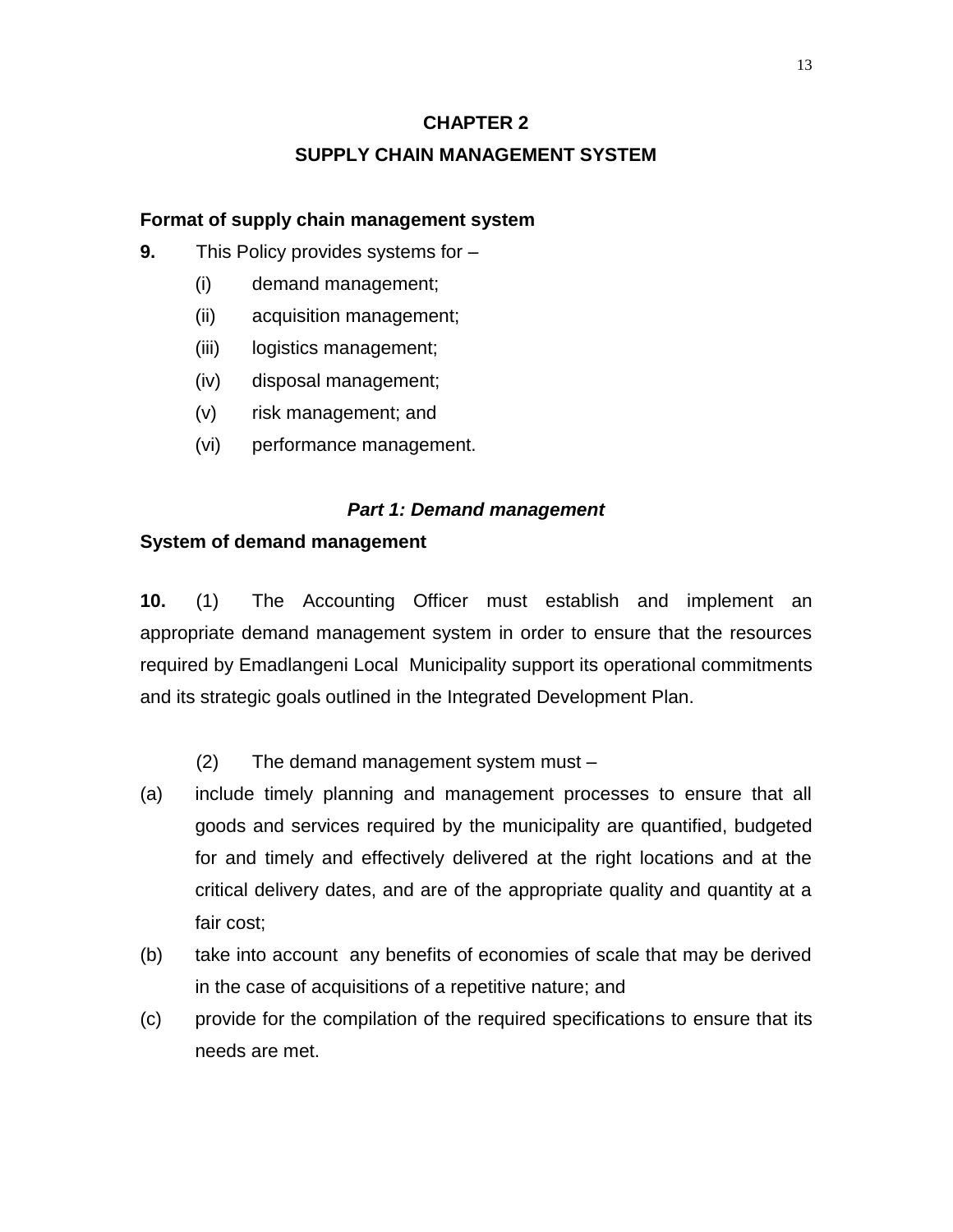(d) To undertake appropriate industry analysis and research to ensure that innovations and technological benefits are maximized.

#### *Part 2: Acquisition management*

#### **System of acquisition management**

.

**11.** (1) The Accounting Officer must implement the system of acquisition management set out in this Part in order to ensure –

- (a) that goods and services are procured by the municipality in accordance with authorised processes only;
- (b) that expenditure on goods and services is incurred in terms of an approved budget in terms of section 15 of the Act;
- (c) that the threshold values for the different procurement processes are complied with;
- (d) that bid documentation, evaluation and adjudication criteria, and general conditions of a contract, are in accordance with any applicable legislation; and
- (e) that any Treasury guidelines on acquisition management are properly taken into account.

(2) When procuring goods or services contemplated in section 110(2) of the Act, the Accounting Officer must make public the fact that such goods or services are procured otherwise than through the municipality's supply chain management system, including -

- (a) water from the Department of Water Affairs or a public entity, another municipality or a municipal entity; and
- (b) electricity from Eskom or another public entity, another municipality or a municipal entity.

(3) Goods or services procured in terms of section 110(2) of the MFMA must be made public stating the fact that the municipality procures such goods or services otherwise than through the SCM system, including-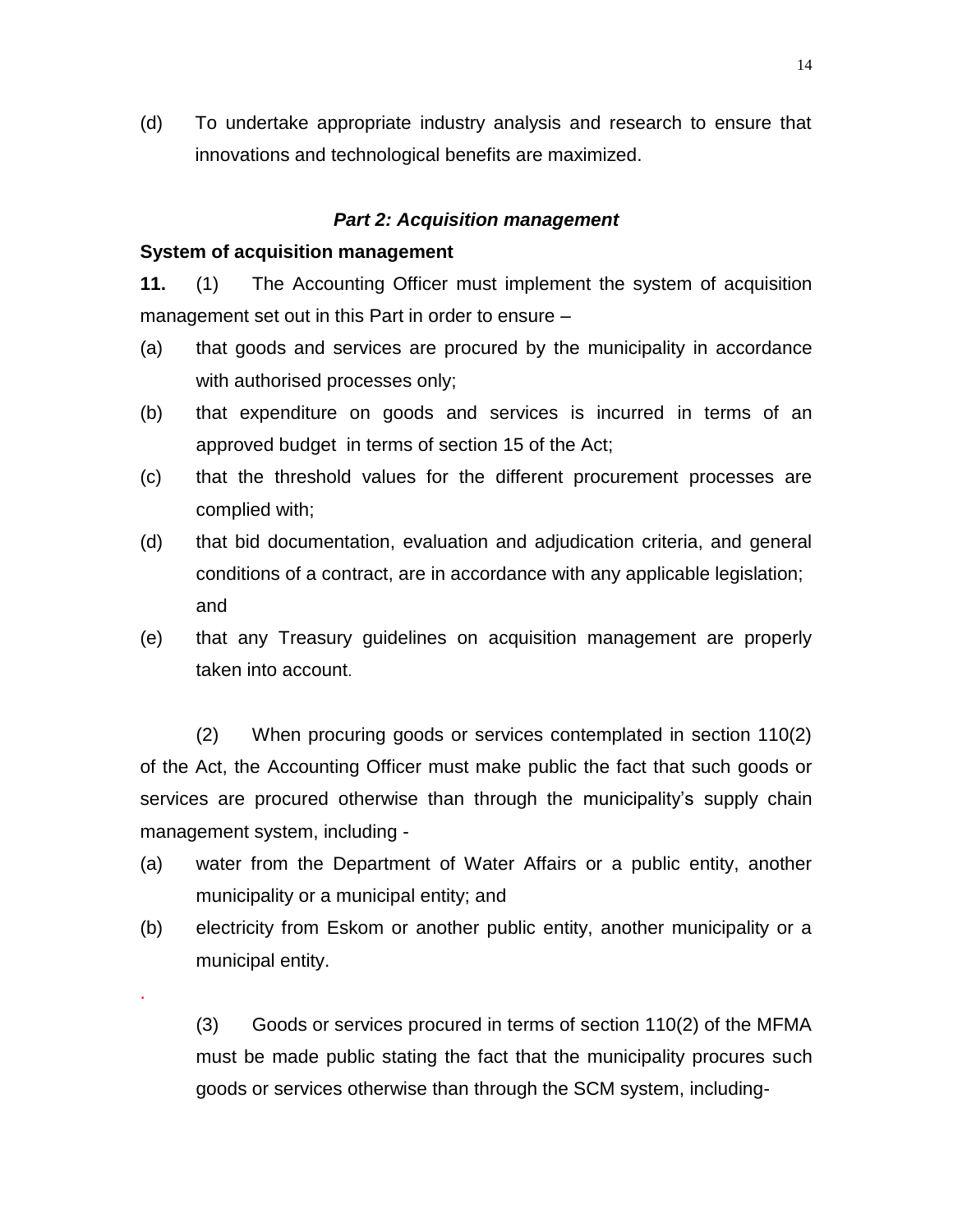- a) The kind of goods or services
- b) The name of the supplier.

### **Range of procurement processes**

- **12.** (1) Goods and services may only be procured by way of –
- (a) petty cash purchases, up to a transaction value of R1000 (VAT included);
- (b) written or verbal quotations for procurement transactions valued over R1000 up to R2 000 (VAT included);

(c) formal written price quotations for procurement transactions valued over R 2 001 up to R200 000 (VAT included); and

- (d) a competitive bidding process for–
	- (i) procurement above a transaction value of R200 000 (VAT included); and
	- (ii) the procurement of long term contracts.
	- (2) The Accounting Officer may, in writing-
- (a) lower, but not increase, the different threshold values specified in subparagraph (1); or
- $(b)$  direct that  $-$ 
	- (i) written or verbal quotations be obtained for any specific procurement transaction value lower than R1000;
	- (ii) formal written price quotations be obtained for any specific procurement of a transaction value lower than R2 000; or
	- (iii) a competitive bidding process be followed for any specific procurement of a transaction value lower than R200 000.

(3) Goods or services may not deliberately be split into parts or items of a lesser value merely to avoid complying with the requirements of the policy. When determining transaction values, a requirement for goods or services consisting of different parts or items must as far as possible be treated and dealt with as a single transaction.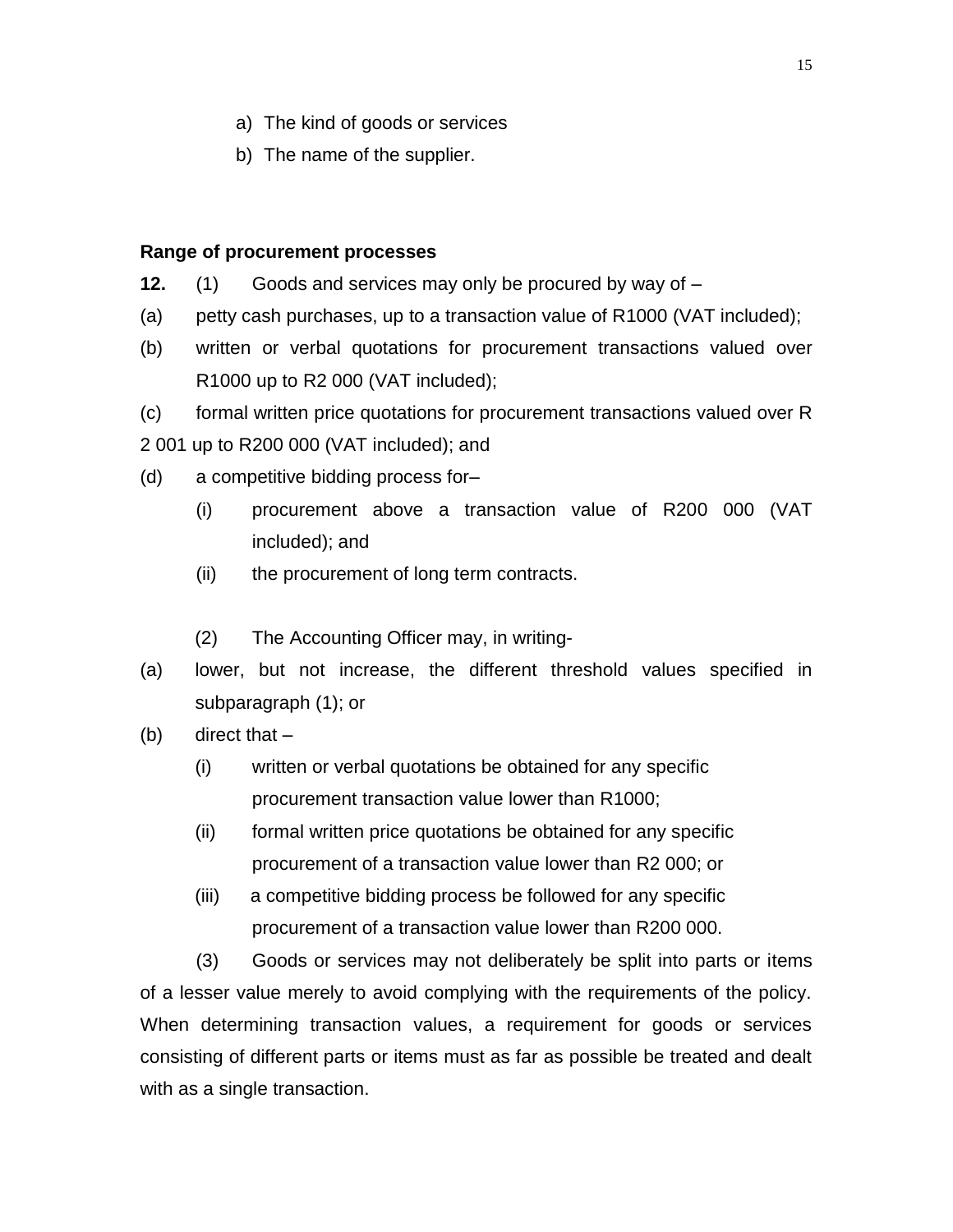# **General preconditions for consideration of written quotations or bids**

**13.** A written quotation or bid may not be considered unless the provider who submitted the quotation or bid –

- (a) has furnished
	- (i) full name;
	- (ii) identification number or company or other registration number; and
	- (iii) tax reference number and VAT registration number, if any;

(b) has submitted a tax clearance from the South African Revenue Services that the provider's tax matters are in order; and

- (c) has indicated
	- (i) whether he or she is in the service of the state, or has been in the service of the state in the previous twelve months;
	- (ii) if the provider is not a natural person, whether any of its directors, managers, principal shareholders or stakeholder is in the service of the state, or has been in the service of the state in the previous twelve months; or
	- (iii) whether a spouse, child or parent of the provider or of a director, manager, shareholder or stakeholder referred to in subparagraph (ii) is in the service of the state, or has been in the service of the state in the previous twelve months.

# **Lists of accredited prospective providers**

**14.** With effect from 1 July 2016, the municipality uses the Central Supplier Database (CSD )supplier number starting with (MAAA) which is auto generated by the Central Database System after successful registration and validation of the prospective provider as mandatory requirement as part of listing criteria for accrediting prospective provider in line with Section 14(1)(b) of the Municipal Supply Chain Management Regulations.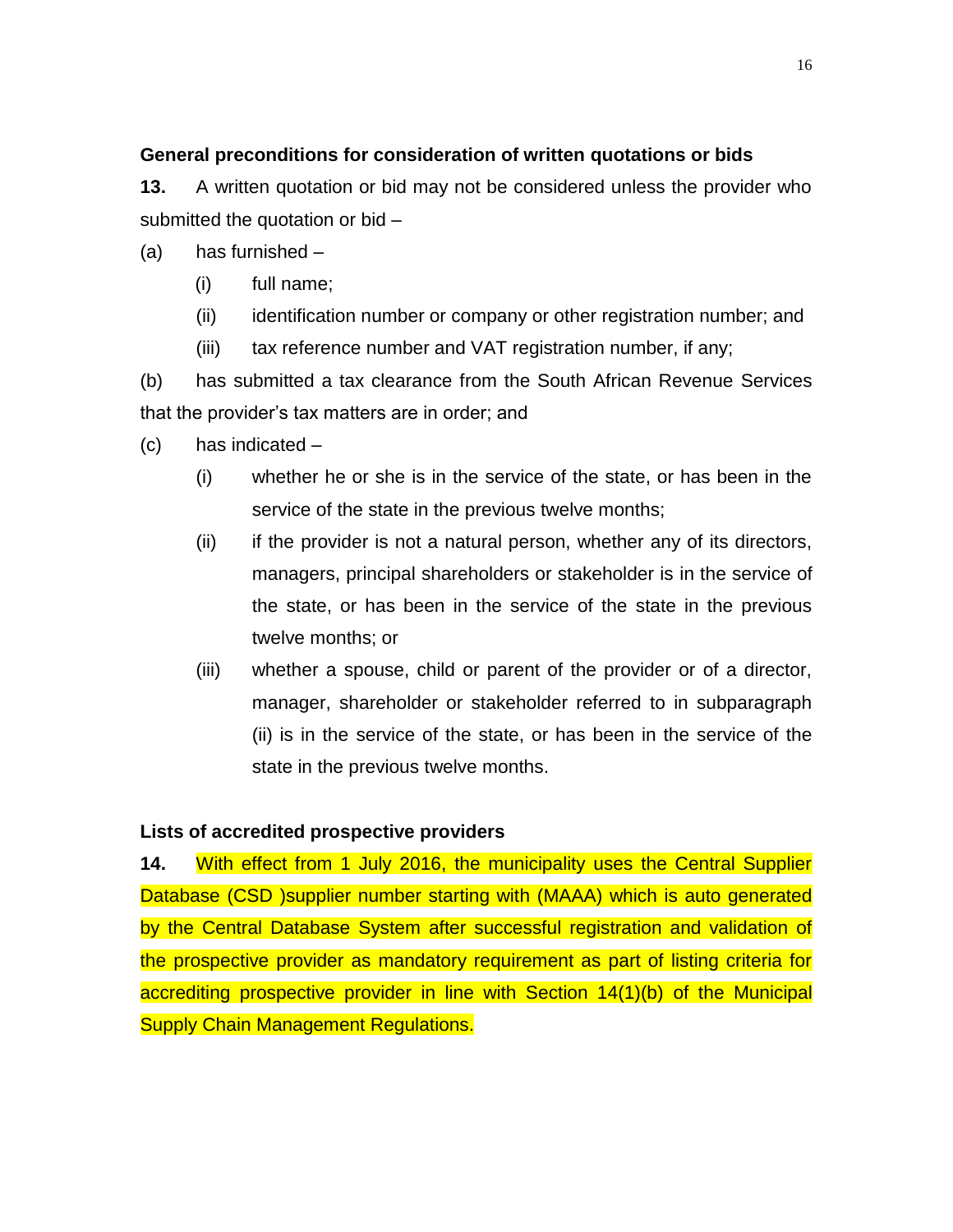# **Petty cash purchases**

**15.** The conditions for procurement of goods by means of petty cash referred to in paragraph 12 (1) (a) of this Policy, are as follows –

- (a) The Chief Financial Officer may, in writing, delegate the responsibility to monitor Petty Cash purchases to the Accountant: Revenue/Income Officer.
- (b) Goods and services may only be procured by way of petty cash, up to a transaction value of R1 000 (VAT included).
- (c) Petty cash must not be used to circumvent normal procurement processes
- (d) Total petty cash may not exceed R20 000.00 for each calendar month for the whole municipality.
- (e) a monthly reconciliation report from the Expenditure Accountant must be submitted to the Chief Financial Officer, including –
	- (i) the total amount of petty cash purchases for that month; and
	- (ii) receipts and appropriate documents for each purchase.

# **Written or verbal quotations**

**16.** The conditions for the procurement of goods or services through written or verbal quotations are as follows:

(a) Quotations must be obtained from at least three different providers preferably from, but not limited to, providers whose names appear on the list of accredited prospective providers of the municipality, provided that if quotations are obtained from providers who are not listed, such providers must meet the listing criteria set out in paragraph 14(1)(b) and (c) of this Policy;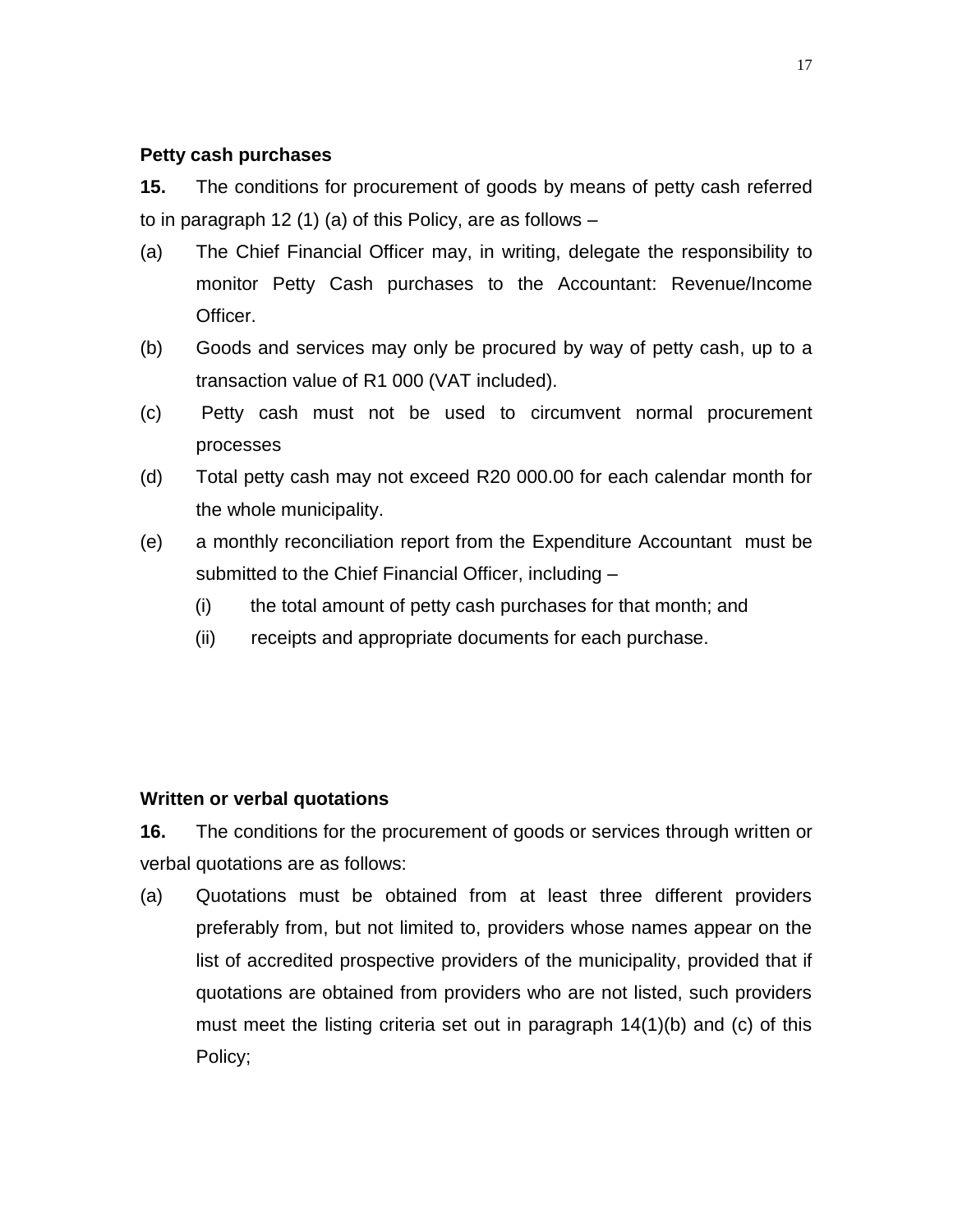- (b) to the extent feasible, providers must be requested to submit such quotations in writing;
- (c) if it is not possible to obtain at least three quotations, the reasons must be recorded and reported quarterly to the Accounting Officer or another official designated by the Accounting Officer;
- (d) the Accounting Officer must record the names of the potential providers requested to provide such quotations with their quoted prices;
- (e) if a quotation was submitted verbally, the order may be placed only against written confirmation by the selected provider;

# **Formal written quotations**

**17.1** (1) the conditions for the procurement of goods or services through formal written price quotations are as follows:

- (a) Quotations above R2000.00 up to R 200 000.00 must be obtained in writing from at least three different providers whose names appear on the list of accredited prospective providers of the municipality;
- (b) quotations may be obtained from providers who are not listed, provided that such providers meet the listing criteria set out in paragraph 14(1)(b) and (c) of this Policy;
- (c) if it is not possible to obtain at least three quotations, the reasons must be recorded and approved by the Accounting Officer or an official designated by the Accounting Officer,
- (d) the Accounting Officer must record the names of the potential providers and their written quotations, and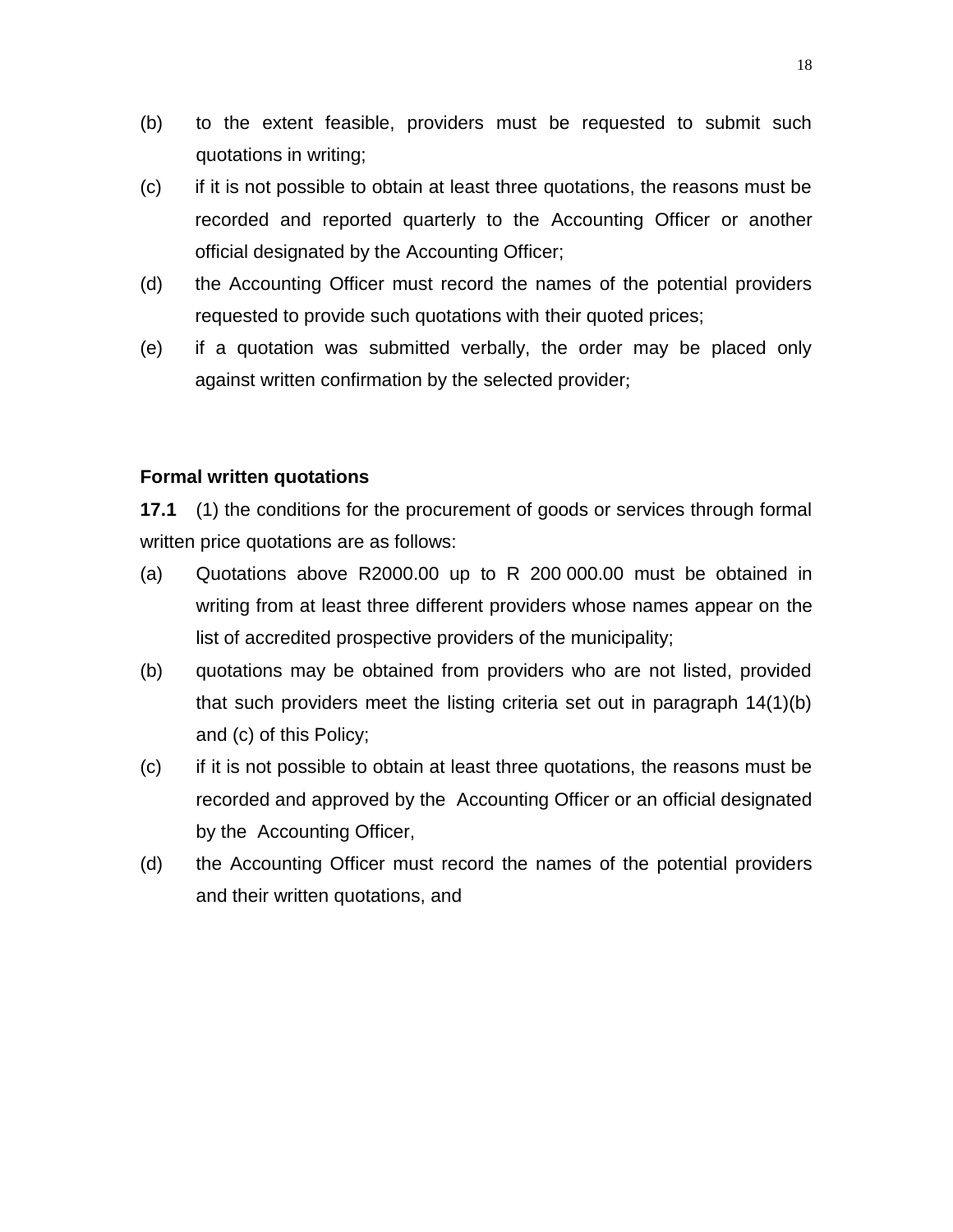# **Procedures for procuring goods or services through written or verbal quotations and formal written price quotations**

**17.2** (1) The procedure for the procurement of goods or services through written or verbal quotations or formal written price quotations, is as follows:

- (a) when using the list of accredited prospective providers the accounting officer must promote ongoing competition amongst providers by inviting providers to submit quotations on a rotation basis;
- (b) all requirements in excess of R30 000 (VAT included) that are to be procured by means of formal written price quotations must, in addition to the requirements of paragraph 17(1), be scored on price and targeted goals points designed in terms of the Preferential Procurement Policy Framework Act (PPPFA) , its regulations, Broad Base Black Economic Empowerment 2003 and its codes of good practice and be advertised for at least seven days on the website and an official notice board of Emadlangeni Local Municipality;
- (c) acceptable offers, which are subject to the preference points system (Preferential Procurement Policy Framework Act (PPPFA) and its regulations PPR ), must be awarded to the bidder who scored the highest points or in line with Preferential regulations;
- (d) offers received must be evaluated on a comparative basis taking into account unconditional discounts;
- (e) the Accounting Officer or chief financial officer must on a monthly basis be notified in writing of all written or verbal quotations and formal written price quotations accepted by an official acting in terms of a subdelegation;
- (f) offers below R30 000 (VAT included) must be awarded based on compliance to specifications and conditions of contract, ability and capability to deliver the goods and services and reasonable offer;
- (g)
- (h) for proper record keeping and audit purposes, the following documentation must be kept by Finance and department procuring goods or services;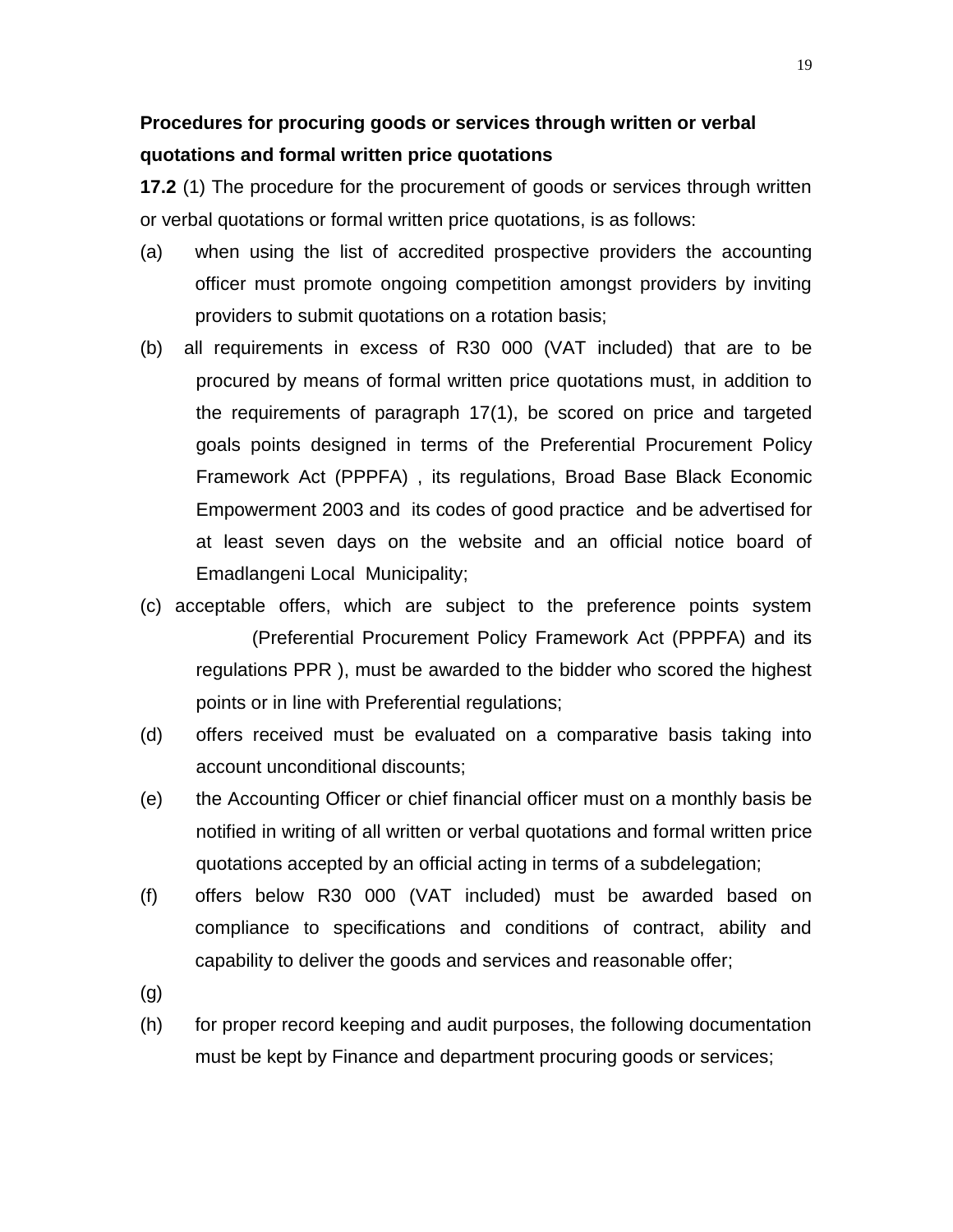- (i) the authorised purchase requisition produced by the department requiring goods and services.
- (ii) formal written price quotations
- (iii) the order authorised by the Chief Financial Officer and the Accounting Officer.
- (iv) formal signed delivery note submitted by the successful supplier.
- (v) formal invoice or certificate of work performed submitted by the successful supplier.
- (vi) goods received voucher, as prepared by expenditure: creditors section.
- (vii) the cheque voucher prepared by the Accountant: Expenditure and authorised by the Chief Financial Officer.
- (viii) the authorised payment cheque.
- (ix) Any minutes of a bid resolution by the Bid Adjudication .
- (x) Proof of authorised direct payment (cash focus) processed for each transaction

#### **Competitive bids**

**18.** (1) Goods or services above a transaction value of R200 000 (VAT included) and long term contracts may only be procured through a competitive bidding process, subject to paragraph 11(2) of this Policy.

(2) No requirement for goods or services above an estimated transaction value of R200 000 (VAT included), may deliberately be split into parts or items of lesser value merely for the sake of procuring the goods or services otherwise than through a competitive bidding process.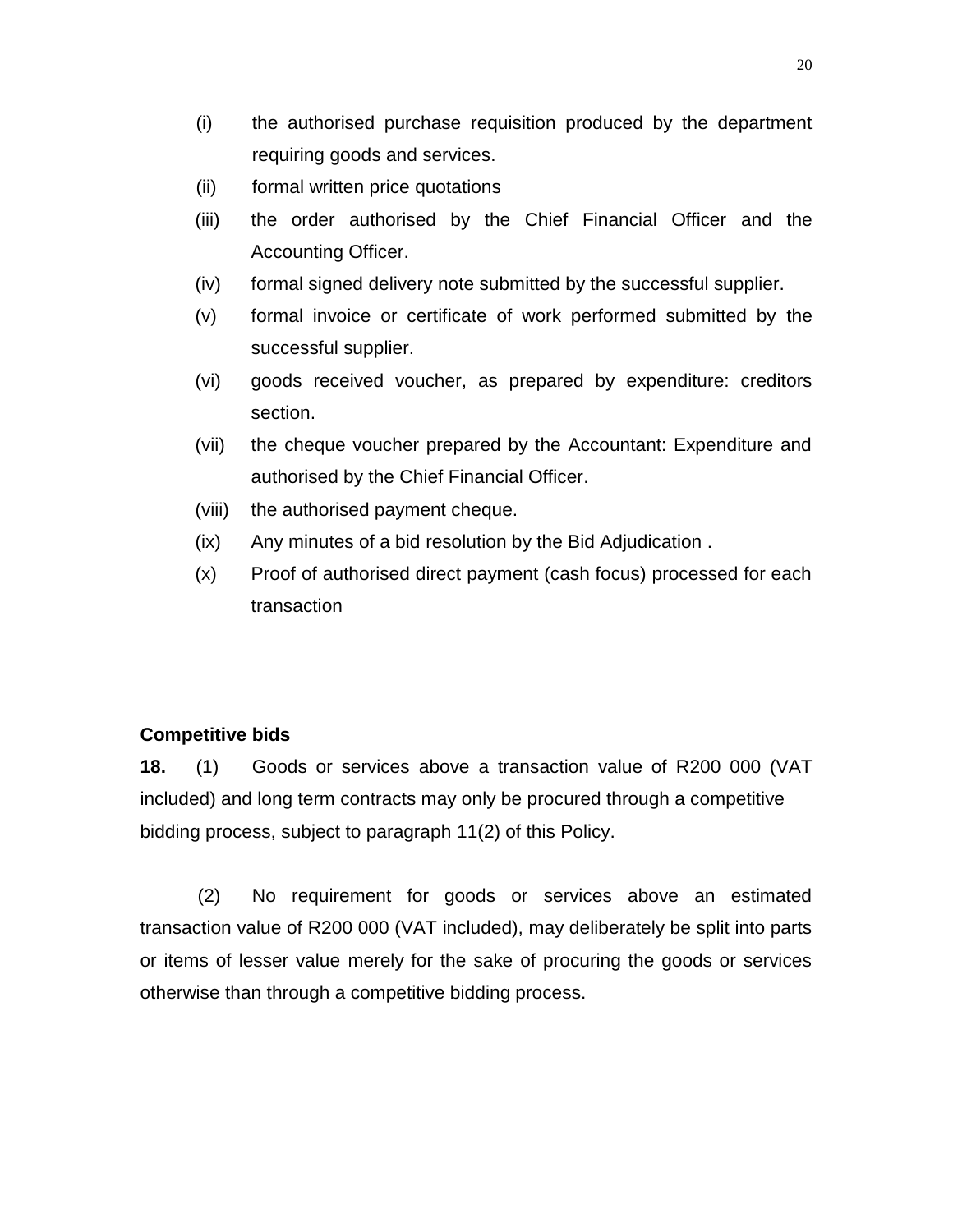# **Process for competitive bidding**

**19.** The procedures for the following stages of a competitive bidding process are as follows:

- (a) Compilation of bidding documentation as detailed in paragraph 20;
- (b) Public invitation of bids as detailed in paragraph 21;
- (c) Site meetings or briefing sessions as detailed in paragraph 21;
- (d) Handling of bids submitted in response to public invitation as detailed in paragraph 22;
- (e) Evaluation of bids as detailed in paragraph 27;
- (f) Award of contracts as detailed in paragraph 28;
- (g) Administration of contracts
	- (i) After approval of a bid, the accounting officer and the bidder must enter into a written agreement.
- (h) Proper record keeping
	- (i) Original / legal copies of written contracts agreements should be kept in a secure place for reference purposes.

# **Bid documentation for competitive bids**

**20.** The criteria with which bid documentation for a competitive bidding process must comply –

- (a) take into account
	- (i) the general conditions of contract and any special conditions of contract, if specified;
	- (ii) any Treasury guidelines on bid documentation; and
	- (iii) the requirements of the Construction Industry Development Board (CIDB), in the case of a bid relating to construction, upgrading or refurbishment of buildings or infrastructure;
- (b) include the preference points system to be used, goals as contemplated in the Preferential Procurement Regulations and evaluation and adjudication criteria, including any criteria required by other applicable legislation;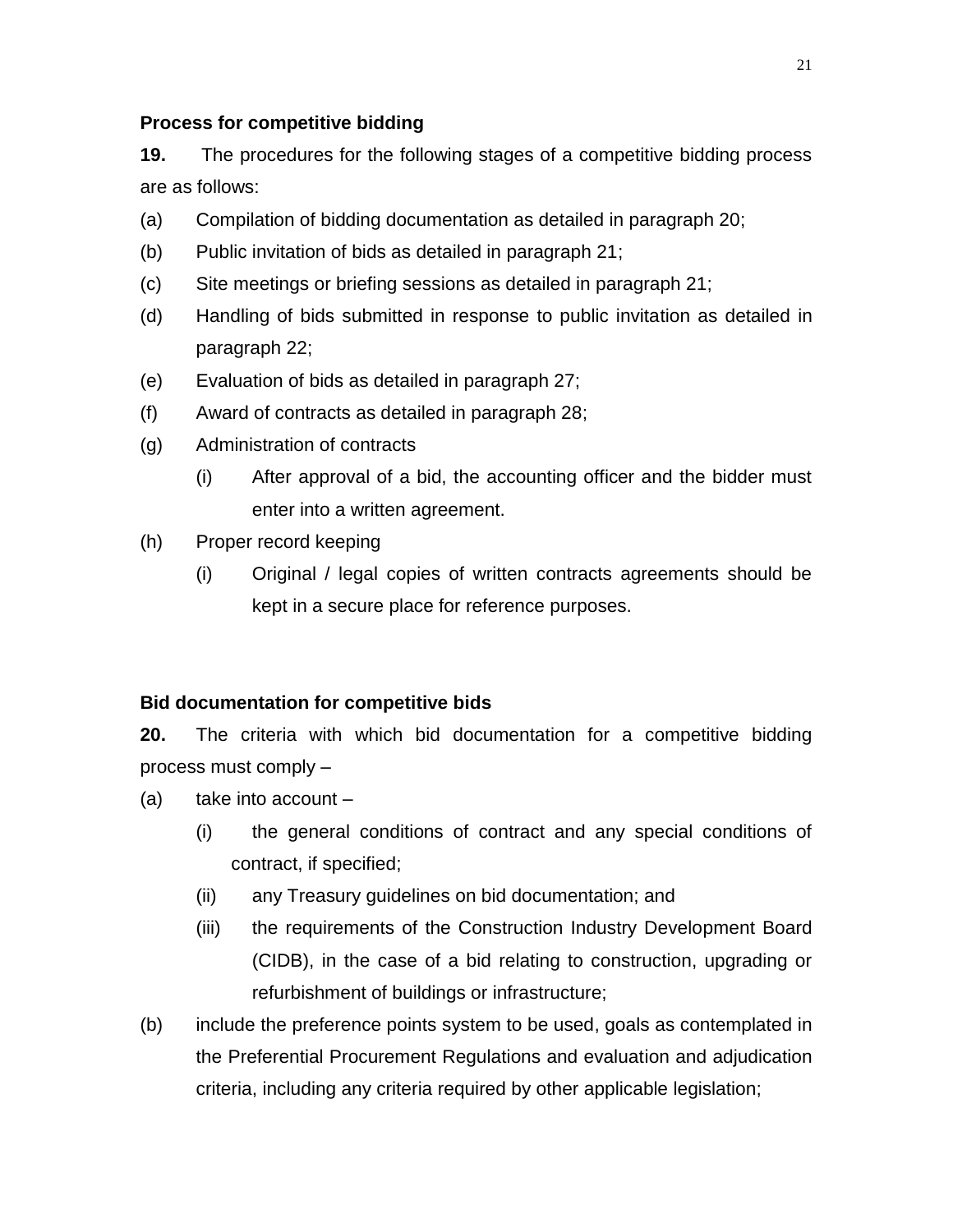- (c) compel bidders to declare any conflict of interest they may have in the transaction for which the bid is submitted;
- (d) if the value of the transaction is expected to exceed R10 million (VAT included), require bidders to furnish–
	- (i) if the bidder is required by law to prepare annual financial statements for auditing, their audited annual financial statements –
		- (aa) for the past three years; or
		- (bb) since their establishment if established during the past three years;
	- (ii) a certificate signed by the bidder certifying that the bidder has no undisputed commitments for municipal services towards a municipality or other service provider in respect of which payment is overdue for more than 30 days;
	- (iii) particulars of any contracts awarded to the bidder by an organ of state during the past five years, including particulars of any material non-compliance or dispute concerning the execution of such contract;
	- (iv) a statement indicating whether any portion of the goods or services are expected to be sourced from outside the Republic, and, if so, what portion and whether any portion of payment from Emadlangeni Local Municipality is expected to be transferred out of the Republic; and
- (e) stipulate that disputes must be settled by means of mutual consultation, mediation (with or without legal representation), or, when unsuccessful, in a South African court of law.

# **Public invitation for competitive bids**

- **21.** (1) The procedure for the invitation of competitive bids, is as follows:
- (a) Any invitation to prospective providers to submit bids must be by means of a public advertisement in newspapers commonly circulating locally, the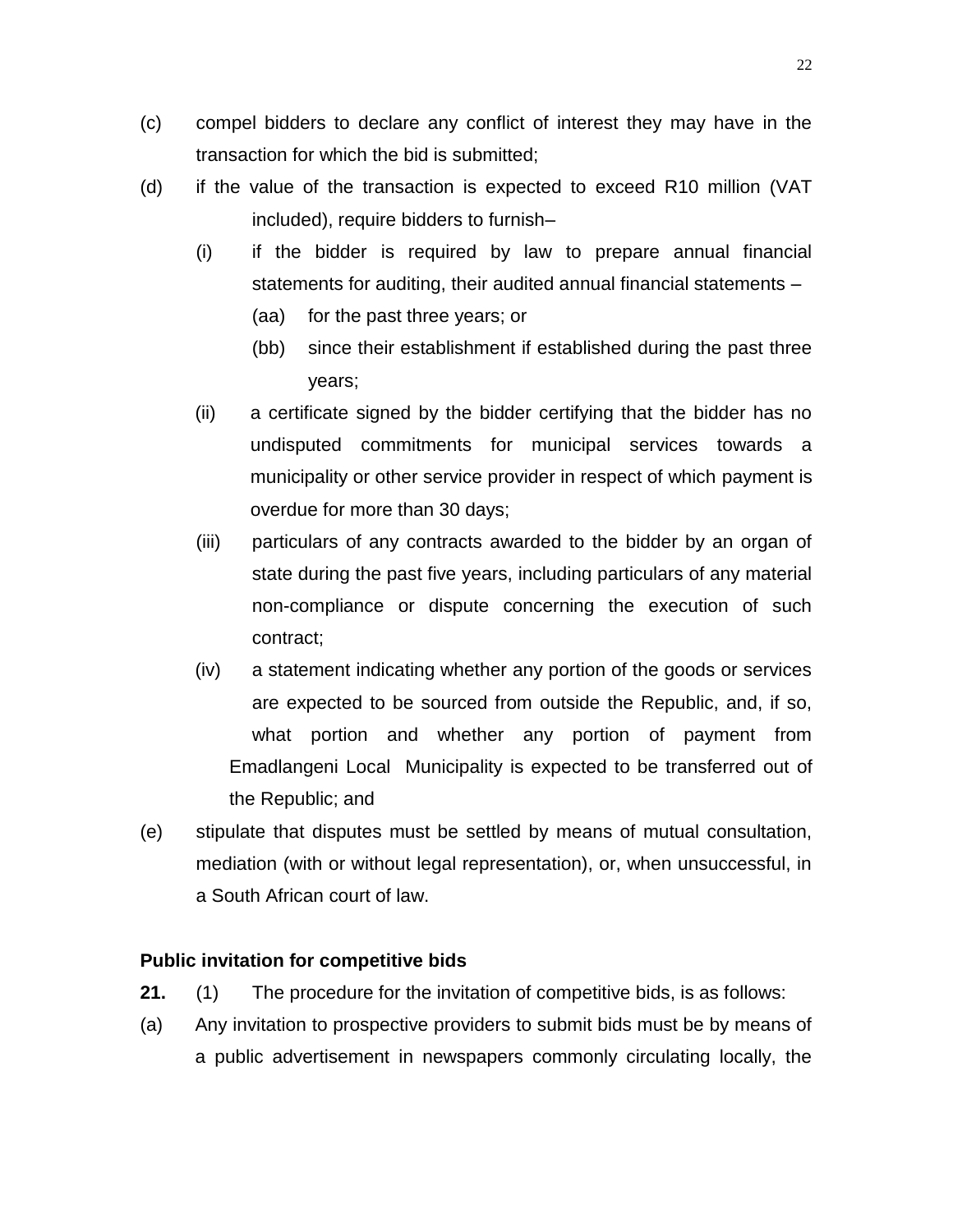website of the municipality or any other appropriate ways (which may include an advertisement in the Government Tender Bulletin); and

- (b) The information contained in a public advertisement, must include
	- (i) the closure date for the submission of bids, which may not be less than 30 days in the case of transactions over R10 million (VAT included), or which are of a long term nature, or 14 days in any other case, from the date on which the advertisement is placed in a newspaper, subject to sub-paragraph (2) of this policy;
	- (ii) a statement that bids may only be submitted on the bid documentation provided by Emadlangeni Local Municipality; and
	- (iii) date, time and venue of any proposed site meetings or briefing sessions.;
	- (iv) statement stating that no late bid proposal will be accepted.
	- (v) Where functionality and preference will apply, must comply with PPPFA and its regulations.

(2) The Accounting Officer may determine a closure date for the submission of bids which is less than the 30 or 14 days requirement, but only if such shorter period can be justified on the grounds of urgency or emergency or any exceptional case where it is impractical or impossible to follow the official procurement process.

- (3) Bids submitted must be sealed and indicated in a manner prescribed by the municipality
- (4) Where bids are requested in electronic format, such bids must be supplemented by sealed hard copies.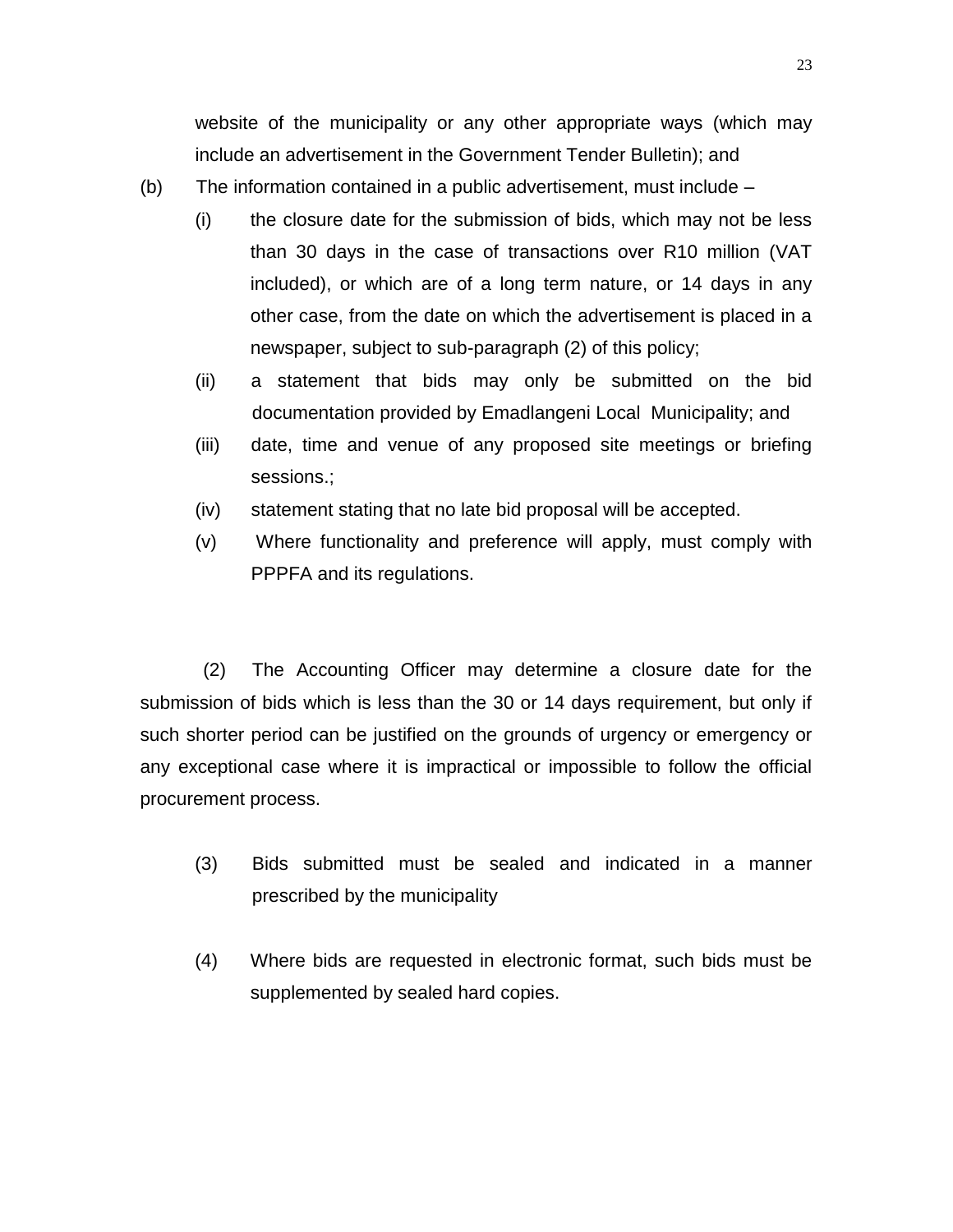# **Procedure for handling, opening and recording of bids**

**22.** The procedures for the handling, opening and recording of bids, are as follows:

- (a) Bids–
	- (i) must be opened only in public;
	- (ii) must be opened at the same time and as soon as possible after the period for the submission of bids has expired; and
	- (iii) received after the closing time should not be considered and returned unopened immediately.
- (b) Any bidder or member of the public has the right to request that the names of the bidders who submitted bids in time must be read out and, if practical, also each bidder's total bidding price;
- (c) No information, except the provisions in subparagraph (b), relating to the bid should be disclosed to bidders or other persons until the successful bidder is notified of the award; and
- (d) The Accounting Officer must
	- (i) record in a register all bids received in time;
	- (ii) make the register available for public inspection; and
	- (iii) publish the entries in the register and the bid results on the website.

# **Negotiations with preferred bidders**

**23.** (1) The municipal manger may negotiate the final terms of a contract with bidders identified through a competitive bidding process as preferred bidders, provided that such negotiation –

- (a) does not allow any preferred bidder a second or unfair opportunity;
- (b) is not to the detriment of any other bidder; and
- (c) does not lead to a higher price than the bid as submitted.
	- (2) Minutes of such negotiations must be kept for record purposes.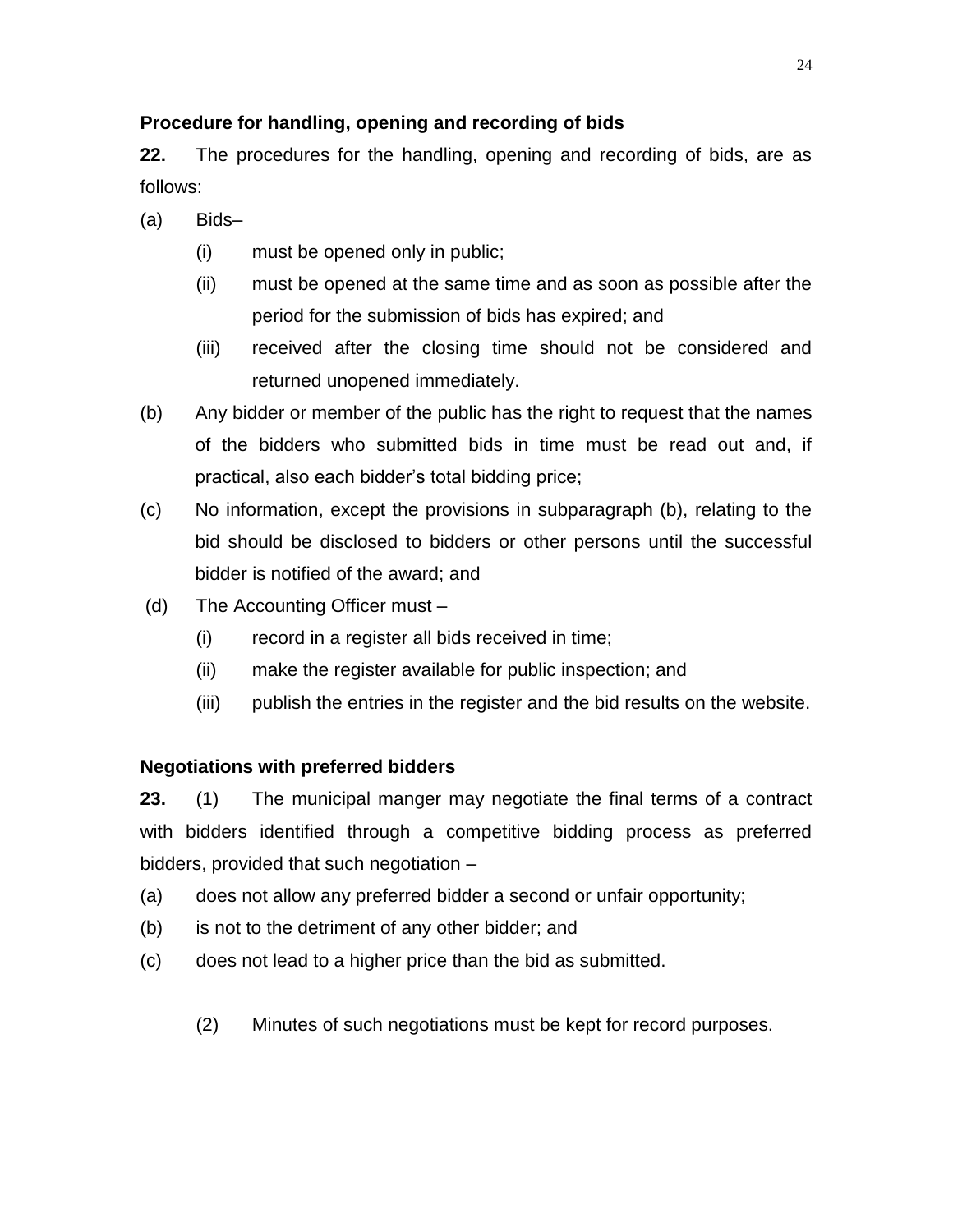#### **Two-stage bidding process**

- **24.** (1) A two-stage bidding process is allowed for –
- (a) large, complex projects;
- (b) projects where it may be undesirable to prepare complete detailed technical specifications; or
- (c) long term projects with a duration period exceeding three years.

(2) In the first stage technical proposals on conceptual design or performance specifications should be invited, subject to technical as well as commercial clarifications and adjustments.

(3) In the second stage final technical proposals and priced bids should be invited.

#### **Committee system for competitive bids**

**25.** (1) A committee system for competitive bids is hereby established, consisting of the following committees for each procurement or cluster of procurements as the accounting officer may determine:

- (a) a bid specification committee;
- (b) a bid evaluation committee; and
- (c) a bid adjudication committee;

(2) The Accounting Officer appoints the members of each committee, taking into account section 117 of the Act; and

(3) A neutral or independent observer, appointed by the Accounting Officer, must attend or oversee a committee when this is appropriate for ensuring fairness and promoting transparency.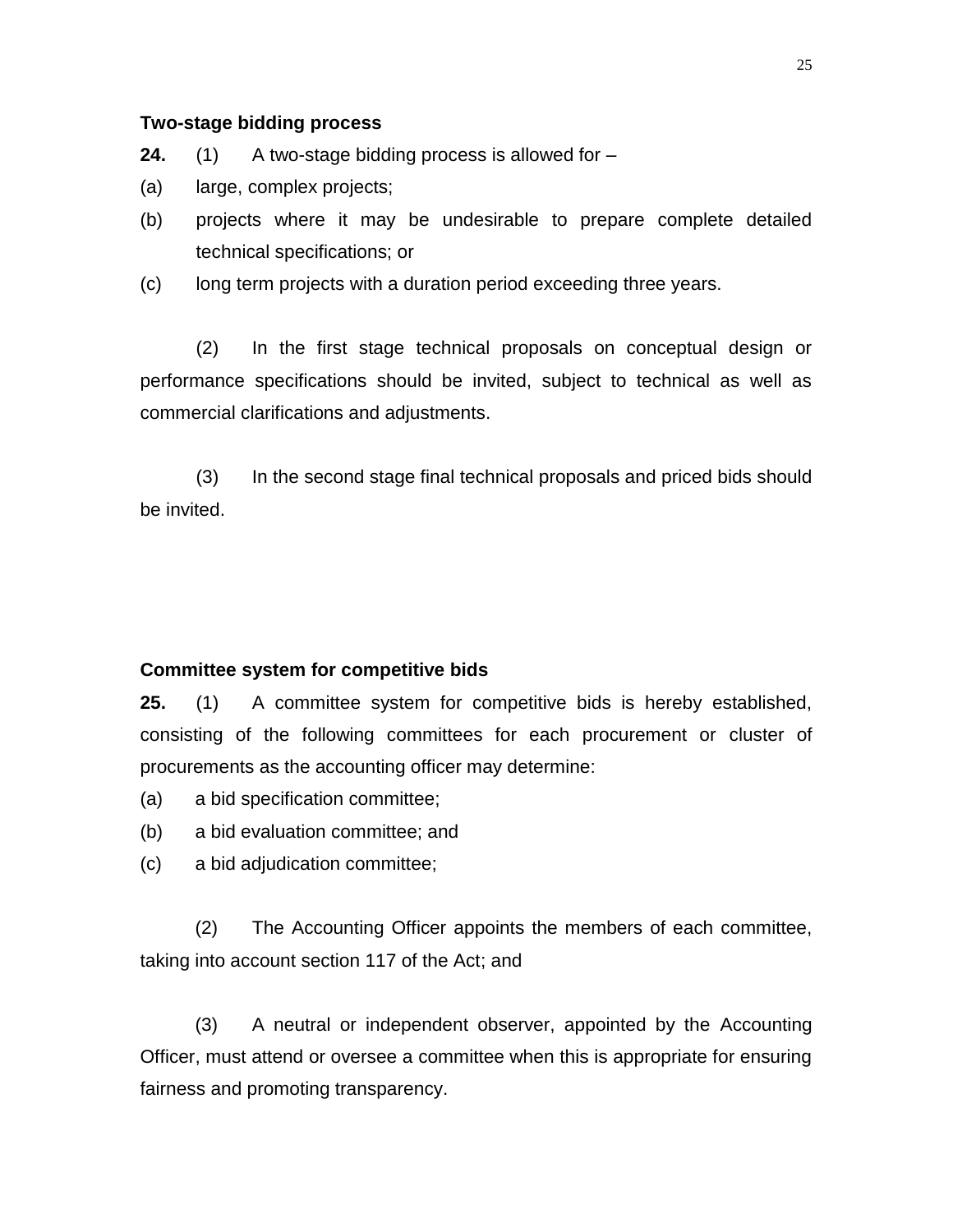- (4) The committee system must be consistent with –
- (a) paragraph 26, 27 and 28 of this Policy; and
- (b) any other applicable legislation.

(5) The Accounting Officer may apply the committee system to formal written price quotations.

# **Bid specification committees**

**26.** (1) A bid specification committee must compile the specifications for each procurement of goods or services by the municipality.

- (2) Specifications –
- (a) must be drafted in an unbiased manner to allow all potential suppliers to offer their goods or services;
- (b) must take account of any accepted standards such as those issued by Standards South Africa, the International Standards Organisation, or an authority accredited or recognised by the South African National Accreditation System with which the equipment or material or workmanship should comply;
- (c) must, where possible, be described in terms of performance required rather than in terms of descriptive characteristics for design;
- (d) may not create trade barriers in contract requirements in the forms of specifications, plans, drawings, designs, testing and test methods, packaging, marking or labeling of conformity certification;
- (e) may not make reference to any particular trade mark, name, patent, design, type, specific origin or producer unless there is no other sufficiently precise or intelligible way of describing the characteristics of the work, in which case such reference must be accompanied by the word "equivalent";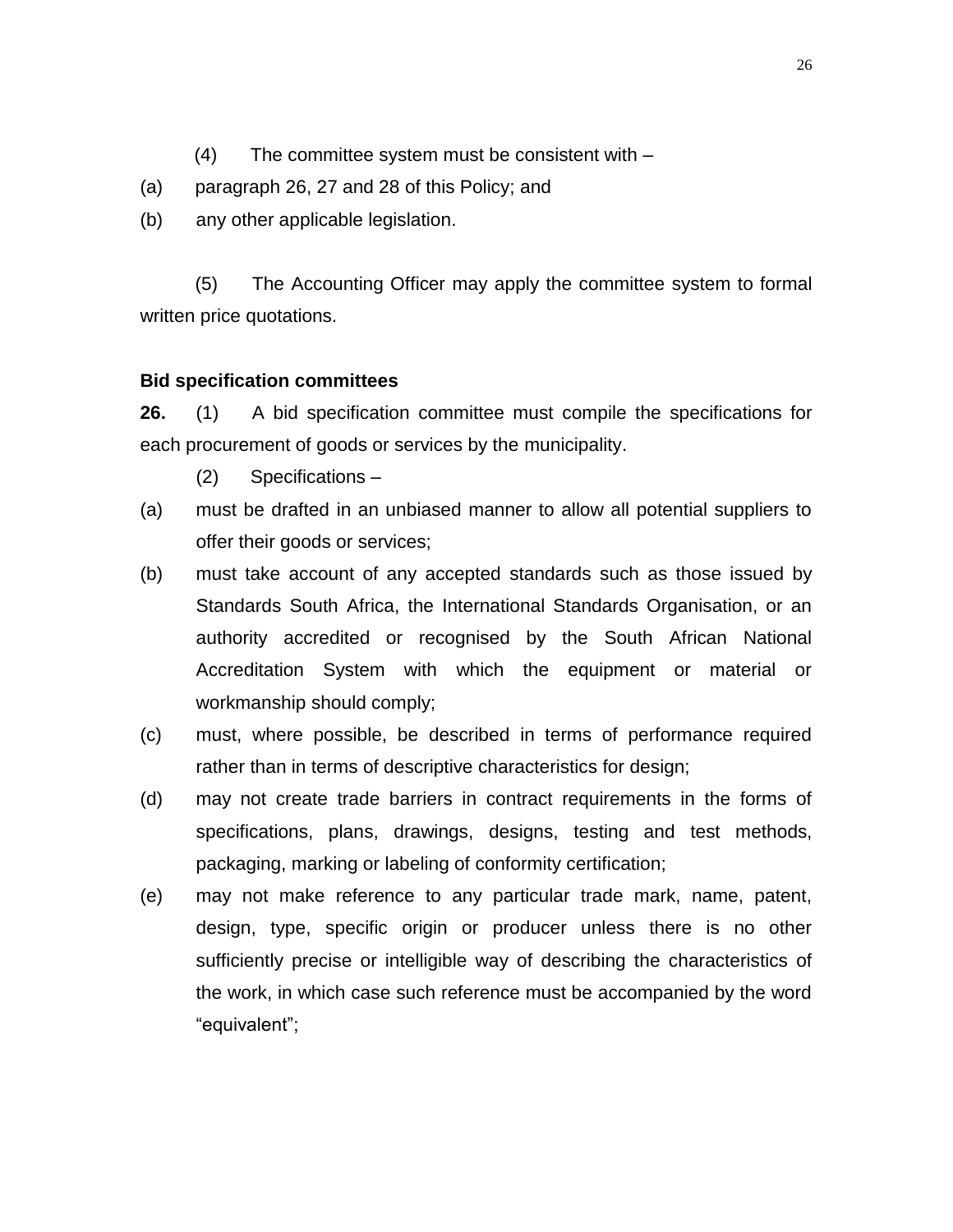- (f) must indicate each specific goal for which points may be awarded in terms of the points system set out in the Preferential Procurement Regulations 2011; and
- (g) must be approved by the Accounting Officer prior to publication of the invitation for bids in terms of paragraph 22 of this Policy.
	- (3) A bid specification committee must be composed of:
- (a) At least four officials of the municipality who must serve as standing members; one from the Supply Chain Management Unit and the other from Technical Services.
- (b) an official may be co-opted from the end user department preferably a manager and a knowledgeable official responsible for the function involved;
- (c) may invite external specialised expert.
- (d) must be appointed in writing for a period of 12 months which is in line with the financial year end of the municipality, subject to the annual reviewal of this policy;
- (e) the quorum must be equal to 50% of the number of permanent (as opposed to co-opted) committee members, plus one member.

(4) No person, advisor or corporate entity involved with the bid specification committee, or director of such a corporate entity, may bid for any resulting contracts.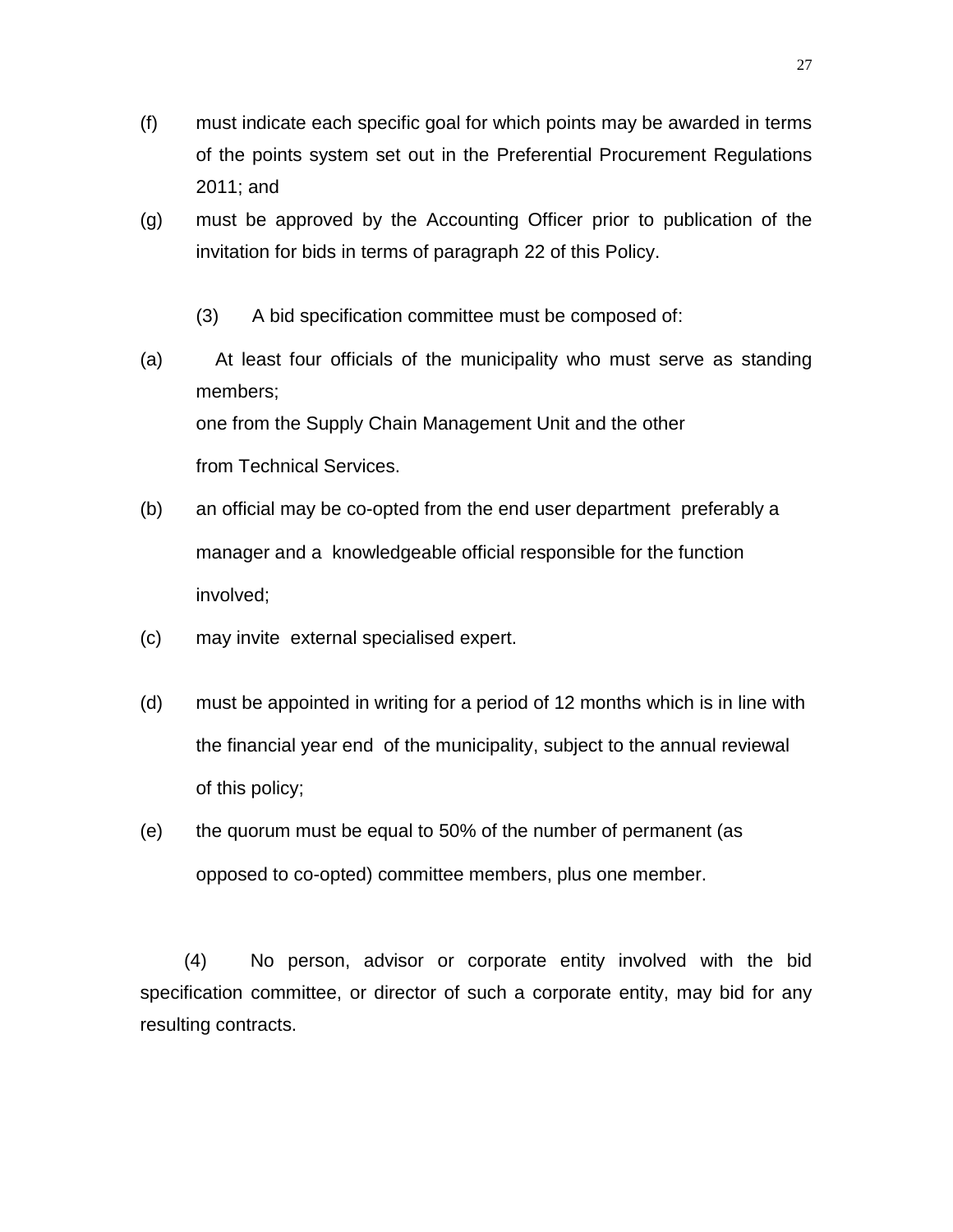#### **Bid evaluation committees**

- **27.** (1) A bid evaluation committee must –
- (a) evaluate bids in accordance with
	- (i) the specifications for a specific procurement; and
	- (ii) the points system set out in terms of paragraph  $27(2)(f)$ .
- (b) evaluate each bidder's ability to execute the contract;
- (c) check in respect of the recommended bidder whether municipal rates and taxes and municipal service charges are not in arrears, and;
- (d) submit to the adjudication committee a report and recommendations regarding the award of the bid or any other related matter.
	- (2) A bid evaluation committee must as far as possible be composed of -

(a) At least four officials of the municipality who must serve as standing members; one from the Supply Chain Management Unit .

- (b) an official may be co-opted from end user department preferably a manager and a knowledgeable official responsible for the function involved ;
- (c) may invite external specialised expert;
- (d) must be appointed for a period of 12 months which is in line with the financial year end of the municipality, subject to the annual reviewal of this policy
- (e) the quorum must be equal to 50% of the number of permanent (as opposed to co-opted) committee members, plus one member.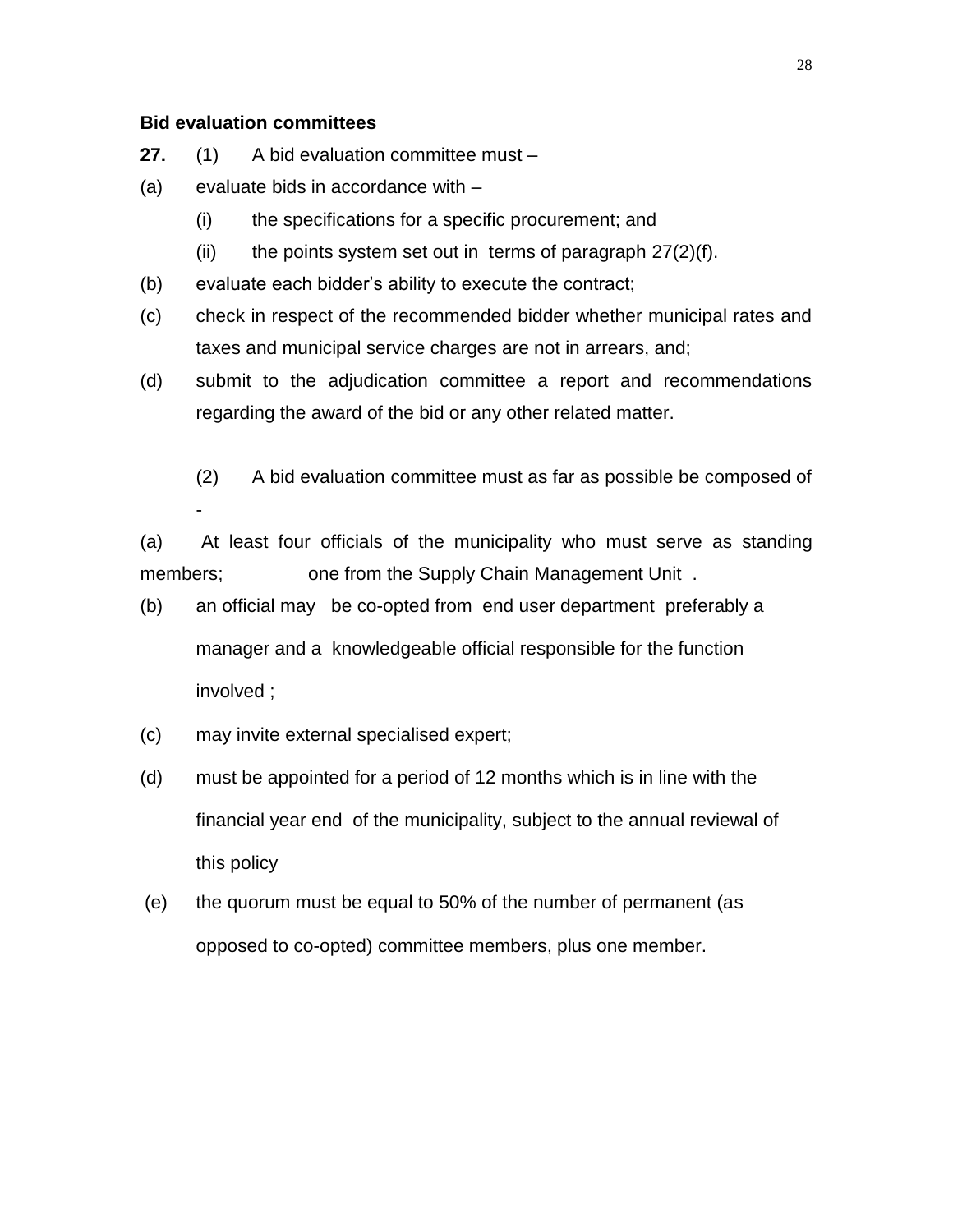#### **Bid adjudication committees**

- **28.** (1) A bid adjudication committee must –
- (a) consider the report and recommendations of the bid evaluation committee; and
- (b) either
	- (i) depending on its delegations, make a final award or a recommendation to the Accounting Officer to make the final award; or
	- (ii) make another recommendation to the Accounting Officer how to proceed with the relevant procurement.

(2) A bid adjudication committee must consist of at least four senior managers of the municipality which must include –

- (a) Chief financial Officer as the chairperson
- (b) A Senior SCM Practitioner
- (c) An official from the Technical Services of the municipality
- (d) may invite external specialised expert.
- (e) the quorum must be equal to 50% of the number of permanent (as

opposed to co-opted) committee members, plus one member.

(3) The Accounting Officer must appoint the chairperson of the committee. If the chairperson is absent from a meeting, the deputy chairperson who is elected by the Accounting Officer must preside at the meeting.

(4) Neither a member of a bid evaluation committee, nor an advisor or person assisting the evaluation committee, may be a member of a bid adjudication committee.

(5) (a) If the bid adjudication committee decides to award a bid other than the one recommended by the bid evaluation committee, the bid adjudication committee must prior to awarding the bid –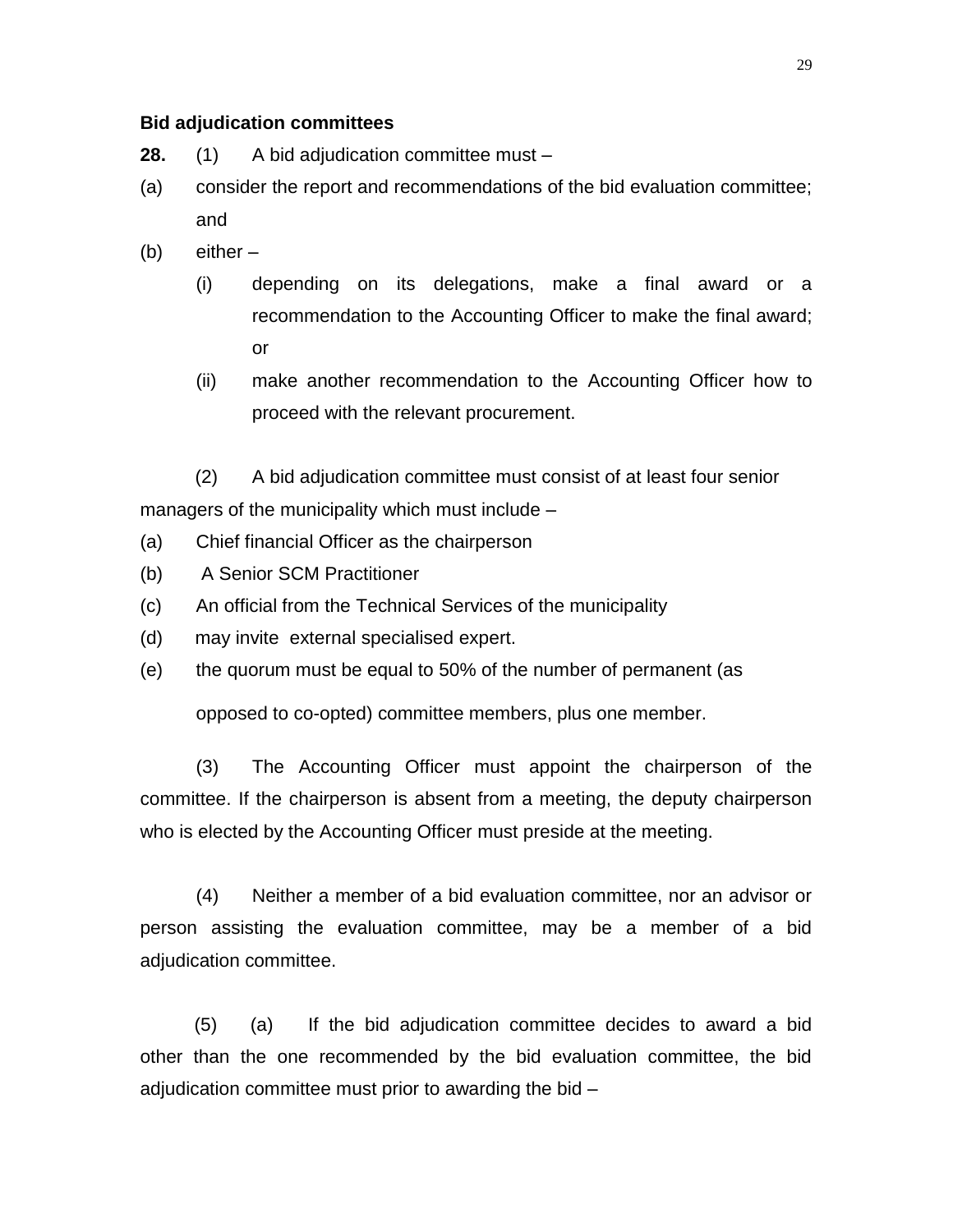(i) check in respect of the preferred bidder whether that bidder's municipal rates and taxes and municipal service charges are not in arrears, and;

- (ii) notify the Accounting Officer.
- (b) The Accounting Officer may
	- (i) after due consideration of the reasons for the deviation, ratify or reject the decision of the bid adjudication committee referred to in paragraph (a); and
	- (ii) if the decision of the bid adjudication committee is rejected, refer the decision of the adjudication committee back to that committee for reconsideration.

(6) The Accounting Officer may at any stage of a bidding process, refer any recommendation made by the evaluation committee or the adjudication committee back to that committee for reconsideration of the recommendation.

(7) The Accounting Officer must comply with section 114 of the Act within 10 working days with respect to awards based on paragraph 5 above.

# **Procurement of banking services**

- **29.** (1) A contract for banking services –
- (a) must be procured through competitive bids;
- (b) must be consistent with section 7 or 85 of the Act; and
- (c) may not be for a period of more than five years at a time.

(2) The process for procuring a contract for banking services must commence at least nine months before the end of an existing contract.

(3) The closure date for the submission of bids may not be less than 60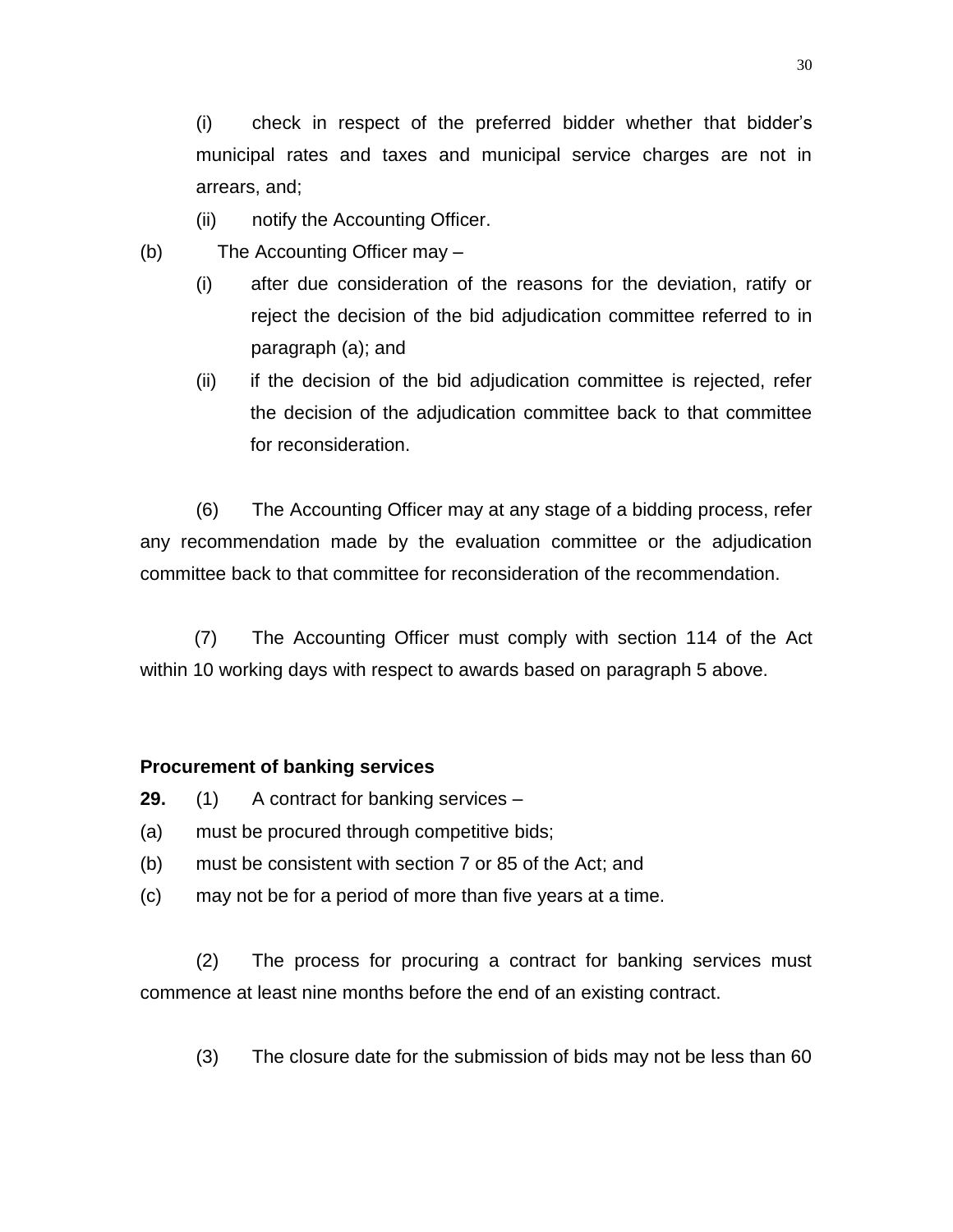days from the date on which the advertisement is placed in a newspaper in terms of paragraph 22(1). Bids must be restricted to banks registered in terms of the Banks Act, 1990 (Act No. 94 of 1990).

#### **Procurement of IT related goods or services**

**30.** (1) The Accounting Officer may request the State Information Technology Agency (SITA) to assist with the acquisition of IT related goods or services through a competitive bidding process.

(2) Both parties must enter into a written agreement to regulate the services rendered by, and the payments to be made to, SITA.

(3) The accounting officer must notify SITA together with a motivation of the IT needs if  $-$ 

- (a) the transaction value of IT related goods or services required in any financial year will exceed R50 million (VAT included); or
- (b) the transaction value of a contract to be procured whether for one or more years exceeds R50 million (VAT included).

(4) If SITA comments on the submission and the municipality disagrees with such comments, the comments and the reasons for rejecting or not following such comments must be submitted to the council, the National Treasury, the relevant provincial treasury and the Auditor General.

# **Procurement of goods and services under contracts secured by other organs of state**

**31.** (1) The Accounting Officer may procure goods or services under a contract secured by another organ of state, but only if –

(a) the contract has been secured by that other organ of state by means of a competitive bidding process applicable to that organ of state;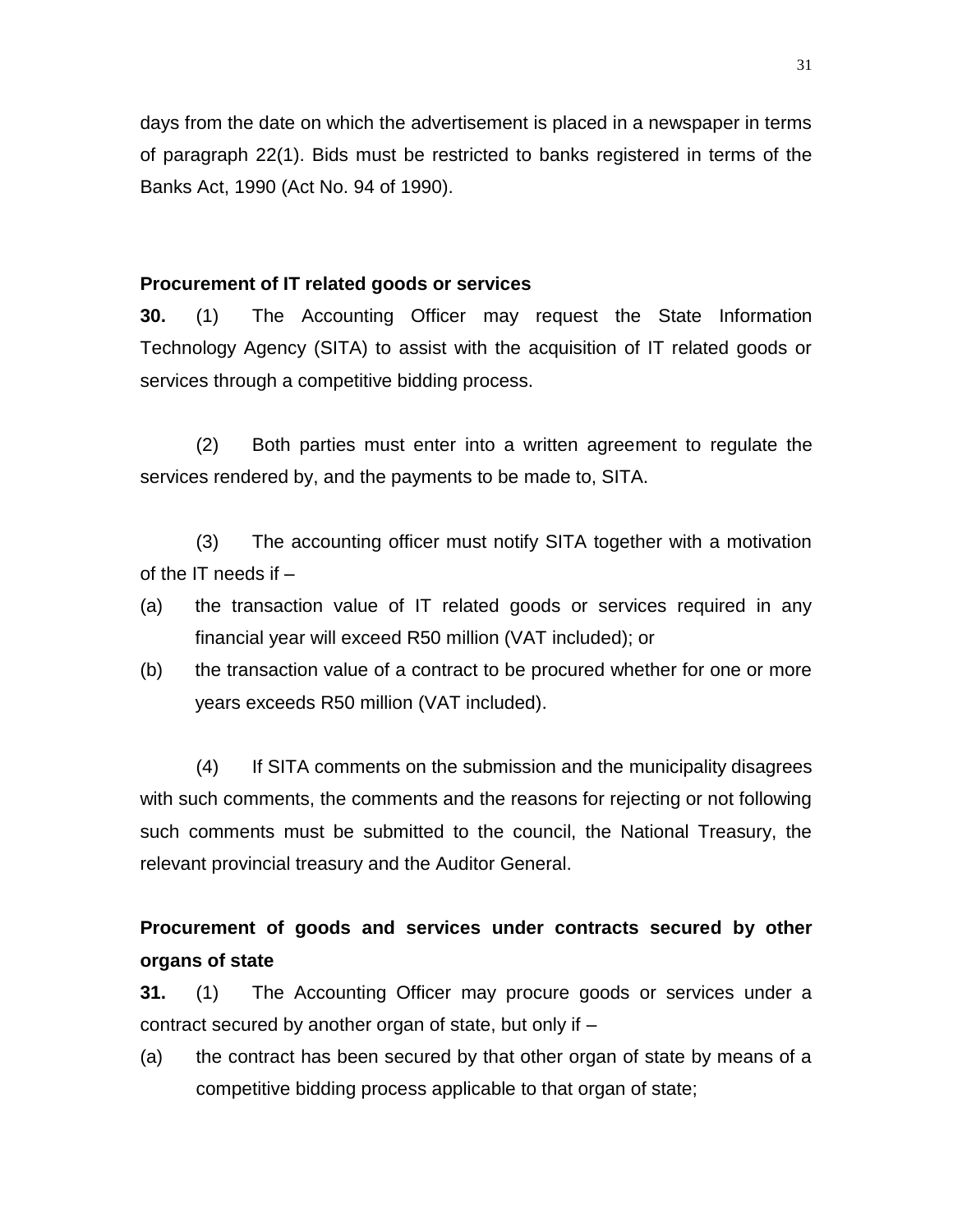- (b) there is no reason to believe that such contract was not validly procured;
- (c) there are demonstrable discounts or benefits to do so; and
- (d) that other organ of state and the provider have consented to such procurement in writing.
	- (2) Subparagraphs  $(1)(c)$  and  $(d)$  do not apply if  $-$
- (a) a municipal entity procures goods or services through a contract secured by its parent municipality; or
- (b) a municipality procures goods or services through a contract secured by a municipal entity of which it is the parent municipality.

# **Procurement of goods necessitating special safety arrangements**

**32.** (1) The acquisition and storage of goods in bulk (other than water), which necessitate special safety arrangements, including gasses and fuel, should be avoided where ever possible.

(2) Where the storage of goods in bulk is justified, such justification must be based on sound reasons, including the total cost of ownership, cost advantages and environmental impact and must be approved by the accounting officer.

# **Proudly SA Campaign**

**33.** Emadlangeni Local Municipality supports the Proudly SA Campaign to the extent that, all things being equal, preference is given to procuring local goods and services from:

suppliers and businesses within the Republic.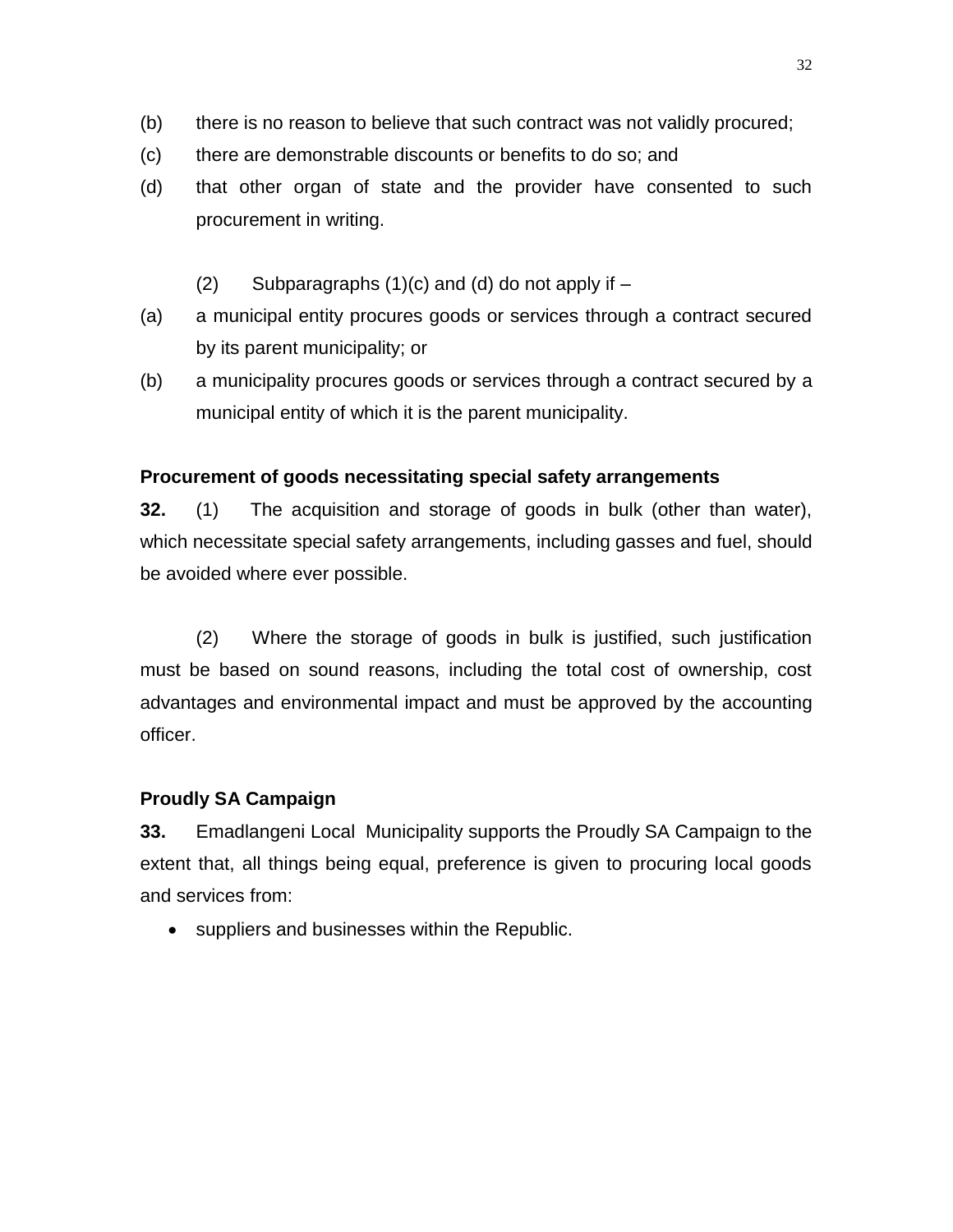#### **Appointment of consultants**

**34.** (1) The Accounting Officer may procure consulting services provided that any Treasury guidelines in respect of consulting services are taken into account when such procurements are made.

- (2) Consultancy services must be procured through competitive bids if
- (a) the value of the contract exceeds R200 000 (VAT included); or
- (b) the duration period of the contract exceeds one year.

(3) In addition to any requirements prescribed by this policy for competitive bids, bidders must furnish particulars of –

- (a) all consultancy services provided to an organ of state in the last five years; and
- (b) any similar consultancy services provided to an organ of state in the last five years.

(4) The Accounting Officer must ensure that copyright in any document produced, and the patent rights or ownership in any plant, machinery, thing, system or process designed or devised, by a consultant in the course of the consultancy service is vested in the municipality.

# **Deviation from, and ratification of minor breaches of, procurement processes**

- **35.** (1) The Accounting Officer may –
- (a) dispense with the official procurement processes established by this Policy and to procure any required goods or services through any convenient process, which may include direct negotiations, but only –
	- (i) in an emergency;
	- (ii) if such goods or services are produced or available from a single provider only;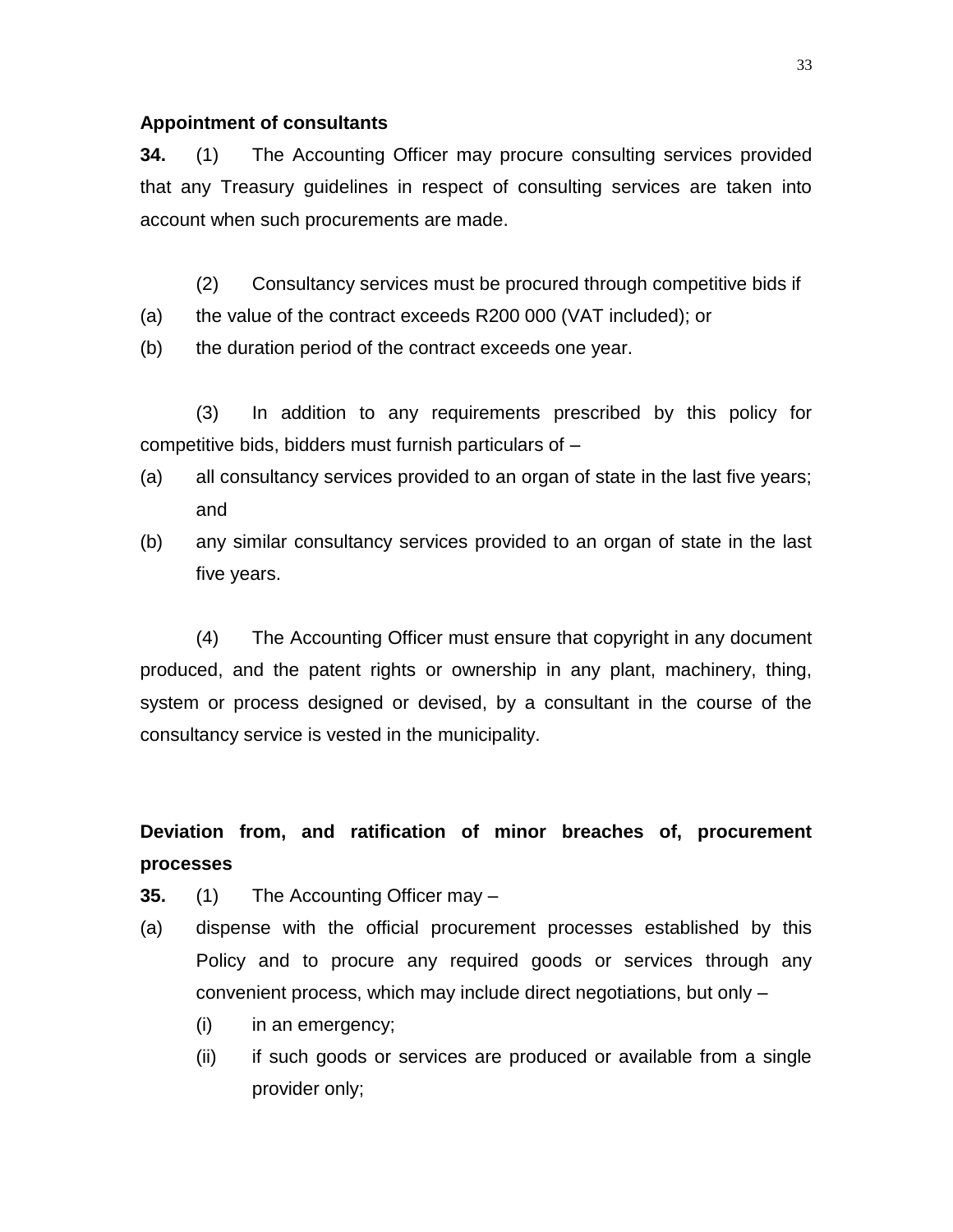- (iii) for the acquisition of special works of art or historical objects where specifications are difficult to compile;
- (iv) acquisition of animals for zoos and/or nature and game reserves; or
- (v) in any other exceptional case where it is impractical or impossible to follow the official procurement processes; and
- (b) ratify any minor breaches of the procurement processes by an official or committee acting in terms of delegated powers or duties which are purely of a technical nature.

(2) The Accounting Officer must record the reasons for any deviations in terms of subparagraphs (1)(a) and (b) of this policy and report them to the next meeting of the council and include as a note to the annual financial statements.

(3) Subparagraph (2) does not apply to the procurement of goods and services contemplated in paragraph 11(2) of this policy.

# **Unsolicited bids**

**36.** (1) In accordance with section 113 of the Act there is no obligation to consider unsolicited bids received outside a normal bidding process.

(2) The Accounting Officer may decide in terms of section 113(2) of the Act to consider an unsolicited bid, only if –

- (a) the product or service offered in terms of the bid is a demonstrably or proven unique innovative concept;
- (b) the product or service will be exceptionally beneficial to, or have exceptional cost advantages;
- (c) the person who made the bid is the sole provider of the product or service; and
- (d) the reasons for not going through the normal bidding processes are found to be sound by the accounting officer.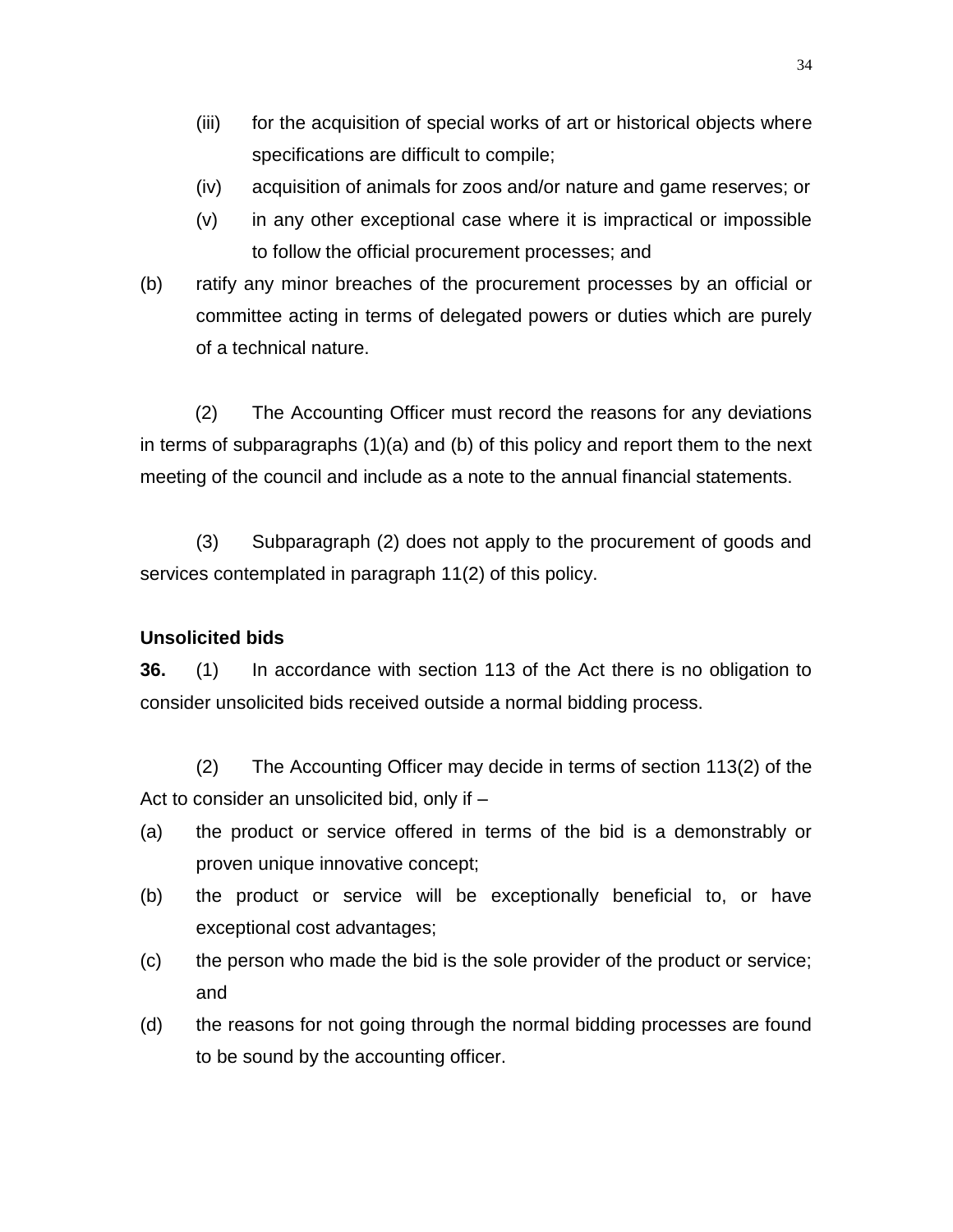(3) If the Accounting Officer decides to consider an unsolicited bid that complies with subparagraph (2) of this policy, the decision must be made public in accordance with section 21A of the Municipal Systems Act, together with –

(a) reasons as to why the bid should not be open to other competitors;

- (b) an explanation of the potential benefits if the unsolicited bid were accepted; and
- (c) an invitation to the public or other potential suppliers to submit their comments within 30 days of the notice.

(4) The Accounting Officer must submit all written comments received pursuant to subparagraph (3), including any responses from the unsolicited bidder, to the National Treasury and the relevant provincial treasury for comment.

(5) The adjudication committee must consider the unsolicited bid and may award the bid or make a recommendation to the accounting officer, depending on its delegations.

(6) A meeting of the adjudication committee to consider an unsolicited bid must be open to the public.

(7) When considering the matter, the adjudication committee must take into account –

- (a) any comments submitted by the public; and
- (b) any written comments and recommendations of the National Treasury or the relevant provincial treasury.

(8) If any recommendations of the National Treasury or provincial treasury are rejected or not followed, the Accounting Officer must submit to the Auditor General, the relevant provincial treasury and the National Treasury the reasons for rejecting or not following those recommendations.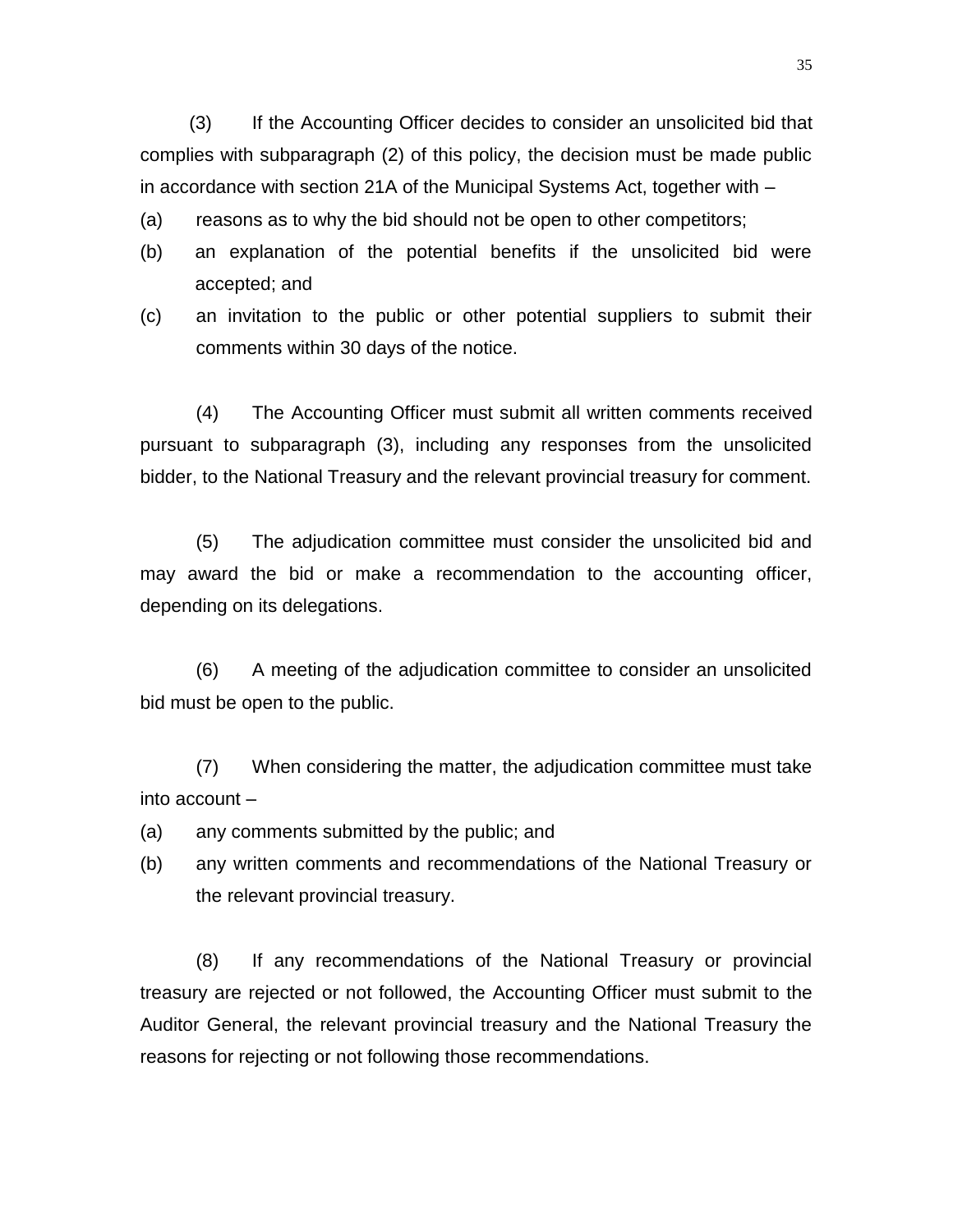(9) Such submission must be made within seven days after the decision on the award of the unsolicited bid is taken, but no contract committing Emadlangeni Local Municipality to the bid may be entered into or signed within 30 days of the submission.

### **Combating of abuse of supply chain management system**

- **37.** (1) The Accounting Officer must–
- (a) take all reasonable steps to prevent abuse of the supply chain management system;
- (b) investigate any allegations against an official or other role player of fraud, corruption, favouritism, unfair or irregular practices or failure to comply with this Policy, and when justified –
	- (i) take appropriate steps against such official or other role player; or
	- (ii) report any alleged criminal conduct to the South African Police Service;
- (c) check the National Treasury's database prior to awarding any contract to ensure that no recommended bidder, or any of its directors, is listed as a person prohibited from doing business with the public sector;
- (d) reject any bid from a bidder–
	- (i) if any municipal rates and taxes or municipal service charges owed by that bidder or any of its directors to the municipality, or to any other municipality or municipal entity, are in arrears for more than three months; or
	- (ii) who during the last five years has failed to perform satisfactorily on a previous contract with the municipality or any other organ of state after written notice was given to that bidder that performance was unsatisfactory;
- (e) reject a recommendation for the award of a contract if the recommended bidder, or any of its directors, has committed a corrupt or fraudulent act in competing for the particular contract;
- $(f)$  cancel a contract awarded to a person if  $-$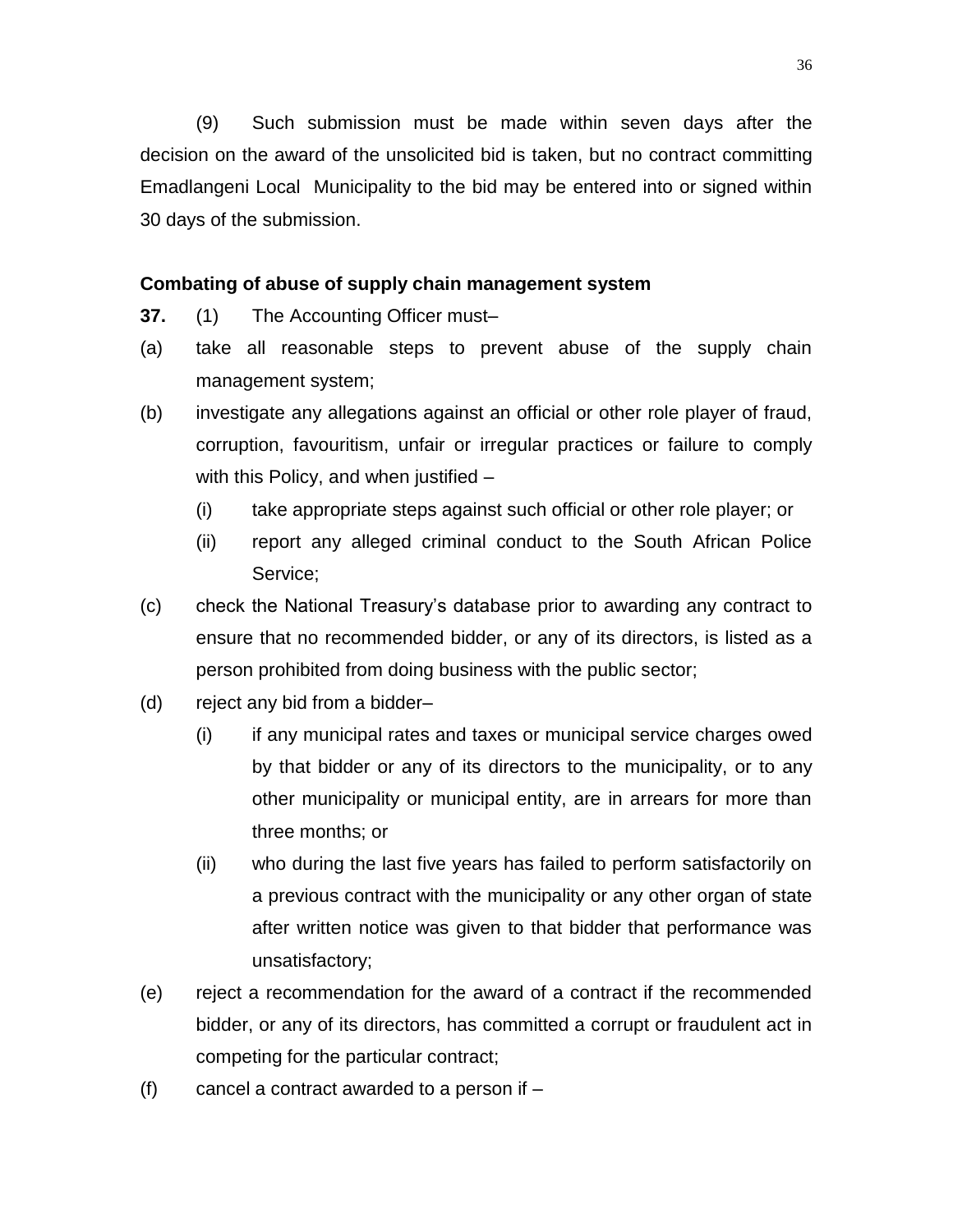- (i) the person committed any corrupt or fraudulent act during the bidding process or the execution of the contract; or
- (ii) an official or other role player committed any corrupt or fraudulent act during the bidding process or the execution of the contract that benefited that person; and
- (g) reject the bid of any bidder if that bidder or any of its directors  $-$ 
	- (i) has abused the supply chain management system of the municipality or has committed any improper conduct in relation to such system;
	- (ii) has been convicted for fraud or corruption during the past five years;
	- (iii) has willfully neglected, reneged on or failed to comply with any government, municipal or other public sector contract during the past five years; or
	- (iv) has been listed in the Register for Tender Defaulters in terms of section 29 of the Prevention and Combating of Corrupt Activities Act (No 12 of 2004).

(2) The Accounting Officer must inform the National Treasury and relevant provincial treasury in writing of any actions taken in terms of subparagraphs  $(1)(b)(ii)$ ,  $(e)$  or  $(f)$  of this policy.

# *Part 3: Logistics, Disposal, Risk and Performance Management*

# **Logistics management**

**38.** The Accounting Officer must establish and implement an effective system of logistics management, which must include -

(a) the monitoring of spending patterns on types or classes of goods and services incorporating, where practical, the coding of items to ensure that each item has a unique number;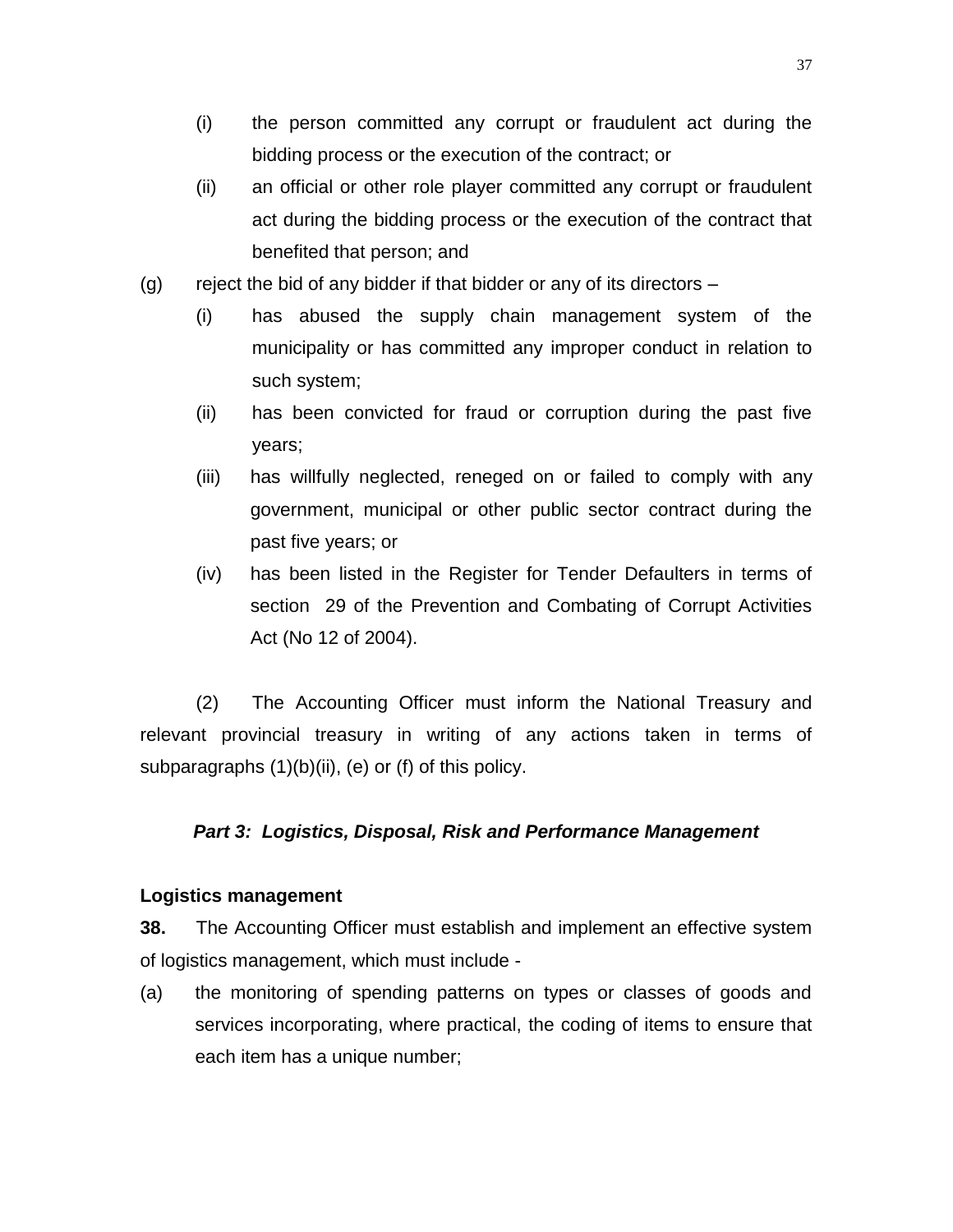- (b) the setting of inventory levels that includes minimum and maximum levels and lead times wherever goods are placed in stock;
- (c) the placing of manual or electronic orders for all acquisitions other than those from petty cash;
- (d) before payment is approved , certification by the responsible Head of Department that the goods and services are received or rendered on time and is in accordance with the order, the general conditions of contract and specifications where applicable and that the price charged is as quoted in terms of a contract;
- (e) appropriate standards of internal control and warehouse management to ensure that goods placed in stores are secure and only used for the purpose for which they were purchased;
- (f) regular checking to ensure that all assets including official vehicles are properly managed, appropriately maintained and only used for official purposes; and
- *(g)* monitoring and review of the supply vendor performance to ensure compliance with specifications and contract conditions for particular goods or services.

#### **Disposal management**

**39.** (1) The criteria for the disposal or letting of assets, including unserviceable, redundant or obsolete assets, subject to sections 14 and 90 of the Act, are as follows:

(i)An obsolescence plan must be determined for each asset to ensure that when the asset can no longer be maintained or used for its original purpose, that there is a plan to replace it.

(ii)A renewal plan must be determined for assets that have reached the end of its useful life.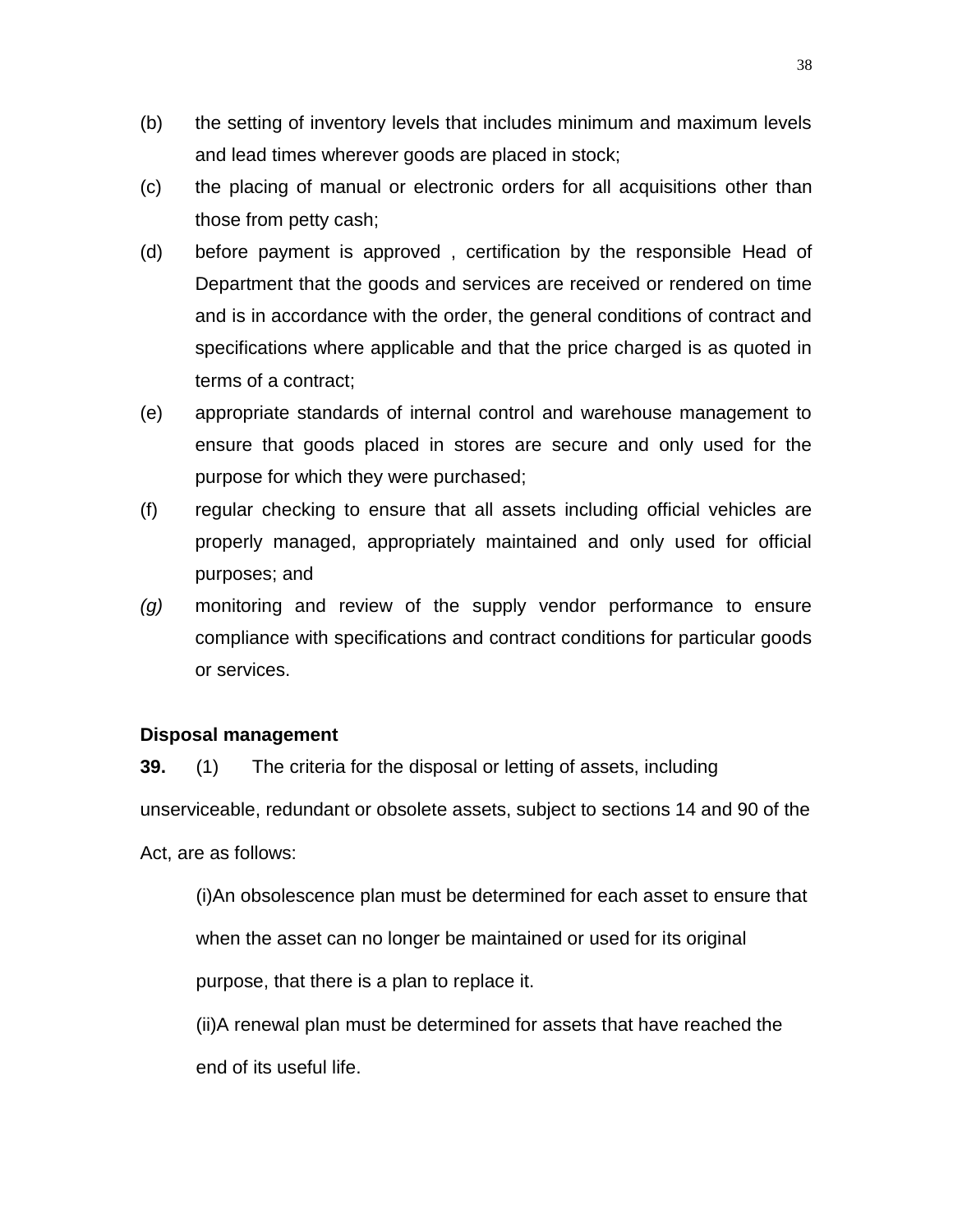(iii)Asset disposal decisions must be made within an integrated, service and financial planning framework.

- (2) Assets may be disposed of by –
- (i) transferring the asset to another organ of state in terms of a provision of the Act enabling the transfer of assets;
- (ii) transferring the asset to another organ of state at market related value or, when appropriate, free of charge;
- (iii) selling the asset; or
- (iv) destroying the asset.

(3) Emadlangeni Local Municipality must establish a disposal strategy to determine the best mechanism of disposal for each asset and the Accounting Officer must ensure that –

- (a) immovable property is sold only at market related prices except when the public interest or the plight of the poor demands otherwise;
- (b) movable assets are sold either by way of written price quotations, a competitive bidding process, auction or at market related prices, whichever is the most advantageous;
- (c) firearms are not sold or donated to any person or institution within or outside the Republic unless approved by the National Conventional Arms Control Committee;
- (d) immovable property is let at market related rates except when the public interest or the plight of the poor demands otherwise;
- (e) all fees, charges, rates, tariffs, scales of fees or other charges relating to the letting of immovable property are annually reviewed;
- (f) where assets are traded in for other assets, the highest possible trade-in price is negotiated; and
- (g) in the case of the free disposal of computer equipment, the provincial department of education is first approached to indicate within 30 days whether any of the local schools are interested in the equipment.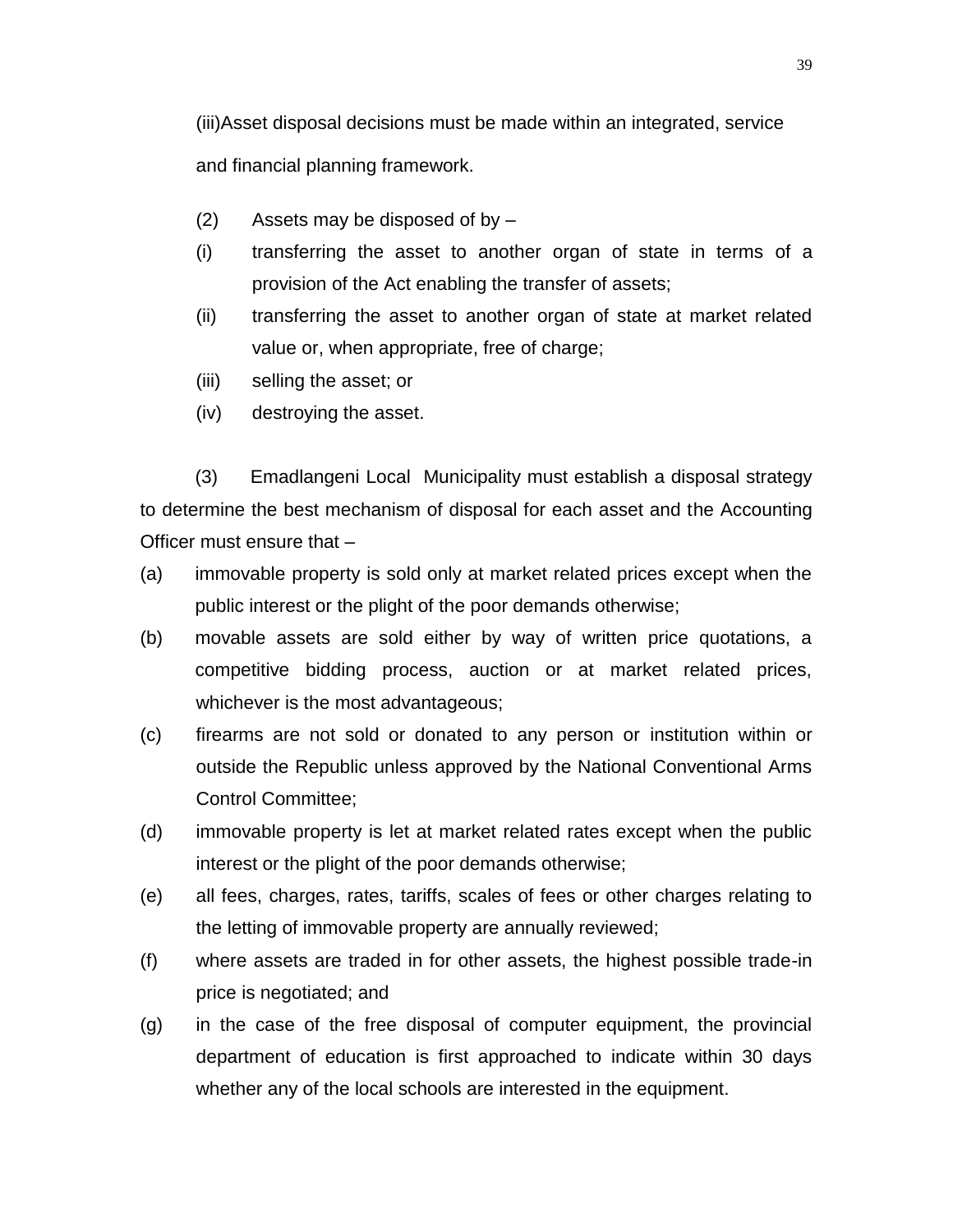#### **Risk management**

**40.** (1) The criteria for the identification, consideration and avoidance of potential risks in the supply chain management system, are as follows:

(a) risk management aspect must be allocated to the Chief Financial Officer, the SCM practitioners, the internal audit function and the Audit Committee, each of which shall ultimately be accountable to the Accounting Officer or the Council for the discharge of their responsibilities.

- (2) Risk management must include –
- (a) the identification of risks on a case-by-case basis;
- (b) the allocation of risks to the party best suited to manage such risks;
- (c) acceptance of the cost of the risk where the cost of transferring the risk is greater than that of retaining it;
- (d) the management of risks in a pro-active manner and the provision of adequate cover for residual risks; and
- (e) the assignment of relative risks to the contracting parties through clear and unambiguous contract documentation.

#### **Performance management**

**41.** The accounting officer must establish and implement an internal monitoring system in order to determine, on the basis of a retrospective analysis, whether the authorised supply chain management processes were followed and whether the objectives of this Policy were achieved.

#### *Part 4: Other matters*

#### **Prohibition on awards to persons whose tax matters are not in order**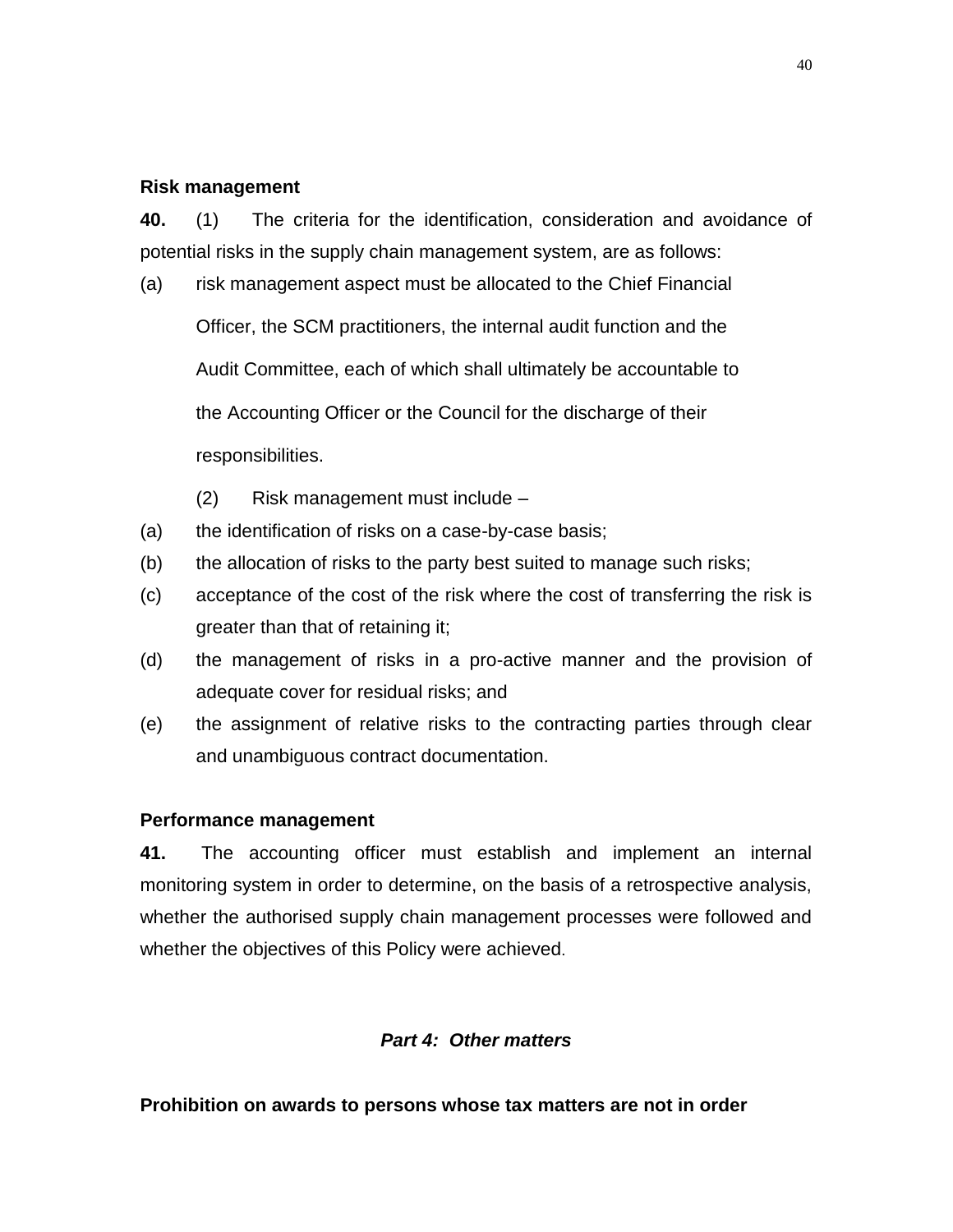**42.** (1) No award above R30 000 may be made in terms of this Policy to a person whose tax matters have not been declared by the South African Revenue Service to be in order.

(2) Before making an award to a person the Accounting Officer must first check with SARS whether that person's tax matters are in order.

(3) If SARS does not respond within 7 days such person's tax matters may for purposes of subparagraph (1) be presumed to be in order.

# **Prohibition on awards to persons in the service of the state**

**43.** Irrespective of the procurement process followed, no award may be made to a person in terms of this Policy –

- (a) who is in the service of the state;
- (b) if that person is not a natural person, of which any director, manager, principal shareholder or stakeholder is a person in the service of the state; or
- (c) a person who is an advisor or consultant contracted with Emadlangeni Local Municipality.

# **Awards to close family members of persons in the service of the state**

**44.** The Accounting Officer must ensure that the notes to the annual financial statements disclose particulars of any award of more than R2000 to a person who is a spouse, child or parent of a person in the service of the state, or has been in the service of the state in the previous twelve months, including –

- (a) the name of that person;
- (b) the capacity in which that person is in the service of the state; and
- (c) the amount of the award.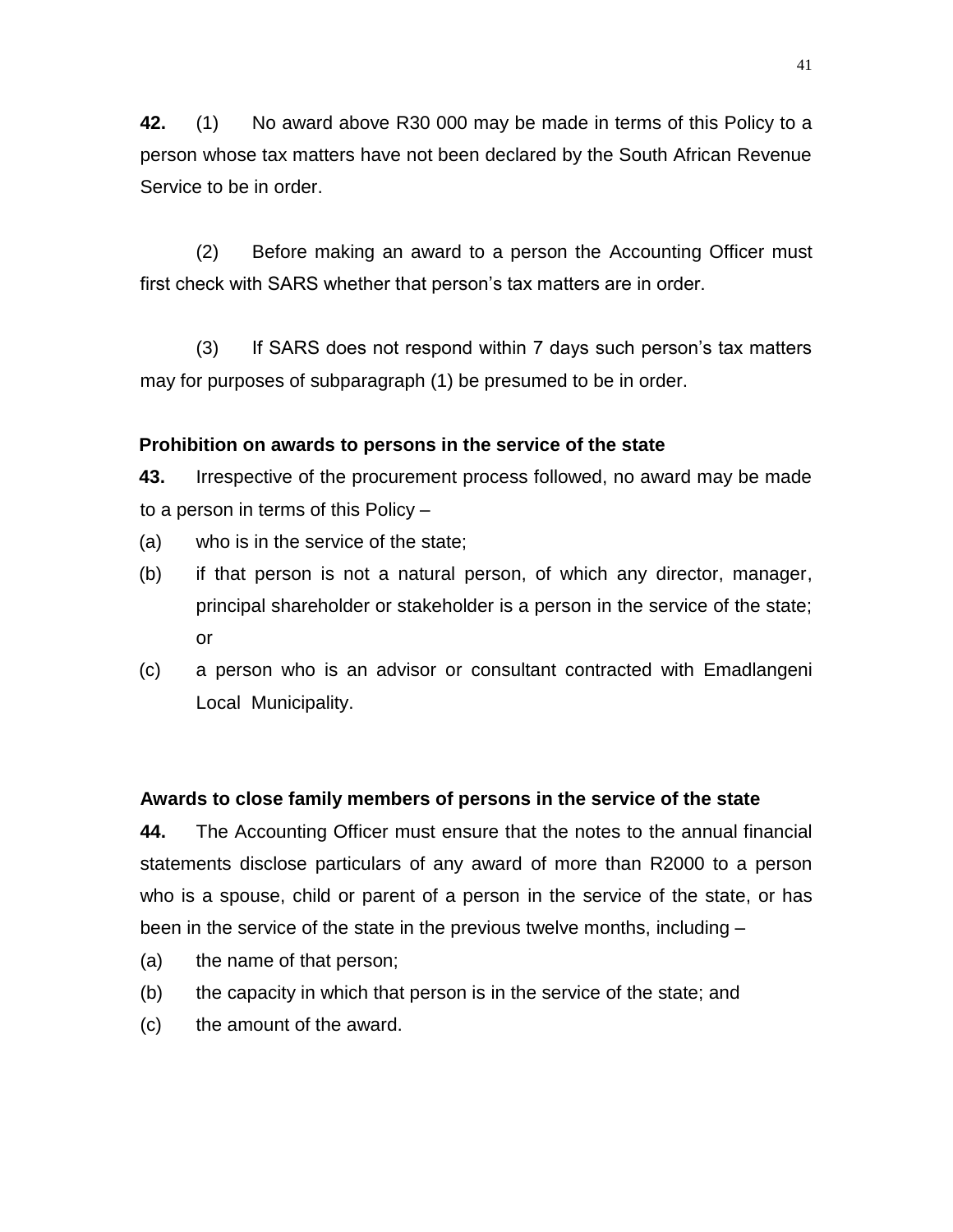#### **Ethical standards**

**45.** (1) A code of ethical standards as set out in the "*National Treasury's code of conduct for supply chain management practitioners and other role players involved in supply chain management"* is hereby established for officials and other role players in the supply chain management system of the municipality in order to promote-

(a) mutual trust and respect; and

- (b) an environment where business can be conducted with integrity and in a fair and reasonable manner.
	- (2) A breach of the code of ethics must be dealt with as follows -
- (a) in the case of an employee, in terms of the disciplinary procedures of the municipality envisaged in section 67(1)(h) of the Municipal Systems Act;
- (b) in the case a role player who is not an employee, through other appropriate means in recognition of the severity of the breach.
- (c) In all cases, financial misconduct must be dealt with in terms of chapter 15 of the Act.

(3) To uphold ethical standards the following must be ensured; -

- (a) All declarations in terms of subregulation 2(d) and (e) of Local Government: MFMA, 2003 SCM Regulations must be recorded in a register which the accounting must keep for this purpose;
- (b) All declarations by the accounting officer must be made to the mayor of the municipality who must ensure that such declarations are recorded in the register; and
- (c) Measures to warrant that appropriate action is taken against any official or other role player who commits a breach of the code of ethical standards.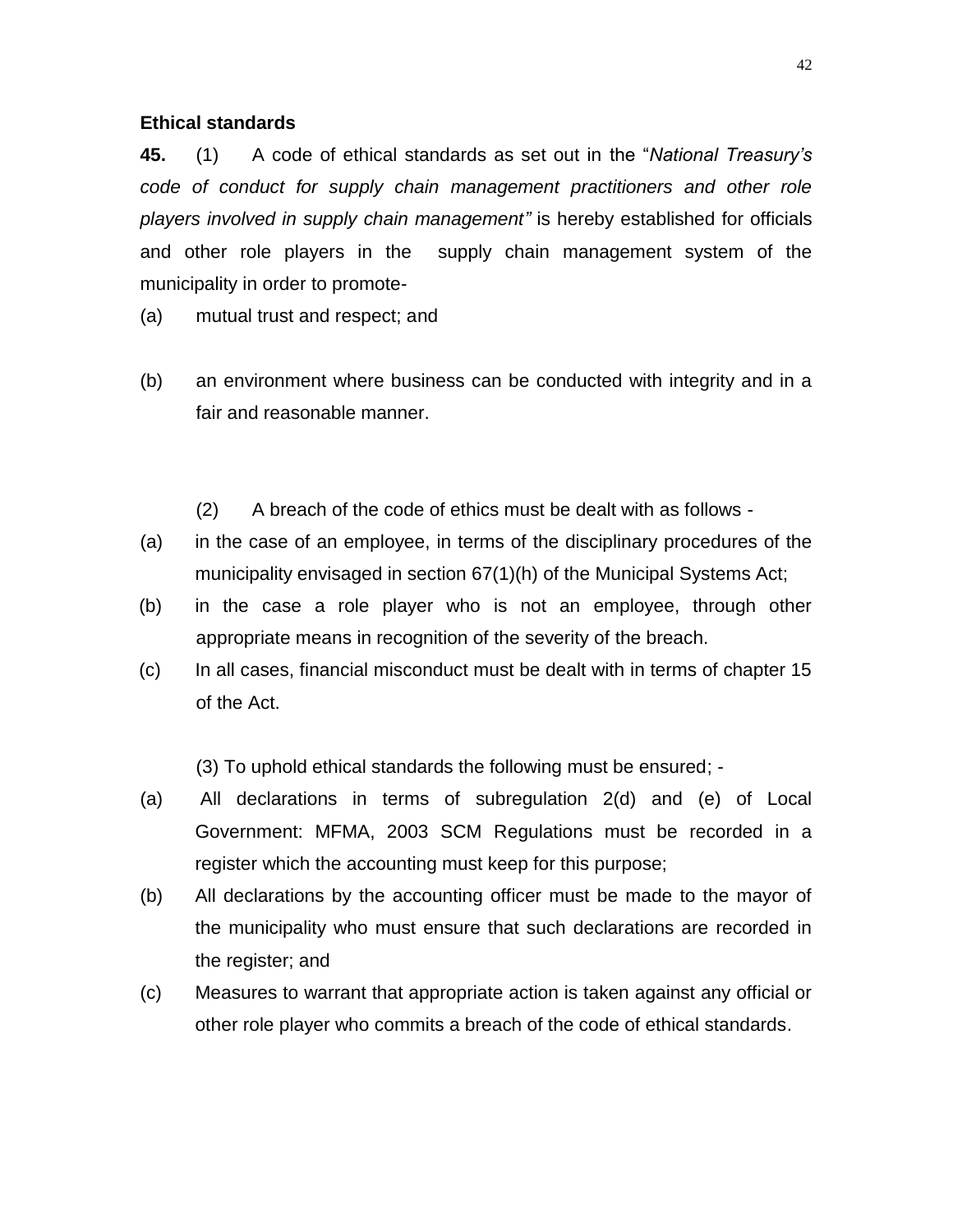(4) All supply chain management practitioners and other role players involved in supply chain management are to sign a code of ethical standards as set out in the "National Treasury's code of conduct

**Inducements, rewards, gifts and favours to municipalities, officials and other role players**

**46.** (1) No person who is a provider or prospective provider of goods or services, or a recipient or prospective recipient of goods disposed or to be disposed of may either directly or through a representative or intermediary promise, offer or grant –

- (a) any inducement or reward to Emadlangeni Local Municipality for or in connection with the award of a contract; or
- (b) any reward, gift, favour or hospitality to  $-$ 
	- (i) any official; or
	- (ii) any other role player involved in the implementation of this Policy.

(2) The Accounting Officer must promptly report any alleged contravention of subparagraph (1) to the National Treasury for considering whether the offending person, and any representative or intermediary through which such person is alleged to have acted, should be listed in the National Treasury's database of persons prohibited from doing business with the public sector.

(3) Subparagraph (1) does not apply to gifts less than R350 in value.

#### **Sponsorships**

**47.** The Accounting Officer must promptly disclose to the National Treasury and the relevant provincial treasury any sponsorship promised, offered or granted, whether directly or through a representative or intermediary, by any person who is –

(a) a provider or prospective provider of goods or services; or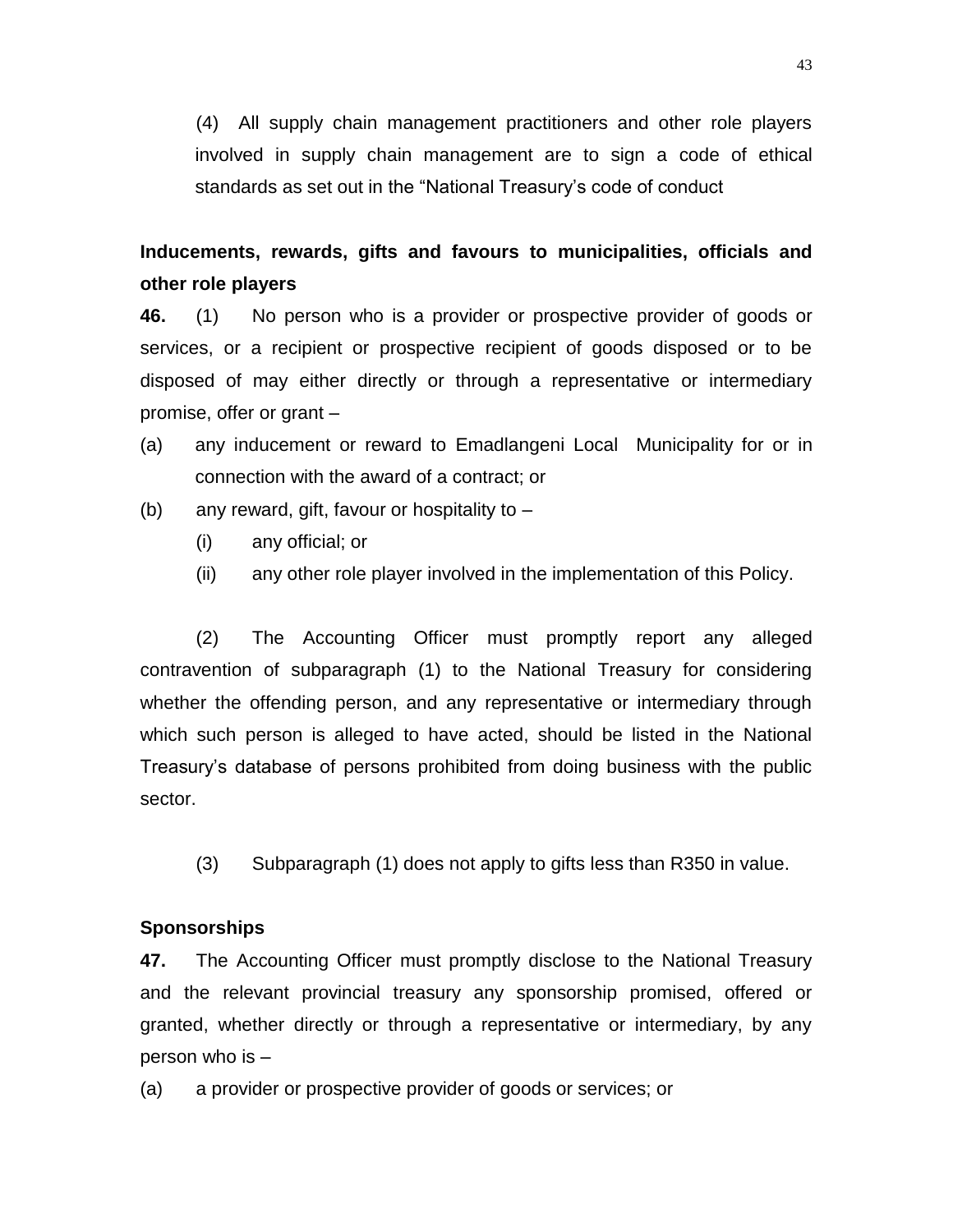(b) a recipient or prospective recipient of goods disposed or to be disposed.

#### **Objections and complaints**

**48.** Persons aggrieved by decisions or actions taken in the implementation of this supply chain management system, may lodge within 14 days of the decision or action –

- (a) if the objection or complaint is against the procurement process, submit a written objection or complaint against the decision or action to the accounting officer of the municipality who shall, in turn, within 24 hours refer the written objection or complaint to the independent and impartial person referred to in paragraph 50 for resolution or
- (b) if such complaint or objection is against the award of a bid, lodge a written appeal with the Municipal Bid Appeals Tribunal in accordance with the provisions of paragraph 50A.

#### **Resolution of objections and complaints against procurement process**

**49.** (1) The accounting officer must appoint an independent and impartial person, not directly involved in the supply chain management processes to assist in the resolution of objections and complaints between the municipality and any other person regarding -

- (a) the implementation of the procurement process in terms of the supply chain management system; or
- (b) any matter arising from the implementation of the procurement process in terms of the supply chain management system.

(2) The accounting officer, or another official designated by the accounting officer, is responsible for assisting the appointed person to perform his or her functions effectively.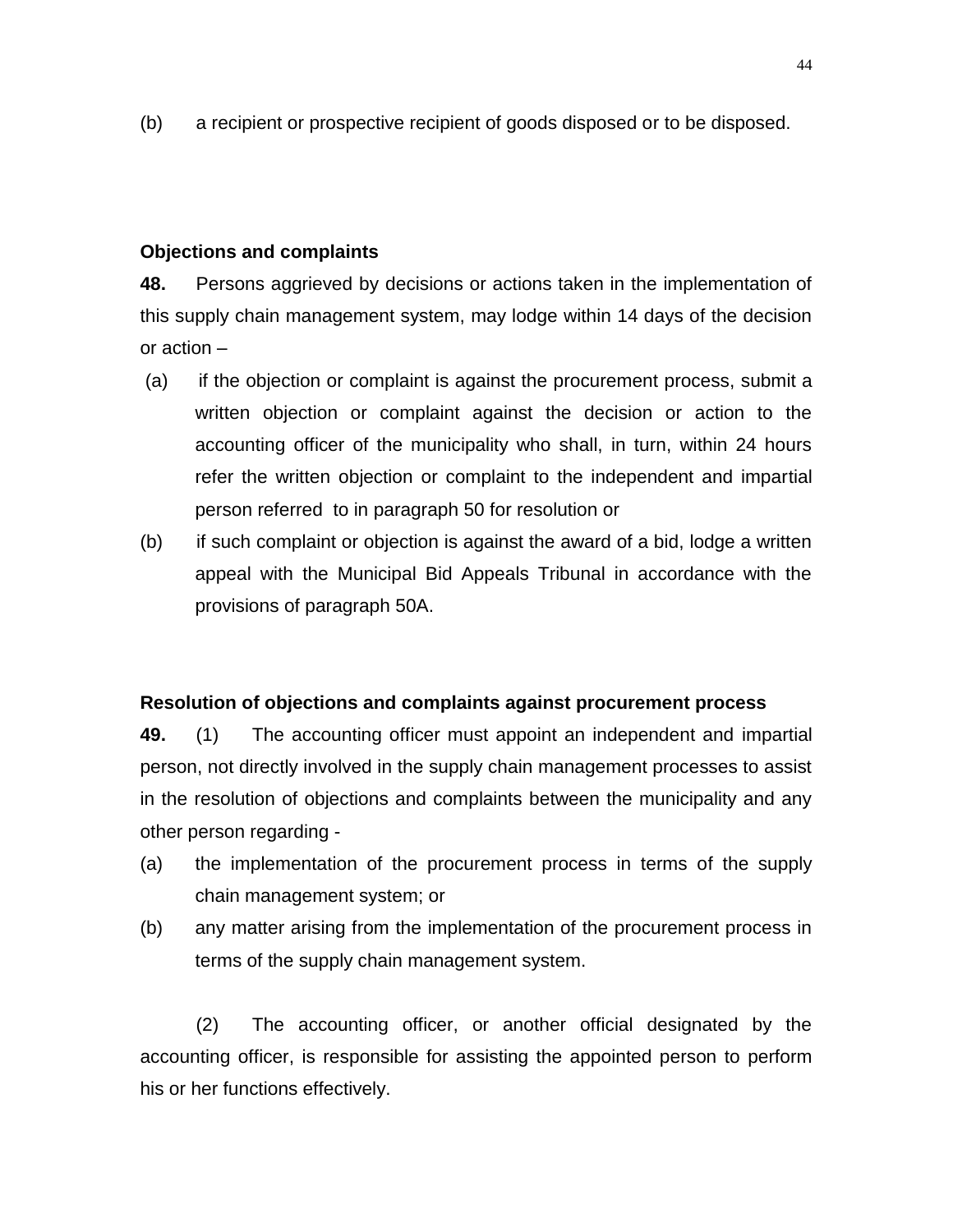- (3) The person appointed must –
- (a) strive to resolve promptly all objections and complaints received; and
- (b) submit monthly reports to the accounting officer on all such objections and complaints received, attended to or resolved.

(4) If the independent and impartial person referred to in paragraph 49.1, is of the view that a matter which should be dealt with in terms of paragraph 49A, he or she shall forthwith refer the matter to the Municipal Bid Tribunals and that Tribunal shall then hear and determine the matter in accordance with the provisions of paragraph 49A.

(5) An objection or complaint may be referred to the KwaZulu-Natal Provincial Treasury if:

- (a) the objection or complaint is not resolved within 60 days; or
- (b) no response is forthcoming within 60 days.

(6) If the Provincial Treasury does not or cannot resolve the matter, the objection or complaint may be referred to the National Treasury for resolution.

#### **49A. Municipal Bid Appeals Tribunal**

(1) The council shall establish a Municipal Bid Appeals Tribunal for its area of jurisdiction to hear and determine an appeal against the award of a bid.

(2) The accounting officer of the municipality, in consultation with the Provincial Treasury, shall appoint the Chairperson, Deputy Chairperson and Members of the Municipal Bid Appeals Tribunal.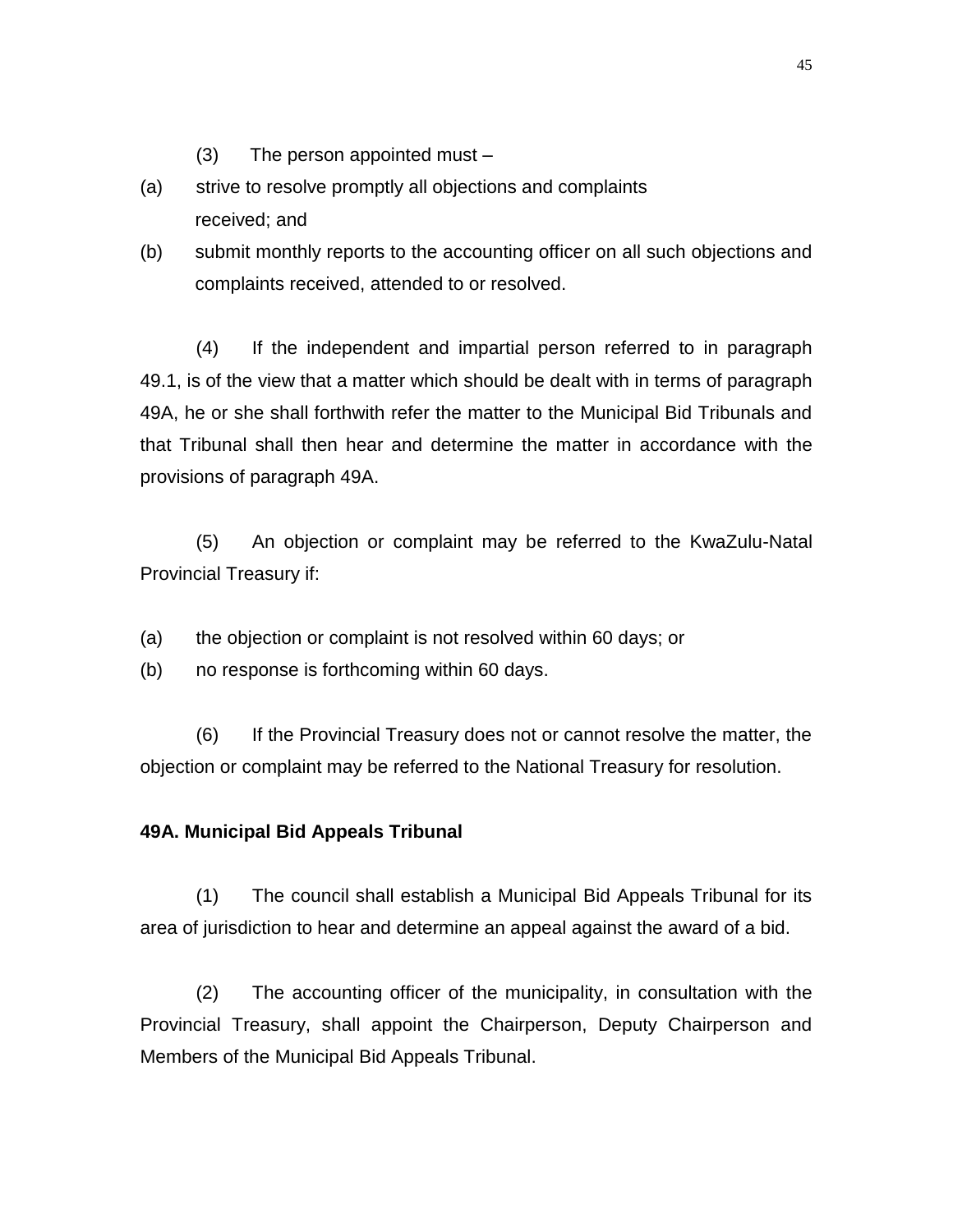(3) The powers, duties and functions of the Municipal Bid Appeals Tribunal, and matters incidental thereto, are set out in the Rules which are appended to this Supply Chain Management Policy and marked Appendix A.

(4) The administrative and secretarial work involved in the performance of the duties and functions of the Municipal Bid Appeals Tribunal shall be performed by officers of the Provincial Treasury as set out in the Rules referred to in paragraph 49A.3.

(5) There shall be no further appeal against a decision of the Municipal Bid Appeals Tribunal.

#### **Contracts providing for compensation based on turnover**

**50.** If a service provider acts on behalf of Emadlangeni Local Municipality to provide any service or act as a collector of fees, service charges or taxes and the compensation payable to the service provider is fixed as an agreed percentage of turnover for the service or the amount collected, the contract between the service provider and the Emadlangeni Local Municipality must stipulate –

- (a) a cap on the compensation payable to the service provider; and
- (b) that such compensation must be performance based.

#### **CALCULATION OF THE PREFERENT POINT SYSTEM**

#### **51. The 80/20 or 90/10 Preference Point System**

#### **Preference point systems**

(a) The 80/20 preference point system is applicable to bids\* with a Rand value equal to, or above R30 000 and up to a Rand value of R1 million (all applicable taxes included). Institutions may apply the 80/20 preference point system to price quotations with a value less than R30 000 if and when appropriate.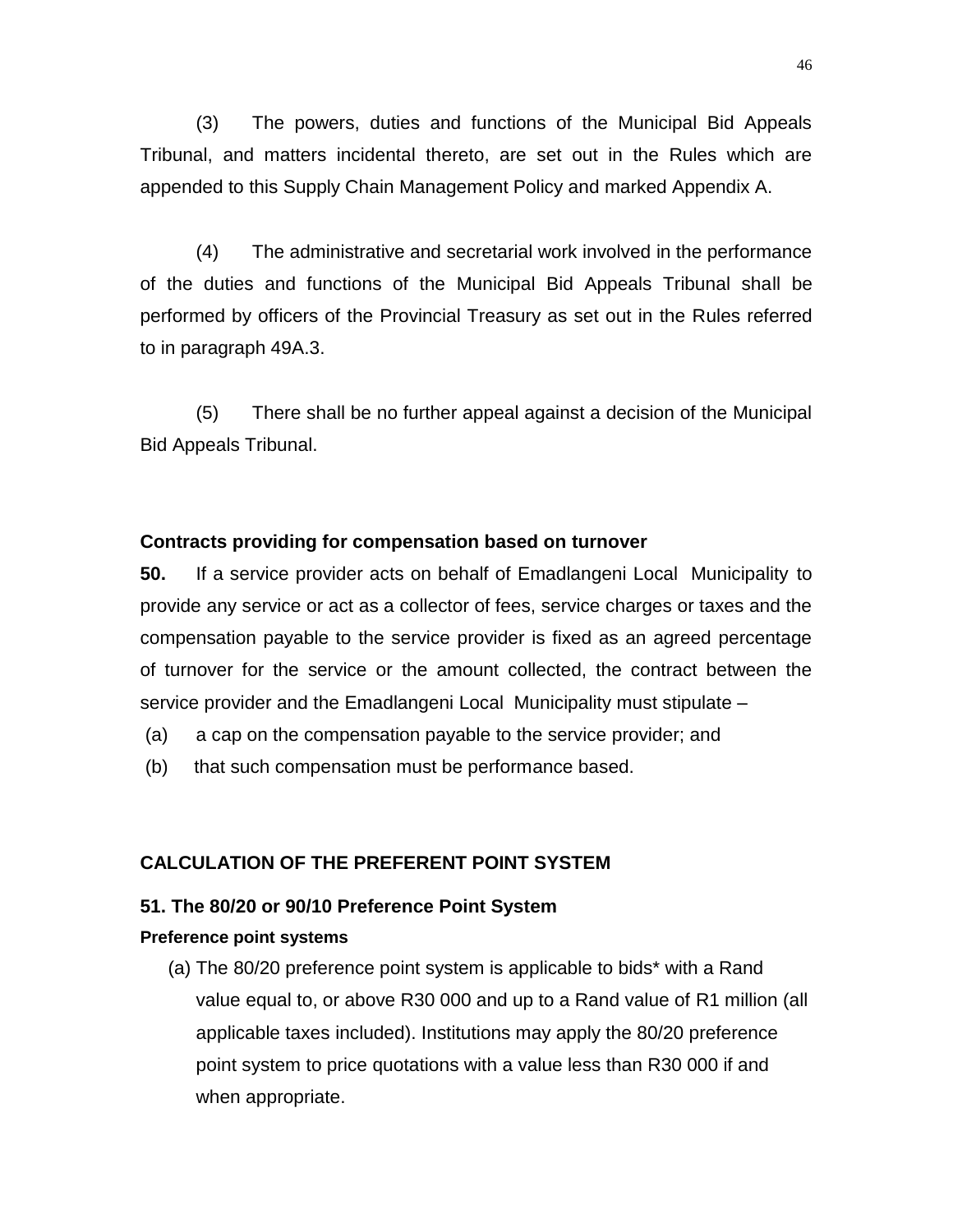(b) The 90/10 preference point system is applicable to bids with a Rand value above R1 million (all applicable taxes included).

### **Calculation of points for price**

The PPPFA prescribes that the lowest acceptable bid will score 80 or 90 points for price. Bidders that quoted higher prices will score lower points for price on a pro-rata basis.

The formulae to be utilised in calculating points scored for price are as follows: *80/20 Preference point system [(for acquisition of services, works or goods up to a Rand value of R1million) (all applicable taxes included)]*

$$
Ps = 80(1 - \frac{Pt - Pmin)}{Pmin}
$$

Where

Ps = Points scored for comparative price of bid or offer under consideration

Pt = Comparative price of bid or offer under consideration

Pmin = Comparative price of lowest acceptable bid or offer.

*Preference point system [(for acquisition of services, works or goods with a Rand value above R1million) (all applicable taxes included)]*

$$
Ps = 90(1 - \frac{Pt - Pmin)}{Pmin}
$$

**Where** 

Ps = Points scored for comparative price of bid or offer under consideration

Pt = Comparative price of bid or offer under consideration

Pmin = Comparative price of lowest acceptable bid or offer.

Points scored must be rounded off to the nearest 2 decimal places.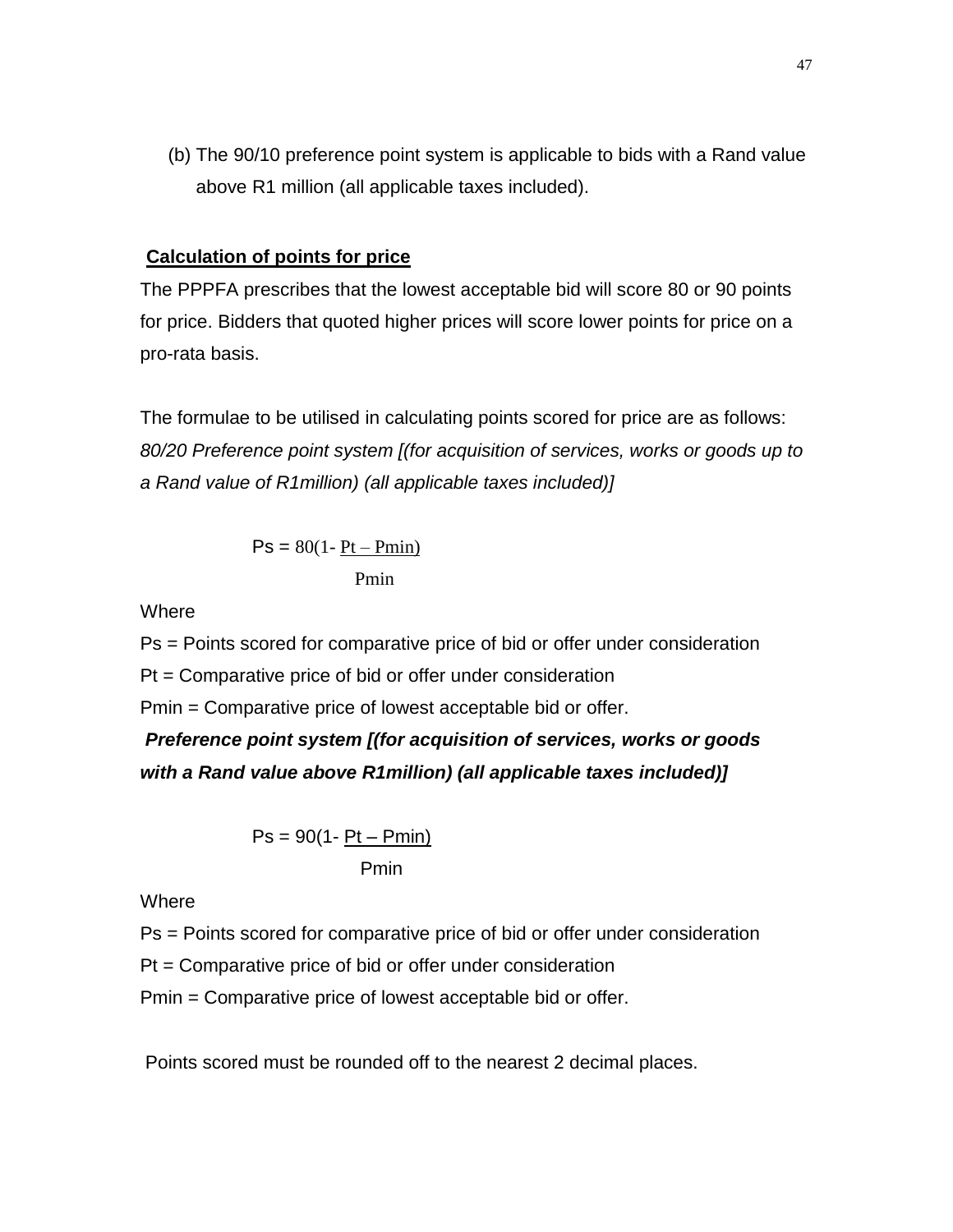# **Calculation of points for B-BBEE status level of contributor**

Points must be awarded to a bidder for attaining the B-BBEE status level of contribution in accordance with the table below:

| <b>B-BBEE Status Level of</b> | Number of points | Number of points |
|-------------------------------|------------------|------------------|
| Contributor                   | (90/10 system)   | (80/20 system)   |
|                               |                  |                  |
|                               | 10               | 20               |
| $\overline{2}$                | 9                | 18               |
| 3                             | 8                | 16               |
| 4                             | 5                | 12               |
| 5                             | 4                | 8                |
| 6                             | 3                | 6                |
| 7                             | $\overline{2}$   | 4                |
| 8                             |                  | $\overline{2}$   |
| Non-compliant                 | 0                | O                |
| contributor                   |                  |                  |

A bid must not be disqualified from the bidding process if the bidder does not submit a certificate substantiating the B-BBEE status level of contribution or is a non-compliant contributor. Such a bidder will score zero (0) out of a maximum of 10 or 20 points respectively for B-BBEE

# **Calculation of total points scored for price and B-BBEE status level of contribution**

The points scored for price must be added to the points scored for B-BBEE status level of contribution to obtain the bidder's total points scored out of 100.

# **52. EVALUATION OF BIDS THAT SCORED EQUAL POINTS**

In the event that two or more bids have scored equal total points, the successful bid must be the one that scored the highest points for B-BBEE. If two or more bids have equal points, including equal preference points for BBBEE, the successful bid must be the one scoring the highest score for functionality, if functionality is part of the evaluation process.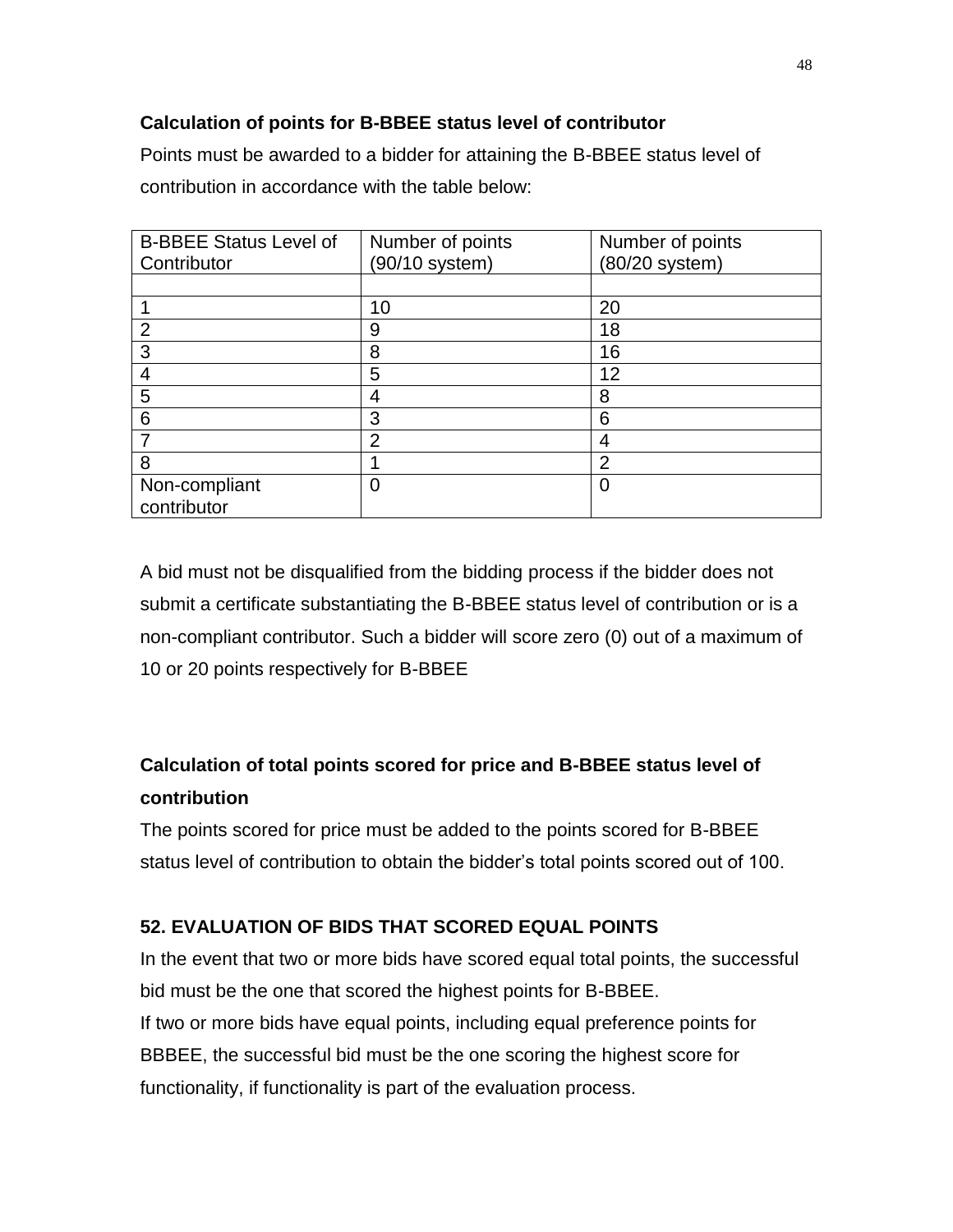In the event that two or more bids are equal in all respects, the award must be decided by the drawing of lots.

### **53. CANCELLATION AND RE-INVITATION OF BIDS**

- (a) In the application of the 80/20 preference point system, if **all** bids received exceed R1 000 000, the bid must be cancelled. If one or more of the acceptable bid(s) received are within the R1 000 000 threshold, all bids received must be evaluated on the 80/20 preference point system.
- (b) (b) In the application of the 90/10 preference point system, if **all** bids received are equal to or below R1 000 000, the bid must be cancelled. If one or more of the acceptable bid(s) received are above the R1 000 000 threshold, all bids received must be evaluated on the 90/10 preference point system.
- (c) If a bid was cancelled in terms of paragraph (a) or (b), the correct preference point system must be stipulated in the bid documents of the reinvited bid.
- An Accounting Officer may, prior to the award of a bid, cancel the bid if:
	- (a) Due to changed circumstances, there is no longer a need for the services, works or goods requested. [Accounting Officer must ensure that only goods, services or works that are required to fulfill the needs of the institution are procured]; or
	- (b) Funds are no longer available to cover the total envisaged expenditure. [Accounting Officer has to ensure that the budgetary provisions exist]; or
	- (c) No acceptable bids are received. [If all bids received are rejected, the institution must review the reasons justifying the rejection and consider making revisions to the specific conditions of contract, design and